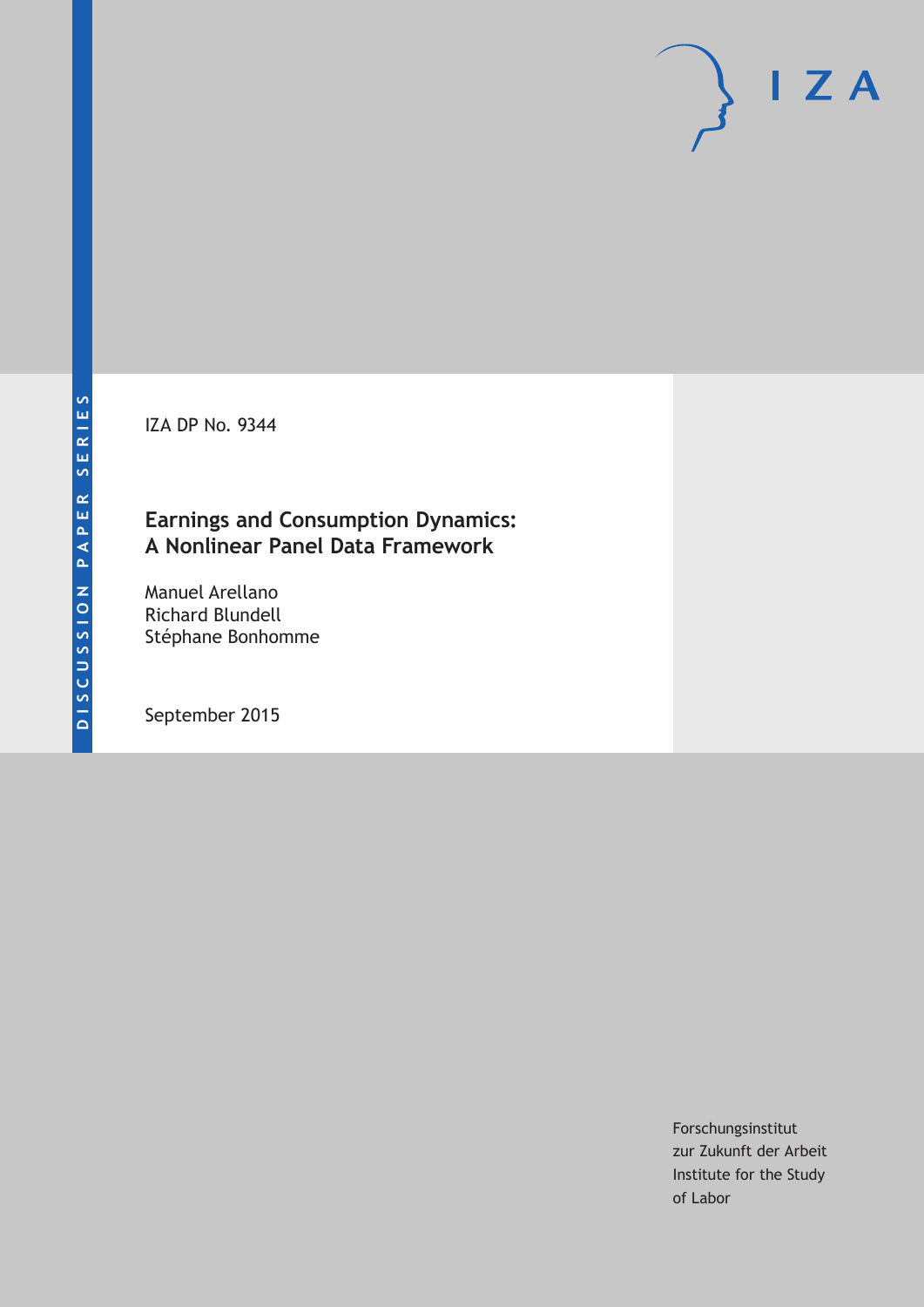# **Earnings and Consumption Dynamics: A Nonlinear Panel Data Framework**

### **Manuel Arellano**

*CEMFI* 

### **Richard Blundell**

*University College London, Institute for Fiscal Studies and IZA* 

### **Stéphane Bonhomme**

*University of Chicago*

Discussion Paper No. 9344 September 2015

IZA

P.O. Box 7240 53072 Bonn Germany

Phone: +49-228-3894-0 Fax: +49-228-3894-180 E-mail: iza@iza.org

Any opinions expressed here are those of the author(s) and not those of IZA. Research published in this series may include views on policy, but the institute itself takes no institutional policy positions. The IZA research network is committed to the IZA Guiding Principles of Research Integrity.

The Institute for the Study of Labor (IZA) in Bonn is a local and virtual international research center and a place of communication between science, politics and business. IZA is an independent nonprofit organization supported by Deutsche Post Foundation. The center is associated with the University of Bonn and offers a stimulating research environment through its international network, workshops and conferences, data service, project support, research visits and doctoral program. IZA engages in (i) original and internationally competitive research in all fields of labor economics, (ii) development of policy concepts, and (iii) dissemination of research results and concepts to the interested public.

IZA Discussion Papers often represent preliminary work and are circulated to encourage discussion. Citation of such a paper should account for its provisional character. A revised version may be available directly from the author.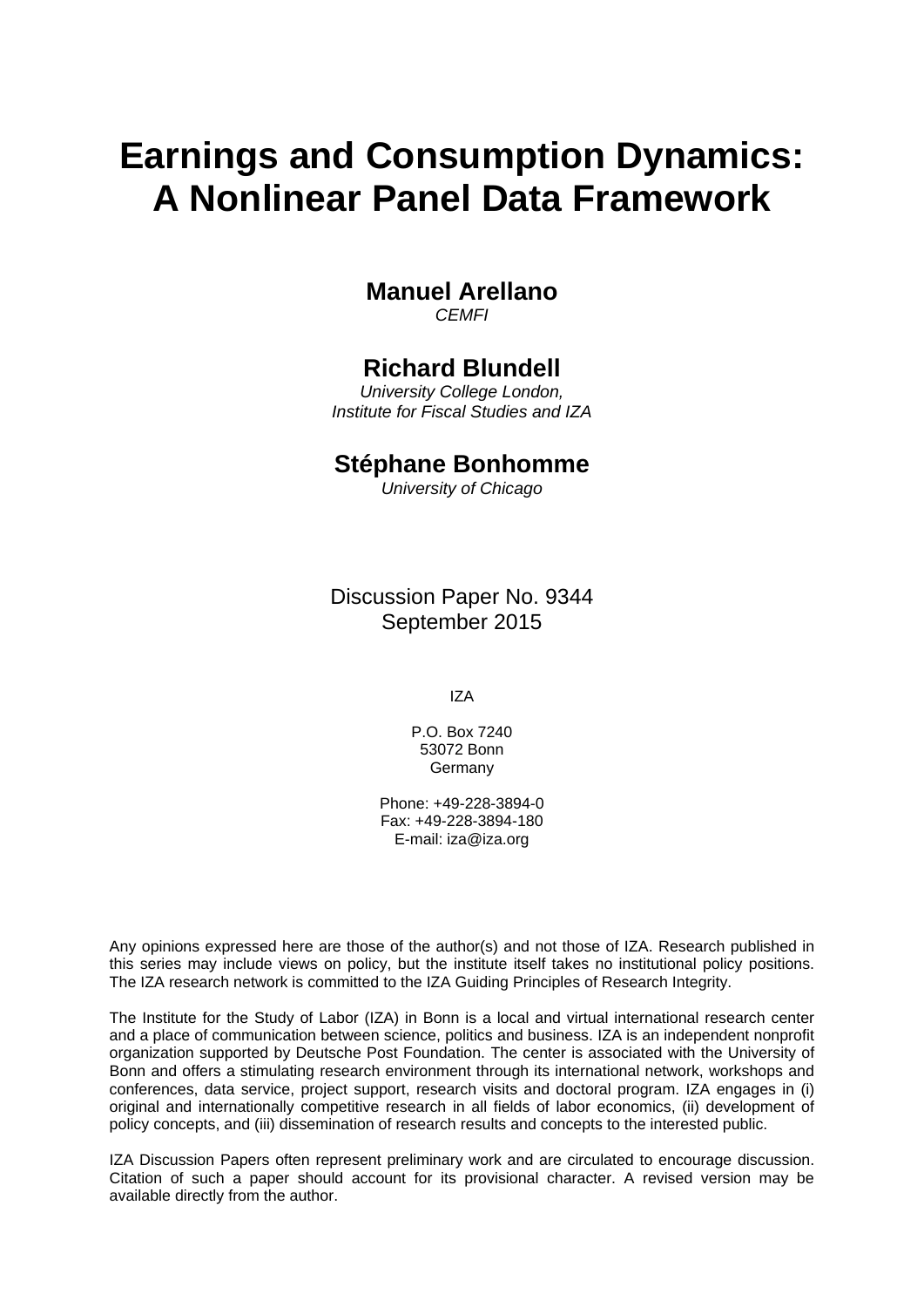IZA Discussion Paper No. 9344 September 2015

# **ABSTRACT**

### **Earnings and Consumption Dynamics: A Nonlinear Panel Data Framework\***

We develop a new quantile-based panel data framework to study the nature of income persistence and the transmission of income shocks to consumption. Log-earnings are the sum of a general Markovian persistent component and a transitory innovation. The persistence of past shocks to earnings is allowed to vary according to the size and sign of the current shock. Consumption is modeled as an age-dependent nonlinear function of assets and the two earnings components. We establish the nonparametric identification of the nonlinear earnings process and the consumption policy rule. Exploiting the enhanced consumption and asset data in recent waves of the Panel Study of Income Dynamics, we find nonlinear persistence and conditional skewness to be key features of the earnings process. We show that the impact of earnings shocks varies substantially across earnings histories, and that this nonlinearity drives heterogeneous consumption responses. The transmission of shocks is found to vary systematically with assets.

JEL Classification: C23, D31, D91

Keywords: earnings dynamics, consumption, panel data, quantile regression, latent variables

Corresponding author:

 $\overline{\phantom{a}}$ 

Richard Blundell Department of Economics University College London Gower Street London WC1E 6BT United Kingdom E-mail: r.blundell@ucl.ac.uk

<sup>\*</sup> This paper was the basis for Arellano's Presidential Address to the Econometric Society in 2014. We are grateful for comments from participants in regional meetings and seminars, especially to Xiaohong Chen, Jordi Gali, Fatih Guvenen, Lars Hansen, Jim Heckman, Yingyao Hu, Josep Pijoan, Enrique Sentana, and Kjetil Storesletten. We would also like to thank Luigi Pistaferri and Itay Saporta-Eksten for help with the PSID data, Magne Mogstad and Michael Graber for providing the estimations using the Norwegian population register data, and Ran Gu and Raffaele Saggio for excellent research assistance. Arellano acknowledges research funding from the Ministerio de Economía y Competitividad, Grant ECO2011-26342. Blundell would like to thank the ESRC Centre CPP at IFS and the ERC MicroConLab project for financial assistance. Bonhomme acknowledges support from the European Research Council/ ERC grant agreement  $n^0$  263107.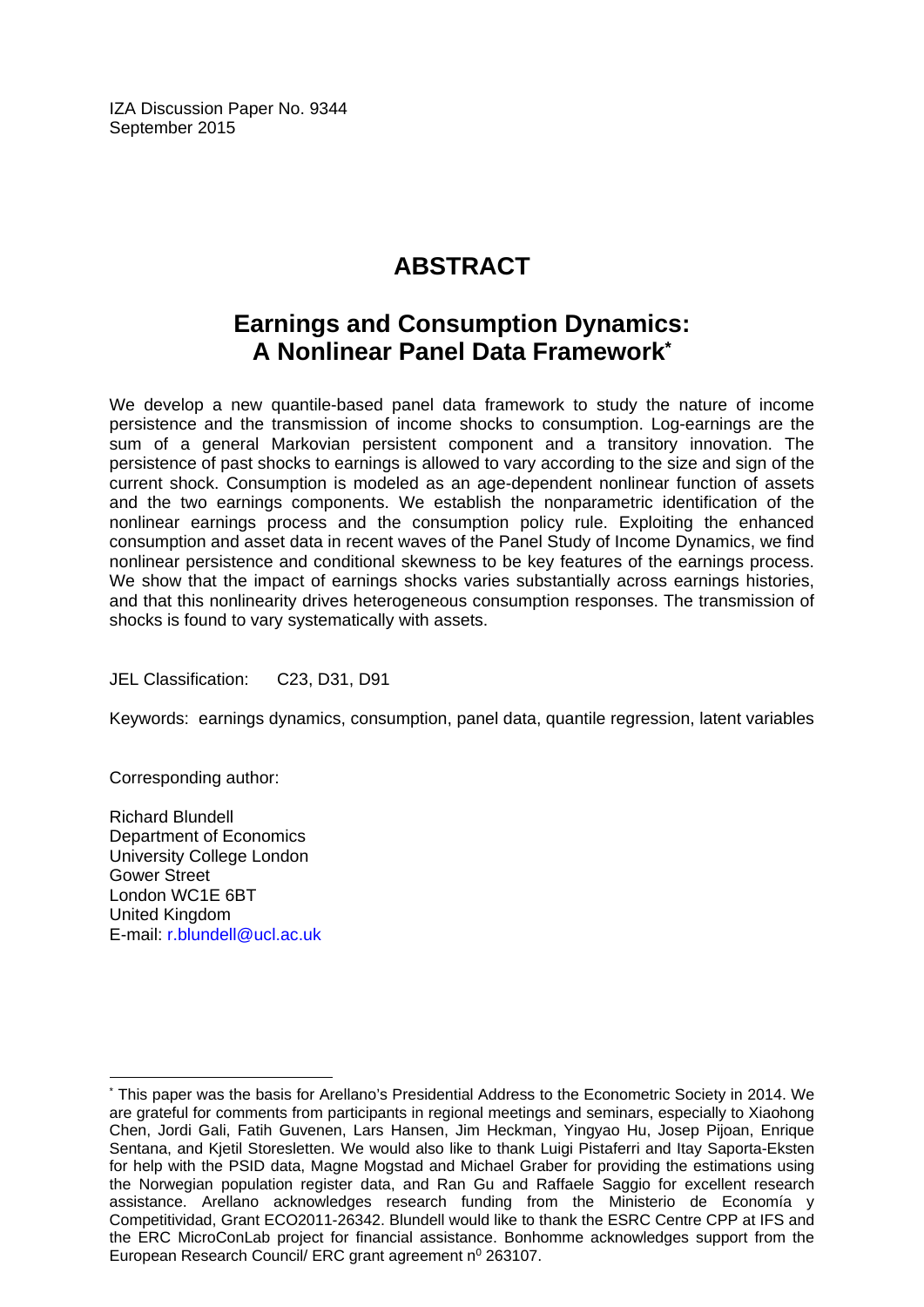### 1 Introduction

Consumption decisions and earnings dynamics are intricately linked. Together with the net value of assets, the size and durability of any income shock dictates how much consumption will need to adjust to ensure a reasonable standard of living in future periods of the lifecycle.<sup>1</sup> Understanding the persistence of earnings is therefore of key interest not only because it affects the permanent or transitory nature of inequality, but also because it drives much of the variation in consumption. The precise nature of labor income dynamics and the distribution of idiosyncratic shocks also plays a central role in the design of optimal social insurance and taxation.<sup>2</sup>

With some notable exceptions (see the discussion and references in Meghir and Pistaferri, 2011), the literature on earnings dynamics has focused on linear models. The random walk permanent/transitory model is a popular example (Abowd and Card, 1989). Linear models have the property that all shocks are associated with the *same* persistence, irrespective of the household's earnings history. Linearity is a convenient assumption, as it allows to study identification and estimation using standard covariance techniques. However, by definition linear models rule out nonlinear transmission of shocks, and nonlinearities in income dynamics are likely to have a first-order impact on consumption choices.

The existing literature on earnings shocks and consumption follows two main approaches. One approach is to take a stand on the precise mechanisms that households use to smooth consumption, for example saving and borrowing or labor supply, and to calibrate a fullyspecified life-cycle model to the data, see Gourinchas and Parker (2002), Guvenen and Smith (2014), or Kaplan and Violante (2014), for example. Except in very special cases (as in Hall and Mishkin, 1982) the consumption function is generally a complex nonlinear function of earnings components.<sup>3</sup> Another approach is to estimate the degree of "partial insurance" from the data without precisely specifying the insurance mechanisms, see Blundell, Pistaferri and Preston (2008) for example. Linear approximations to equilibrium conditions from the optimization problem deliver tractable estimating equations. However, linear approxima-

<sup>&</sup>lt;sup>1</sup>See, for example, Jappelli and Pistaferri (2010) and references therein.

 ${}^{2}$ Golosov and Tsyvinski (2014) provide a recent review. In a dynamic Mirrlees tax design setting, optimal labor distortions for unexpectedly high shocks are determined mainly by the need to provide intertemporal insurance. Golosov *et al.* (2013) show that deviations from log normality can have serious repercussions for capital and labor taxation.

<sup>3</sup> Interesting recent exceptions are Heathcote, Storesletten and Violante (2014) and the semi-structural approach in Alan, Browning and Ejrnaes (2014).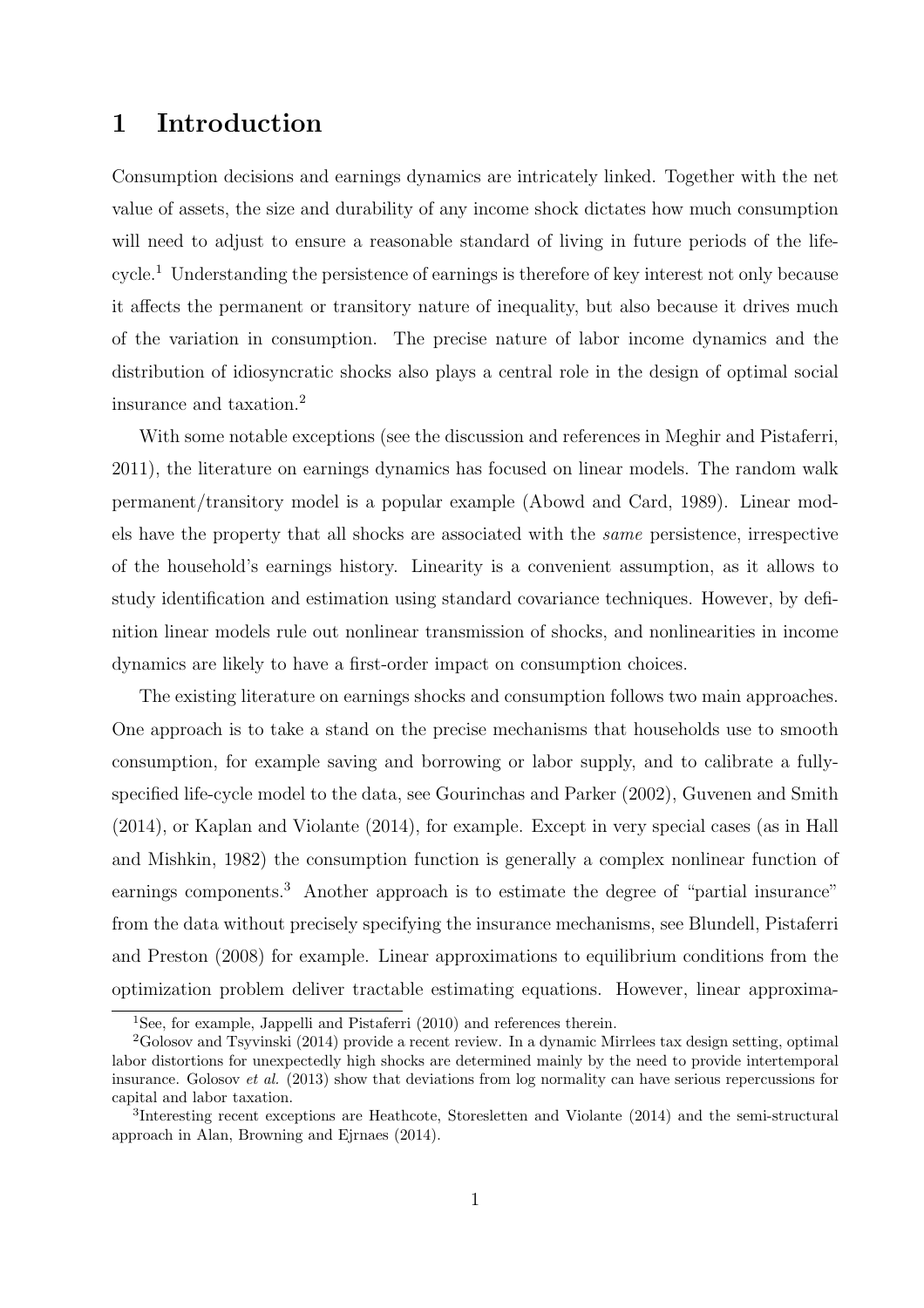tions may not always be accurate (Kaplan and Violante, 2010). Moreover, some aspects of consumption smoothing such as precautionary savings or asset accumulation in the presence of borrowing constraints and nonlinear persistence are complex in nature, making a linear framework less attractive.

In this paper we develop a new framework to study the nonlinear relationship between shocks to household earnings and consumption over the life cycle. Our first contribution is to build and estimate a nonlinear earnings process. In our framework, log-earnings are the sum of a general Markovian persistent component and a transitory innovation. Our modeling approach allows to capture the intuition that, unlike in linear models, different shocks may be associated with different persistence. This approach provides a new dimension of persistence where the impact of past shocks on current earnings may be altered by the size and sign of new shocks. In other words, the future persistence of a current shock depends on future shocks. For example, our framework allows for "unusual" shocks to wipe out the memory of past shocks. Moreover, in our model the densities of persistent and transitory income components are nonparametric and age-specific.

Allowing for nonlinear persistence, and more generally for flexible models of conditional earnings distributions given past earnings, has both theoretical and empirical appeal. Job ladder models suggest that earnings risk is asymmetric, job loss risk affecting workers at the top of the ladder while workers at the bottom face opportunities to move up (Lise, 2013). From an empirical perspective, "unusual" shocks could correspond to job losses, changes of career, or health shocks. If such life-changing events are occasionally experienced by households, one would expect their predictive probability distributions over future income to feature nonlinear dynamic asymmetries.

Consider for example large, negative "unusual" income shocks, which not only have a direct effect but also cancel out the persistence of a good income history. Using a parallel with the macroeconomic literature on disaster risk, these shocks could be called "microeconomic disasters". While macroeconomic disasters could have potentially large effects on saving behavior (Rietz, 1988, Barro, 2006), they are so unlikely that they are statistically elusive events. In contrast, disasters at the micro level happen all the time to some individuals and therefore their dynamic consequences may have clear-cut empirical content. The notion of "micro disasters" is also interestingly related to Castañeda, Díaz-Giménez and Ríos-Rull (2003), who find that allowing for a substantial probability of downward risk for high-income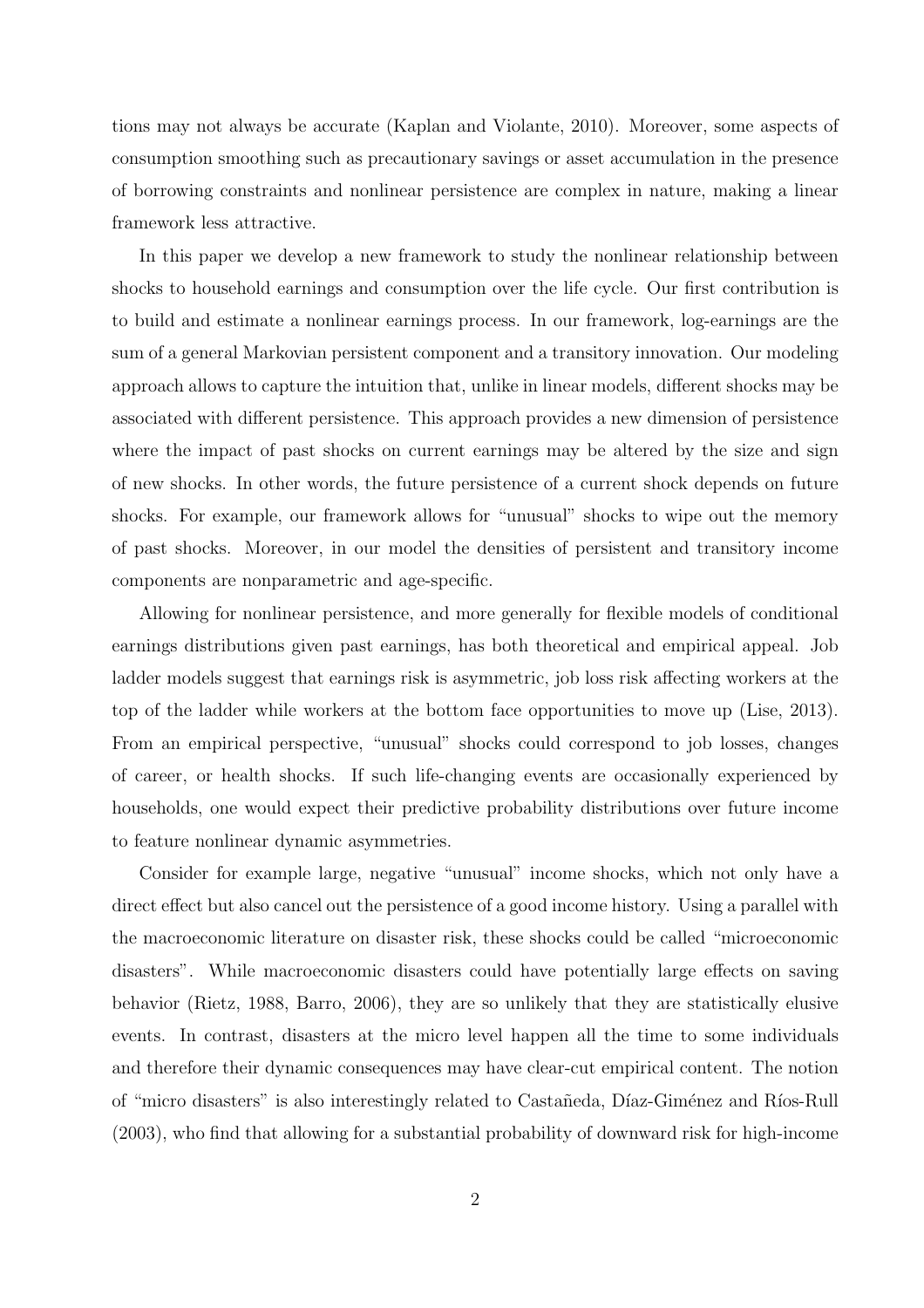households may help explain wealth inequality.<sup>4</sup> Such features are prominent in the empirical results that we report in this paper. They are also consistent with some recent results independently obtained using administrative tax records (see Guvenen *et al.*, 2015, and references therein), and they are all at odds with linear models commonly used in the earnings dynamics literature. Moreover, despite recent advances on models of distributional earnings dynamics (for example Meghir and Pistaferri, 2004, or Botosaru and Sasaki, 2015), existing models do not seem well-suited to capture the nonlinear transmission of income shocks that we uncover in this paper.

Our second contribution is to develop an estimation framework to assess how consumption responds to earnings shocks. In the baseline analysis we model the consumption policy rule as an age-dependent nonlinear function of assets and the persistent and transitory earnings components. We motivate our specification using a standard life-cycle model of consumption and saving with incomplete markets (as in Huggett, 1993, for example). In this model, as we illustrate through a small simulation exercise, a nonlinear earnings process with dynamic skewness will have qualitatively different implications for the level and distribution of consumption and assets over the life cycle in comparison to a linear earnings model.

The empirical consumption rule we develop is nonlinear, thus allowing for interactions between asset holdings and the earnings components. However, unlike fully specified structural approaches we model the consumption rule nonparametrically, leaving functional forms unrestricted. This flexible modeling approach allows to capture an array of response coefficients that provides a rich picture of the extent of consumption insurance in the data. Moreover, there is no need for approximation arguments as we directly estimate the nonlinear consumption rule. We also show how to extend the baseline specification to allow for household heterogeneity, and for advance information on earnings shocks and habits in consumption. A virtue of our framework is its ability to produce new empirical quantities, such as nonparametric marginal propensities to consume, that narrow the gap between policy-relevant evidence and structural modeling.

In contrast to linear models, our nonlinear model of earnings and consumption cannot be studied using standard techniques. New econometric methods are needed, beyond the traditional covariance methods that have dominated the literature. As a result, a large part of the paper is devoted to the econometric analysis. Nonparametric identification can be

<sup>&</sup>lt;sup>4</sup>See also the recent work by Schmidt (2015), who emphasizes the asset pricing implications of income risk asymmetries.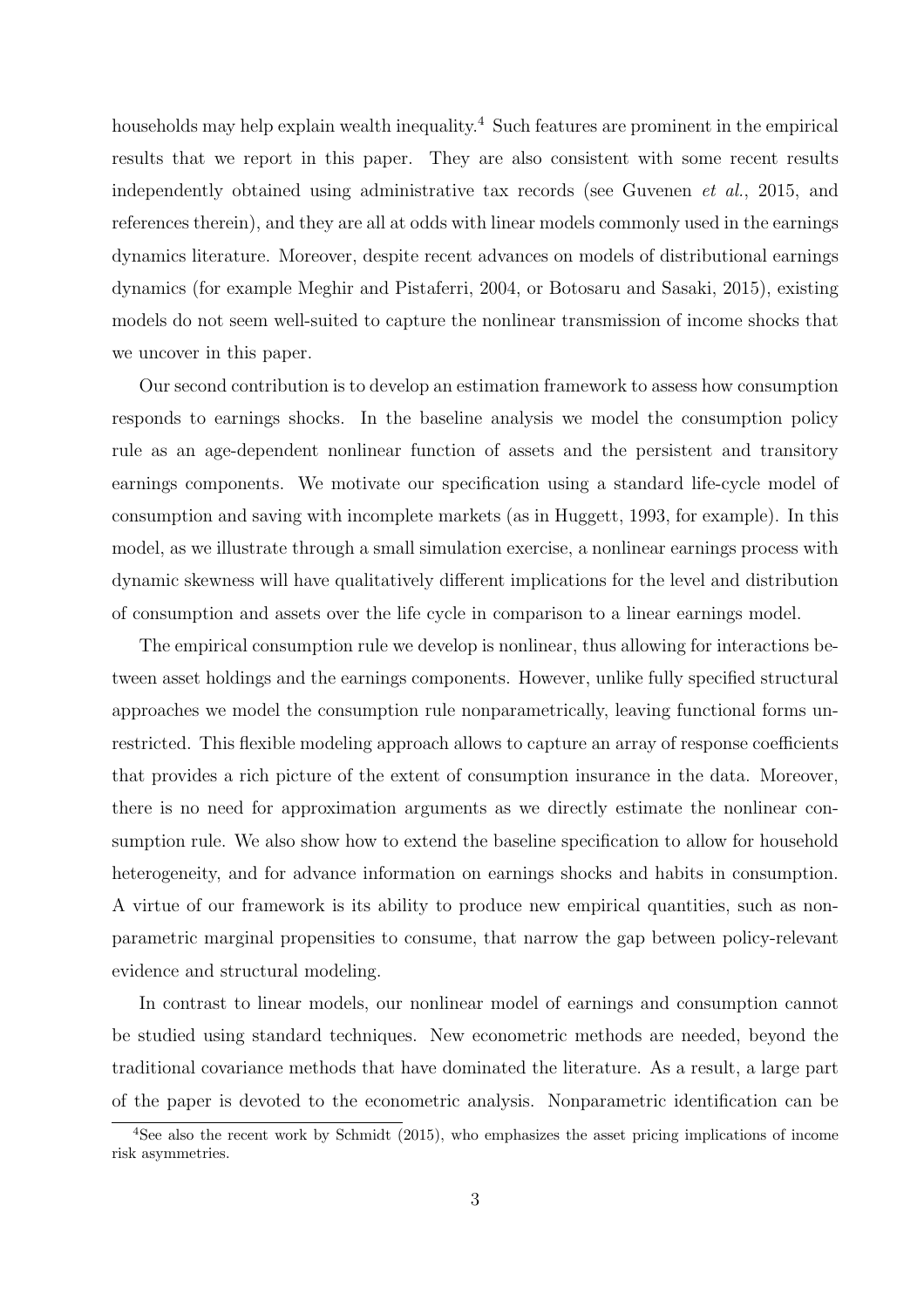established in our setup by building on a recent literature on nonlinear models with latent variables. Identification of the earnings process builds on Hu and Schennach (2008) and Wilhelm  $(2012)$ <sup>5</sup> Identification of the consumption rule relies on novel arguments, which extend standard instrumental-variables methods (as in Blundell *et al.*, 2008, for example) to our nonparametric setup.

An important goal of this paper is to devise a tractable estimation approach. To achieve this, we combine quantile regression methods, which are well-suited to capture nonlinear effects of earnings shocks, with semiparametric methods based on series expansions in bases of functions, which are well-suited to model the dependence on conditioning variables (in our case, past earnings components and arguments of the consumption function). To deal with the presence of the latent earnings components, we use a sequential estimation algorithm that consists in iterating between quantile regression estimation, and draws from the posterior distribution of the latent persistent components of earnings. This flexible approach builds on the methodology of Arellano and Bonhomme (2015), which we extend to a setup with timevarying latent variables. Wei and Carroll (2009) introduced a related estimation strategy in a cross-sectional context.

We take the model to data from the Panel Study of Income Dynamics (PSID) for 1999- 2009 and focus on working age families. Unlike earlier waves of the PSID, these data contain enhanced information on asset holdings and consumption expenditures in addition to labor earnings, see Blundell, Pistaferri and Saporta-Eksten (2012), for example. This is the first household panel to include detailed information on consumption and assets across the life cycle for a representative sample of households. Our modeling and estimation approach makes full use of the availability of panel information on earnings, consumption and assets. In addition, the quantile regression specifications that we use allow us to obtain rather precise estimates, despite the flexibility of the model and the moderate sample size.

Our empirical results show that the impact of earnings shocks varies substantially across households' earnings histories, and that this nonlinearity is a key driver of heterogeneous consumption responses. Earnings data show clear evidence of nonlinear persistence, where "unusual" positive shocks for low earnings households, and negative shocks for high earnings households, are associated with lower persistence than other shocks. Related to this, we find that conditional log-earnings distributions are asymmetric, skewed to the right (respectively,

<sup>5</sup>Lochner and Shin (2014) rely on related techniques to establish identification of a different nonlinear model of earnings.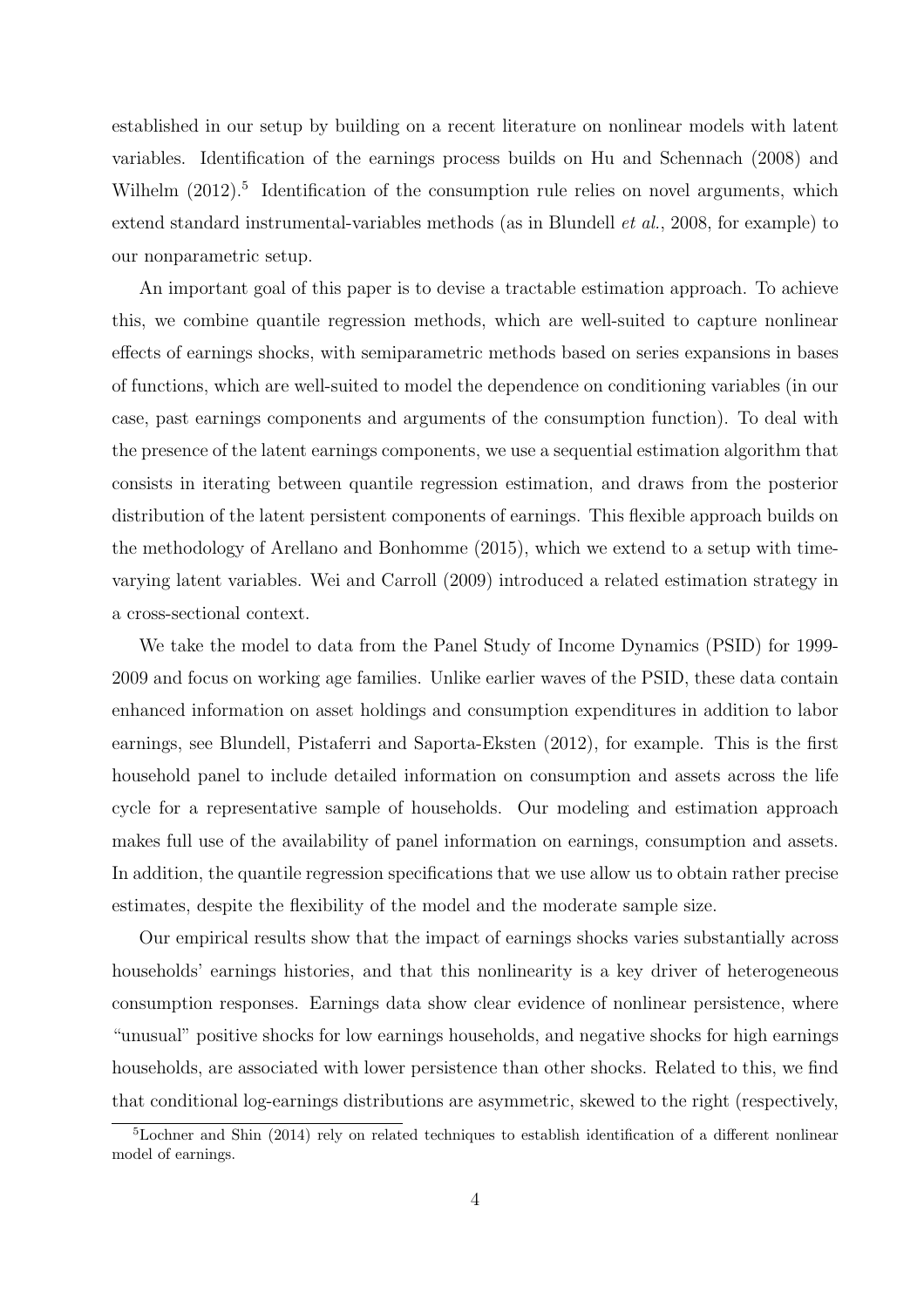left) for households at the bottom (resp., top) of the income distribution. Although most of our results are based on PSID data, we show that similar empirical patterns hold in Norwegian administrative data. Regarding consumption, we find a high degree of insurability of shocks to the transitory and persistent earnings components. We also uncover interesting asymmetries in consumption responses to earnings shocks that hit households at different points of the income distribution. Lastly, we find that assets play an important role in the insurability of earnings shocks.

The fact that new (quantile-based) methods are able to uncover previously unknown results in PSID survey data, and that these results also hold in administrative "big data" sets, is important because PSID uniquely provides joint longitudinal data on wealth, income and expenditures at household level.

The outline of the paper is as follows: In the next section we describe the earnings process and develop our measure of nonlinear persistence. Section 3 lays out the consumption model and defines a general representation of partial insurance to earnings shocks. In Section 4 we establish identification of the baseline model and consider several extensions in Section 5. Section 6 describes our estimation strategy and the panel dataset. In Section 7 we present our empirical results. Section 8 concludes with a summary and some directions for future research.

### 2 Model (I): Earnings process

We start by describing our nonlinear model of earnings dynamics. In the next section we will present the consumption model.

#### 2.1 The model

We consider a cohort of households,  $i = 1, ..., N$ , and denote as t the age of the household head. Let  $Y_{it}$  be the pre-tax labor earnings of household i at age t, and let  $y_{it}$  denote log- $Y_{it}$ , net of a full set of age dummies. We decompose  $y_{it}$  as follows:<sup>6</sup>

$$
y_{it} = \eta_{it} + \varepsilon_{it}, \quad i = 1, ..., N, \quad t = 1, ..., T,
$$
 (1)

where the probability distributions of  $\eta$ 's and  $\varepsilon$ 's are absolutely continuous.

<sup>&</sup>lt;sup>6</sup>Model (1) is additive in  $\eta$  and  $\varepsilon$ . Given our nonlinear approach, it is in principle possible to allow for interactions between the two earnings components, for example in  $y_{it} = H_t(\eta_{it}, \varepsilon_{it})$  subject to some scaling condition. Identification could then be established along the lines of Hu and Shum (2012).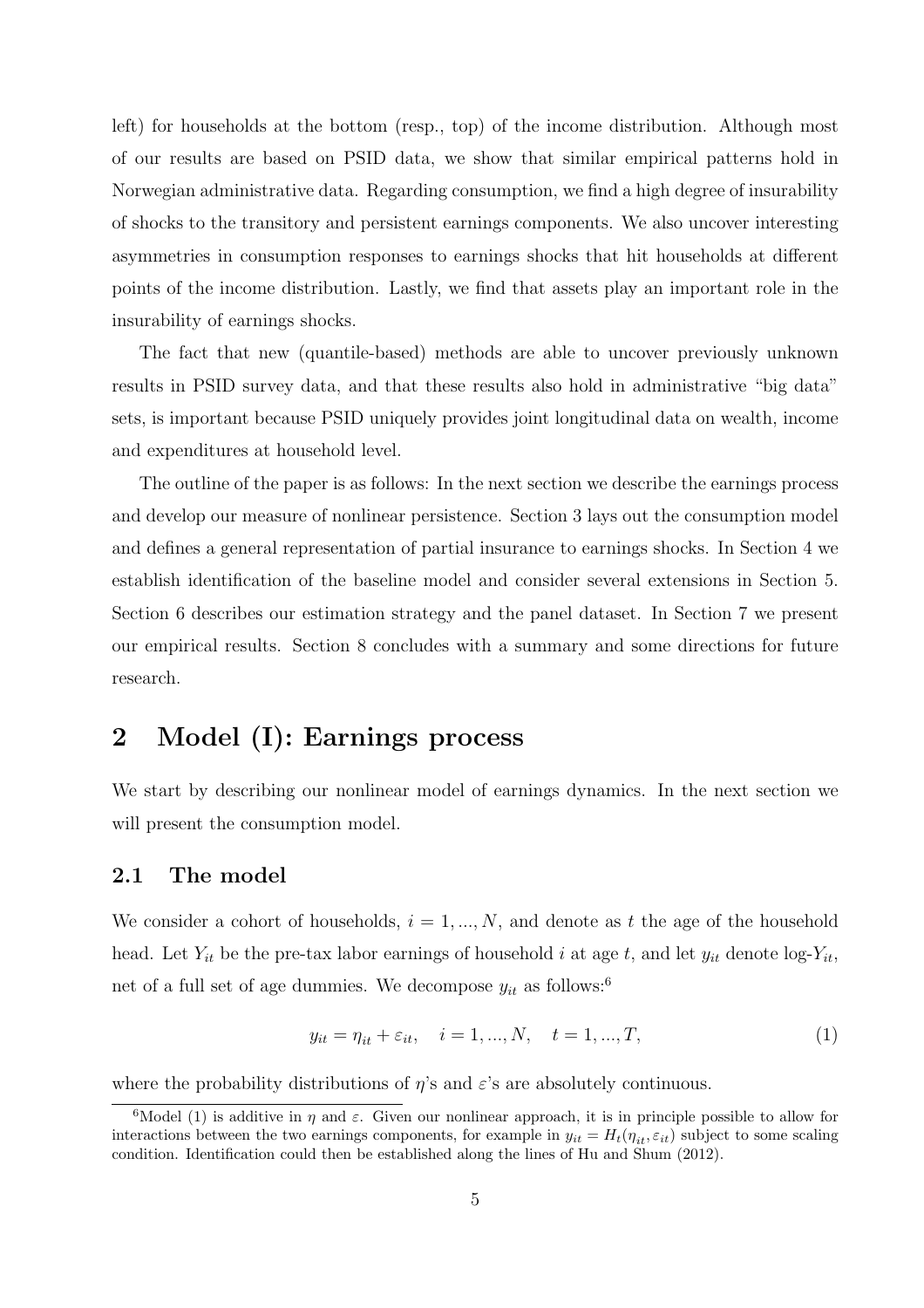The first, *persistent* component  $\eta_{it}$  is assumed to follow a general first-order Markov process. We denote the  $\tau$ th conditional quantile of  $\eta_{it}$  given  $\eta_{i,t-1}$  as  $Q_t(\eta_{i,t-1}, \tau)$ , for each  $\tau \in (0, 1)$ . The following representation is then without loss of generality:

$$
\eta_{it} = Q_t(\eta_{i,t-1}, u_{it}), \quad (u_{it}|\eta_{i,t-1}, \eta_{i,t-2}, \ldots) \sim Uniform(0,1), \quad t = 2, ..., T. \tag{2}
$$

Note that, given that the PSID earnings data are recorded every other year, (2) is consistent with both first or second-order Markov assumptions at the yearly frequency. The dependence structure of the  $\eta$  process is not restricted beyond the first-order Markov assumption. The identification assumptions will only require  $\eta$ 's to be dependent over time, without specifying the degree of dependence.

The second, *transitory* component  $\varepsilon_{it}$  is assumed to have zero mean, and to be independent over time and independent of  $\eta_{is}$  for all s. Even though more general moving average representations are commonly used in the literature, the biennial nature of our data makes this assumption more plausible. Model  $(1)-(2)$  is intended as a representation of the uncertainty about persistent and transitory labor income in future periods that households face when deciding how much to spend and save.

In Section 5 we show how our approach can be extended to allow for a moving average  $\varepsilon$  component, provided additional time periods are available. We also show how to augment the model to allow for an unobserved time-invariant household-specific effect in addition to the two latent time-varying components  $\eta$  and  $\varepsilon$ .

Survey data like the PSID are often contaminated with errors (Bound *et al.*, 2001). In the absence of additional information, it is not possible to disentangle the transitory innovation from classical measurement error. Thus, an interpretation of our estimated distribution of  $\varepsilon_{it}$  is that it represents a mixture of transitory shocks and measurement error.<sup>7</sup>

Both earnings components are assumed mean independent of age t. However, the conditional quantile functions  $Q_t$ , and the marginal distributions of  $\varepsilon_{it}$ , may all depend on t. For a given cohort of households, age and calendar time are perfectly collinear, so this dependence may capture age effects as well as aggregate shocks. The distribution of the initial condition  $\eta_{i1}$  is left unrestricted.

<sup>7</sup> If additional information were available and the marginal distribution of the classical measurement error were known, one could recover the distribution of  $\varepsilon_{it}$  using a deconvolution argument. The estimation algorithm that we develop can be modified to deal with this case.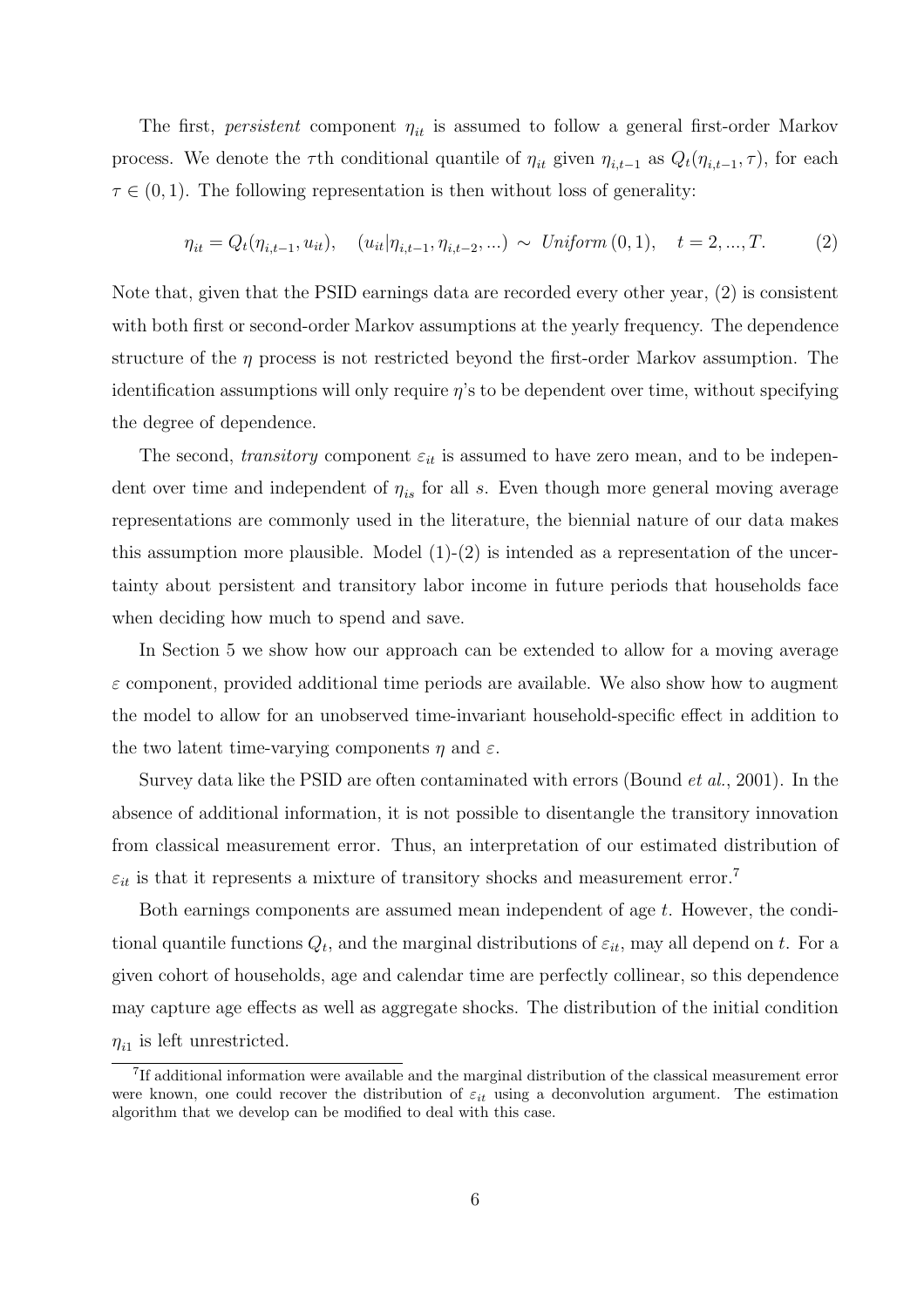An important special case of model  $(1)-(2)$  is obtained when

$$
y_{it} = \eta_{it} + \varepsilon_{it}, \quad \eta_{it} = \eta_{i,t-1} + v_{it}, \tag{3}
$$

that is, when  $\eta_{it}$  follows a random walk. When  $v_{it}$  is independent of  $\eta_{i,t-1}$  and has cumulative distribution function  $F_t$ , (2) becomes:  $\eta_{it} = \eta_{i,t-1} + F_t^{-1}(u_{it})$ . We will refer to the random walk plus independent shock as the *canonical model* of earnings dynamics.

#### 2.2 Nonlinear dynamics

Model (1)-(2) allows for nonlinear dynamics of earnings. Here we focus on the ability of this specification to capture nonlinear persistence, and general forms of conditional heteroskedasticity.

Nonlinear persistence. Let us consider the following quantities

$$
\rho_t(\eta_{i,t-1}, \tau) = \frac{\partial Q_t(\eta_{i,t-1}, \tau)}{\partial \eta}, \quad \rho_t(\tau) = \mathbb{E}\left[\frac{\partial Q_t(\eta_{i,t-1}, \tau)}{\partial \eta}\right],
$$
\n(4)

where  $\partial Q_t/\partial \eta$  denotes the partial derivative of  $Q_t$  with respect to its first component and the expectation is taken with respect to the distribution of  $\eta_{i,t-1}$ .

The  $\rho$ 's in (4) are measures of *nonlinear persistence* of the  $\eta$  component.  $\rho_t(\eta_{i,t-1}, \tau)$ measures the persistence of  $\eta_{i,t-1}$  when it is hit by a current shock  $u_{it}$  that has rank  $\tau$ . This quantity depends on the lagged component  $\eta_{i,t-1}$ , and on the percentile of the shock  $\tau$ . Average persistence across  $\eta$  values is  $\rho_t(\tau)$ .

In the canonical model of earnings dynamics (3) where  $\eta_{it}$  is a random walk,  $\rho_t(\eta_{i,t-1}, \tau) =$ 1 irrespective of  $\eta_{i,t-1}$  and  $\tau$ . In contrast, in model (2) the persistence of  $\eta_{i,t-1}$  may depend on the magnitude and direction of the shock  $u_{it}$ . As a result, the persistence of a shock to  $\eta_{i,t-1}$  depends on the size and sign of current and future shocks  $u_{it}$ ,  $u_{i,t+1}$ ... In particular, our model allows particular shocks to wipe out the memory of past shocks. Just as in a job ladder model, an individual can face an increasing risk of a large fall in earnings, see Lise (2013) for example. The interaction between the shock  $u_{it}$  and the lagged persistent component  $\eta_{i,t-1}$  is a key feature of our nonlinear approach and, as we show below, it has substantive implications for consumption decisions.

It is useful to consider the following specification of the quantile function

$$
Q_t(\eta_{i,t-1},\tau) = \alpha_t(\tau) + \beta_t(\tau)'h(\eta_{i,t-1}),\tag{5}
$$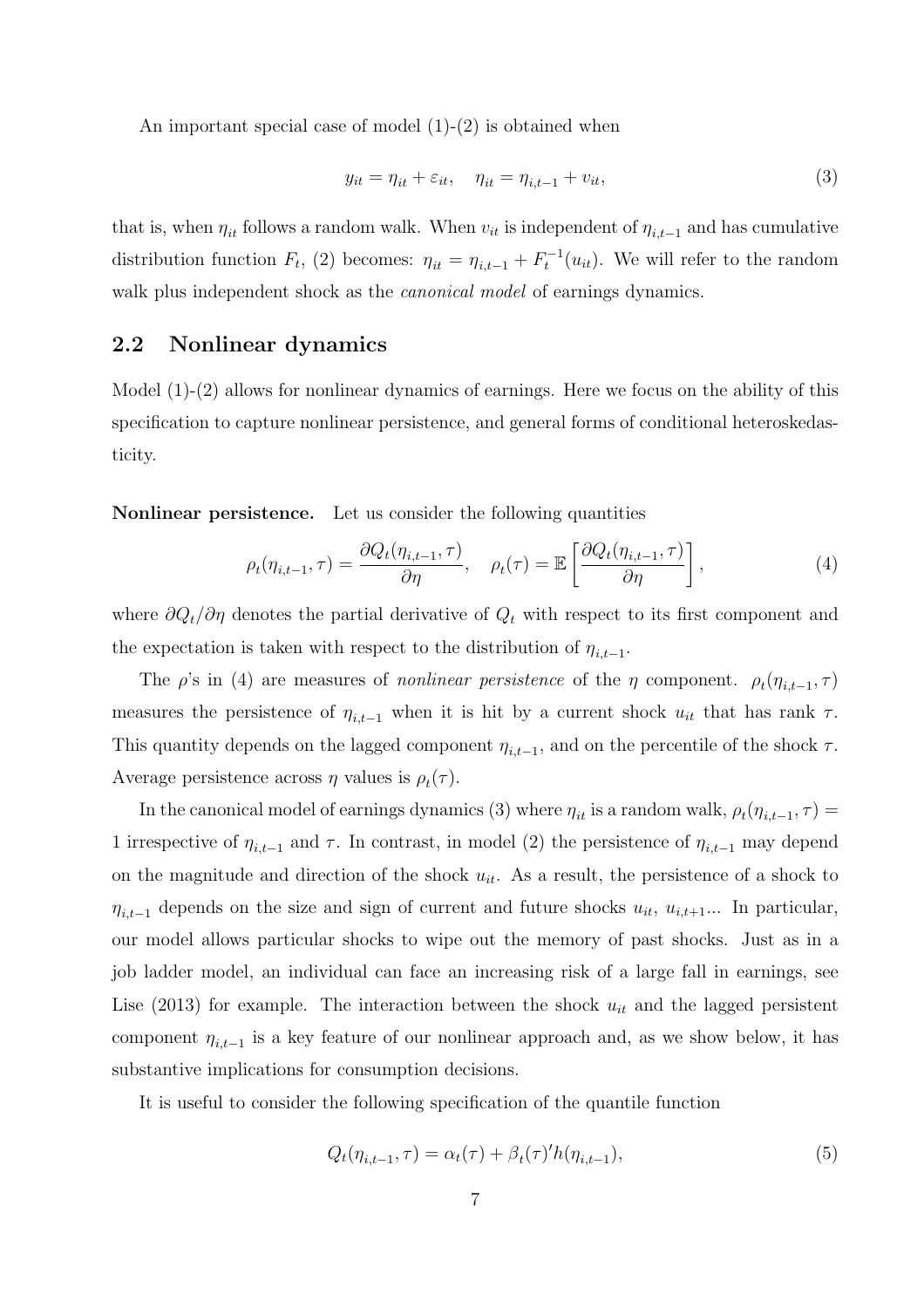where h is a multi-valued function. Our empirical specification will be based on  $(5)$ , taking the components of  $h$  in a polynomial basis of functions capable of approximating any continuous function arbitrarily well as the number of polynomial terms increases. Persistence and average persistence in (5) are, respectively,

$$
\rho_t(\eta_{i,t-1}, \tau) = \beta_t(\tau)' \frac{\partial h(\eta_{i,t-1})}{\partial \eta}, \quad \rho_t(\tau) = \beta_t(\tau)' \mathbb{E}\left[\frac{\partial h(\eta_{i,t-1})}{\partial \eta}\right],
$$

thus allowing shocks to affect the persistence of  $\eta_{i,t-1}$  in a flexible way.<sup>8</sup>

Conditional heteroskedasticity. As model (2) does not restrict the form of the conditional distribution of  $\eta_{it}$  given  $\eta_{i,t-1}$ , it allows for general forms of heteroskedasticity. In particular, a measure of period-t uncertainty generated by the presence of shocks to the persistent earnings component is, for some  $\tau \in (1/2, 1), \sigma_t(\tau) = \mathbb{E}\left[Q_t(\eta_{i,t-1}, \tau) - Q_t(\eta_{i,t-1}, 1 - \tau)\right]$ . For example, in the canonical model (3) with  $v_{it} \sim \mathcal{N}(0, \sigma_{v_t}^2)$ , we have  $\sigma_t(\tau) = 2\sigma_{v_t} \Phi^{-1}(\tau)$ . An analogous measure of uncertainty generated by the transitory shocks is  $\sigma_{\varepsilon_t}(\tau) = F_{\varepsilon_t}^{-1}(\tau) F_{\varepsilon_t}^{-1}(1-\tau)$ , where  $F_{\varepsilon_t}$  denotes the cumulative distribution function of  $\varepsilon_{it}$ .

In addition, the model allows for conditional skewness and kurtosis in  $\eta_{it}$ . Along the lines of the skewness measure proposed by Kim and White (2004), one can consider, for some  $\tau \in (1/2, 1),$ <sup>10</sup>

$$
sk_t(\eta_{i,t-1},\tau) = \frac{Q_t(\eta_{i,t-1},\tau) + Q_t(\eta_{i,t-1}, 1-\tau) - 2Q_t(\eta_{i,t-1}, \frac{1}{2})}{Q_t(\eta_{i,t-1},\tau) - Q_t(\eta_{i,t-1}, 1-\tau)}.
$$
(6)

The empirical estimates below suggest that conditional skewness is a feature of the earnings process.

Preliminary evidence on nonlinear persistence. Prima-facie evidence of nonlinearity in the persistence of earnings can be seen from Figure 1. This figure plots estimates of the average derivative, with respect to last period income  $y_{i,t-1}$ , of the conditional quantile

$$
kur_t(\eta_{i,t-1}, \tau, \alpha) = \frac{Q_t(\eta_{i,t-1}, 1 - \alpha) - Q_t(\eta_{i,t-1}, \alpha)}{Q_t(\eta_{i,t-1}, \tau) - Q_t(\eta_{i,t-1}, 1 - \tau)}.
$$

<sup>&</sup>lt;sup>8</sup>Regime-switching models that deliver asymmetric persistence are popular in the time series analysis of business cycles. See for example Evans and Watchel (1993)'s model of inflation uncertainty and Teräsvirta (1994) on smooth transition autoregressive models.

<sup>&</sup>lt;sup>9</sup>The shock  $u_{it}$  is a rank. A persistent shock of a magnitude comparable to  $\eta_{it}$  can be constructed, among other ways, as  $\zeta_{it} = Q_t(m_t, u_{it})$  where  $m_t$  is the median of  $\eta_{it}$ .

<sup>&</sup>lt;sup>10</sup>Similarly, a measure of conditional kurtosis is, for some  $\alpha < 1 - \tau$ ,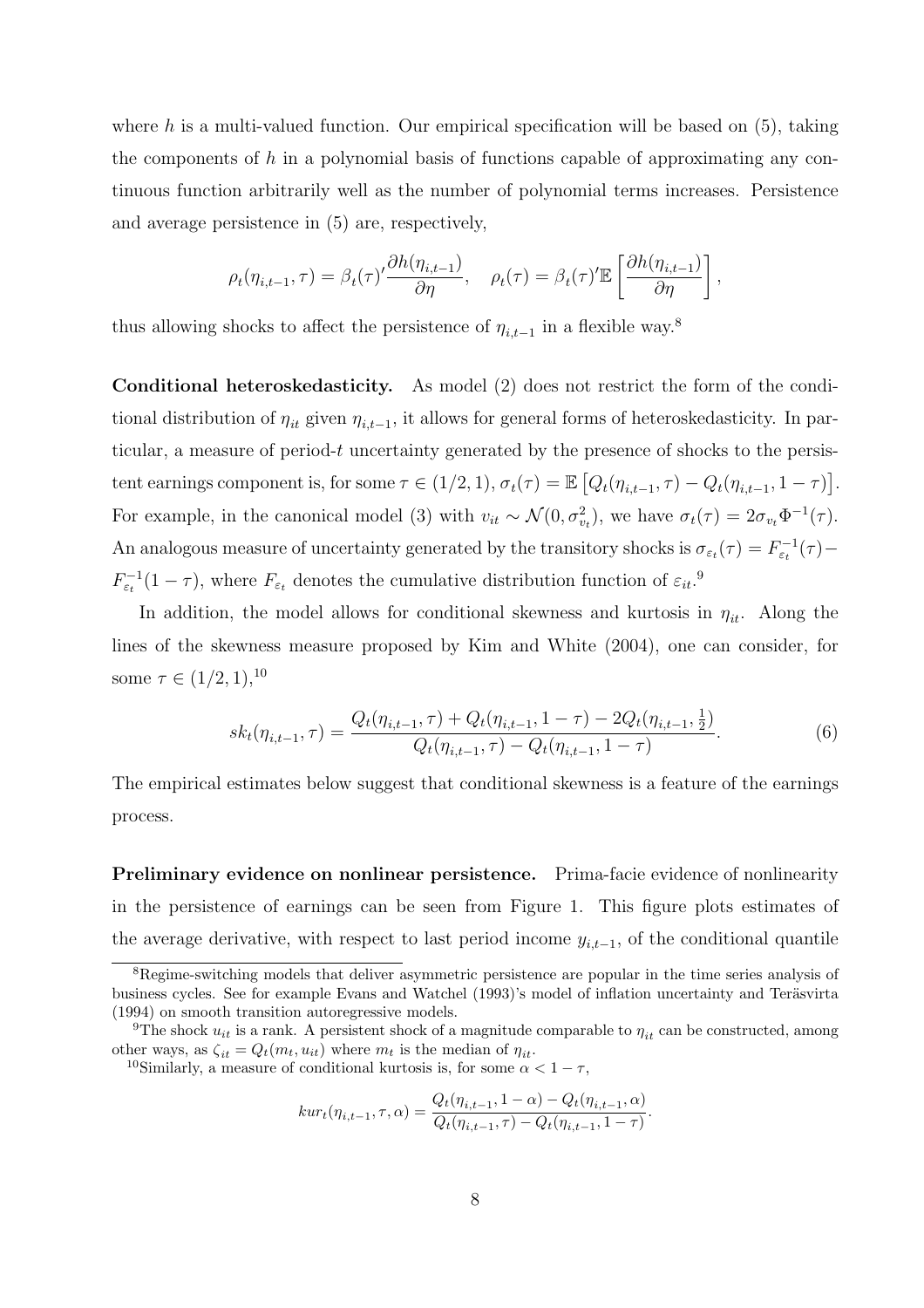

#### Figure 1: Quantile autoregressions of log-earnings

Note: Residuals  $y_{it}$  of log pre-tax household labor earnings, Age 25-60 1999-2009 (US), Age 25-60 2005-2006 (Norway). See Section 6 and Appendix A for the list of controls. Estimates of the average derivative of the conditional quantile function of  $y_{it}$  given  $y_{i,t-1}$  with respect to  $y_{i,t-1}$ . Quantile functions are specified as third-order Hermite polynomials. Source: See Appendix A.

function of current income  $y_{it}$  given  $y_{i,t-1}$ . This average derivative effect is a measure of persistence analogous to  $\rho_t$  in (4), except that here we use residuals  $y_{it}$  of log pre-tax household labor earnings on a set of demographics (including education and a polynomial in age) as outcome variables. On the two horizontal axes we report the percentile of  $y_{i,t-1}$  (" $\tau_{init}$ "), and the percentile of the innovation of the quantile process (" $\tau_{shock}$ "). For estimation we use a series quantile specification, as in (5), based on a third-order Hermite polynomial.

This simple descriptive analysis not only shows the strong similarity in the patterns of the nonlinearity of household earnings in both the PSID household survey data and in the population register data from Norway. It also shows clear differences in the impact of an innovation to the quantile process  $(\tau_{shock})$  according to both the direction and magnitude of  $\tau_{shock}$  and the percentile of the past level of income  $\tau_{init}$ . Persistence is highest when high earnings households (that is, high  $\tau_{init}$ ) are hit by a good shock (high  $\tau_{shock}$ ), and when low earnings households (that is, low  $\tau_{init}$ ) are hit by a bad shock (low  $\tau_{shock}$ ). In both cases, estimated persistence is close to  $.9 - 1$ . In contrast, bad shocks hitting highearnings households, and good shocks hitting low-earnings ones, are associated with much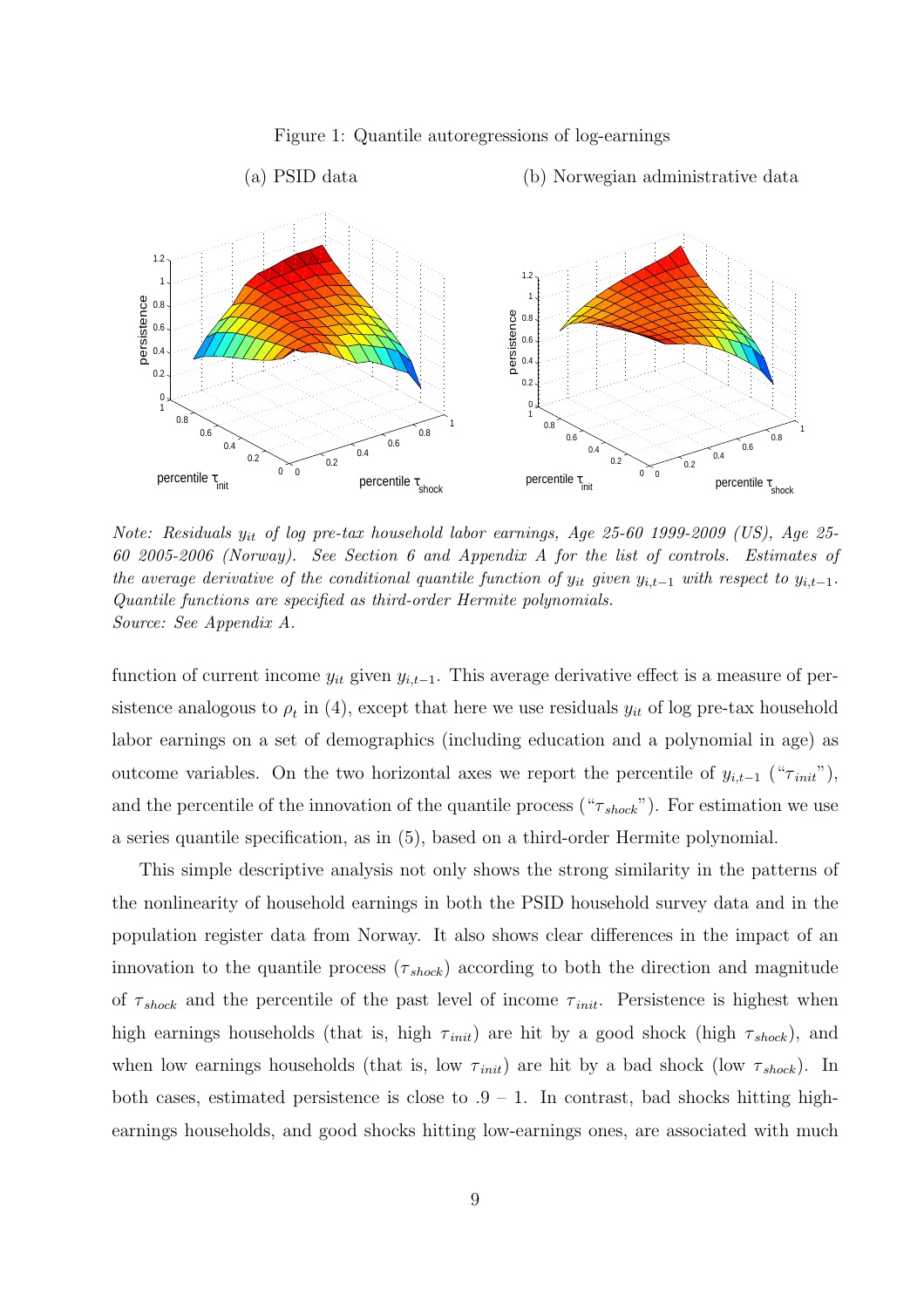lower persistence, as low as  $.3 - .4$ . In Section 7 we will show that our nonlinear earnings model that separates transitory shocks from the persistent component, estimated on the PSID, reproduces the nonlinear persistence patterns of Figure 1.

### 3 Model (II): Consumption rule

In order to motivate our empirical specification of the consumption function, we start by describing a standard life-cycle model of consumption and savings. In a simulated version of the model we outline some possible implications for consumption and asset accumulation of allowing for a nonlinear earnings specification. We then use this setup to derive the form of the policy rule for household consumption, and describe the empirical consumption model that we will take to the data.

#### 3.1 A simple life-cycle model

We consider a simple theoretical framework where households act as single agents. Each household enters the labor market at age 25, works until 60, and dies with certainty at age 95. Throughout their lifetime households have access to a single risk-free, one-period bond whose constant return is  $1 + r$ , and face a period to period budget constraint

$$
A_{it} = (1+r)A_{i,t-1} + Y_{i,t-1} - C_{i,t-1},\tag{7}
$$

where  $A_{it}$ ,  $Y_{it}$  and  $C_{it}$  denote assets, income and consumption, respectively.

Family log-earnings are given by  $\ln Y_{it} = \kappa_t + \eta_{it} + \varepsilon_{it}$ , where  $\kappa_t$  is a deterministic age profile, and  $\eta_{it}$  and  $\varepsilon_{it}$  are persistent and transitory earnings components, respectively. In period t agents know  $\eta_{it}$ ,  $\varepsilon_{it}$  and their past values, but not  $\eta_{i,t+1}$  or  $\varepsilon_{i,t+1}$ , so there is no advance information. All distributions are known to households, and there is no aggregate uncertainty. After retirement, families receive social security transfers  $Y_i^{ss}$  from the government, which are functions of the entire realizations of labor income. Income is assumed not to be subject to risk during retirement.

In each period  $t$ , the optimization problem is represented by

$$
V_t(A_{it}, \eta_{it}, \varepsilon_{it}) = \max_{C_{it}} u(C_{it}) + \beta \mathbb{E}_t \left[ V_{t+1} \left( A_{i,t+1}, \eta_{i,t+1}, \varepsilon_{i,t+1} \right) \right], \tag{8}
$$

where  $u(\cdot)$  is agents' utility, and  $\beta$  is the discount factor. A key element in (8) is the conditional distribution of the Markov component  $\eta_{i,t+1}$  given  $\eta_{it}$ , which enters the expectation.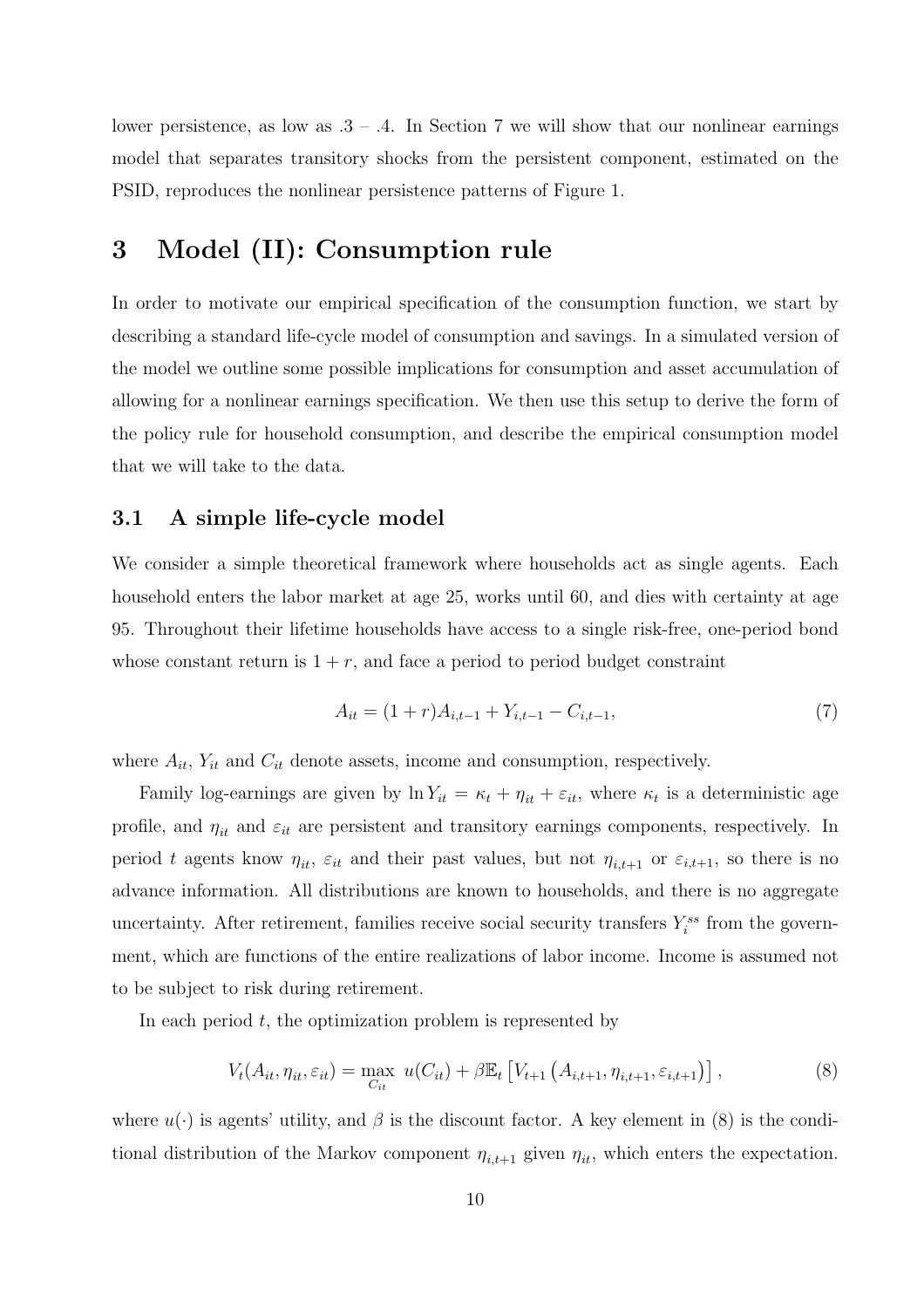

Figure 2: Simulation exercise

Notes: Dashed is based on the nonlinear earnings process  $(9)-(10)$ ; Solid is based on the canonical earnings process (3).

For a nonlinear earnings model such as  $(1)-(2)$ , the presence of "unusual" shocks to earnings may lead to precautionary motives that induce high-income households to save more than they would do under a linear ("canonical") earnings model. Even with certainty equivalent preferences, under model  $(1)-(2)$  the discounting applied to persistent shocks will be state dependent. In Appendix B we illustrate these theoretical insights in a two-period version of the model. Before describing how we empirically specify the consumption rule, we first present an illustrative simulation to outline some possible implications on consumption and assets of nonlinearity in income in this standard model.

Simulation exercise. To simulate the model we follow Kaplan and Violante (2010). Agents' utility is CRRA with risk aversion  $\gamma = 2$ . The interest rate is  $r = 3\%$  and the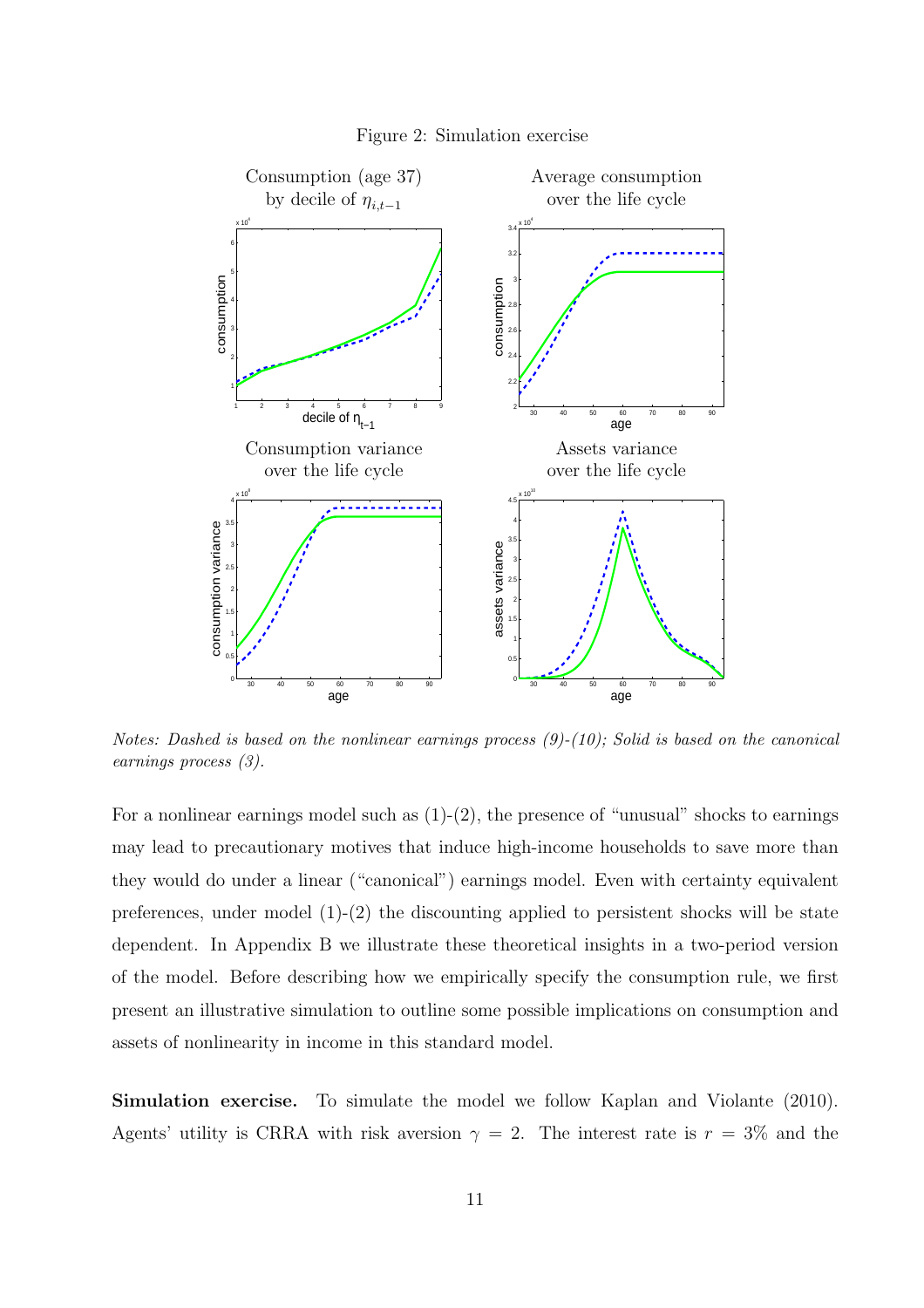discount factor is  $\beta = 1/(1+r) \approx .97$ . We consider the following process for  $\eta_{it}$ :

$$
\eta_{it} = \rho_t(\eta_{i,t-1}, v_{it})\eta_{i,t-1} + v_{it},\tag{9}
$$

and we compare two specifications. In the first specification,  $\rho_t = 1$  (and  $v_{it}$  is normally distributed), which corresponds to the "canonical" earnings model used by Kaplan and Violante. In the second specification, nonlinear persistence in income is approximated through a simple switching process:

$$
\rho_t \left( \eta_{i,t-1}, v_{i,t} \right) = 1 - \delta \left( \mathbf{1} \left\{ \eta_{i,t-1} < -d_{t-1} \right\} \mathbf{1} \left\{ v_{it} > b_t \right\} + \mathbf{1} \left\{ \eta_{i,t-1} > d_{t-1} \right\} \mathbf{1} \left\{ v_{it} < -b_t \right\} \right), \tag{10}
$$

where, at each age t,  $d_t$  is set so that  $|\eta_{it}| > d_t$  with probability  $\tau$ , and  $b_t$  is set so that  $|v_{it}| > b_t$  with probability  $\tau$ . In model (9)-(10), the persistence of the  $\eta$  process is equal to one unless an "unusual" positive shock  $v$  hits a low income household or an "unusual" negative shock v hits a high income household, leading persistence to drop to  $1 - \delta = .8$ . The latter happens with probability  $\tau = .15$  in every period. This simple parametric process is designed to roughly approximate the earnings process that we estimate on PSID data, see Section 7.

The simulation results are presented in Figure 2. The upper panel shows a clear qualitative implication of the nonlinear earnings process is to reduce consumption among those on higher incomes. A negative shock for those on higher incomes reduces the persistence of the past and consequently is more damaging in terms of expected future incomes. This induces higher saving and lower consumption at younger ages. The lower panel shows that the nonlinear model also results in a higher consumption variance among older households and steeper accumulation and subsequent decumulation of assets over the life cycle. These simulation results provide further motivation for the use of a nonlinear earnings model to study consumption dynamics. In the next subsection we describe the consumption rule that we take to the data.

#### 3.2 Deriving a consumption rule

In a life-cycle model with uncertainty such as the one outlined in the previous subsection, the consumption rule is of the form

$$
C_{it} = G_t \left( A_{it}, \eta_{it}, \varepsilon_{it} \right), \tag{11}
$$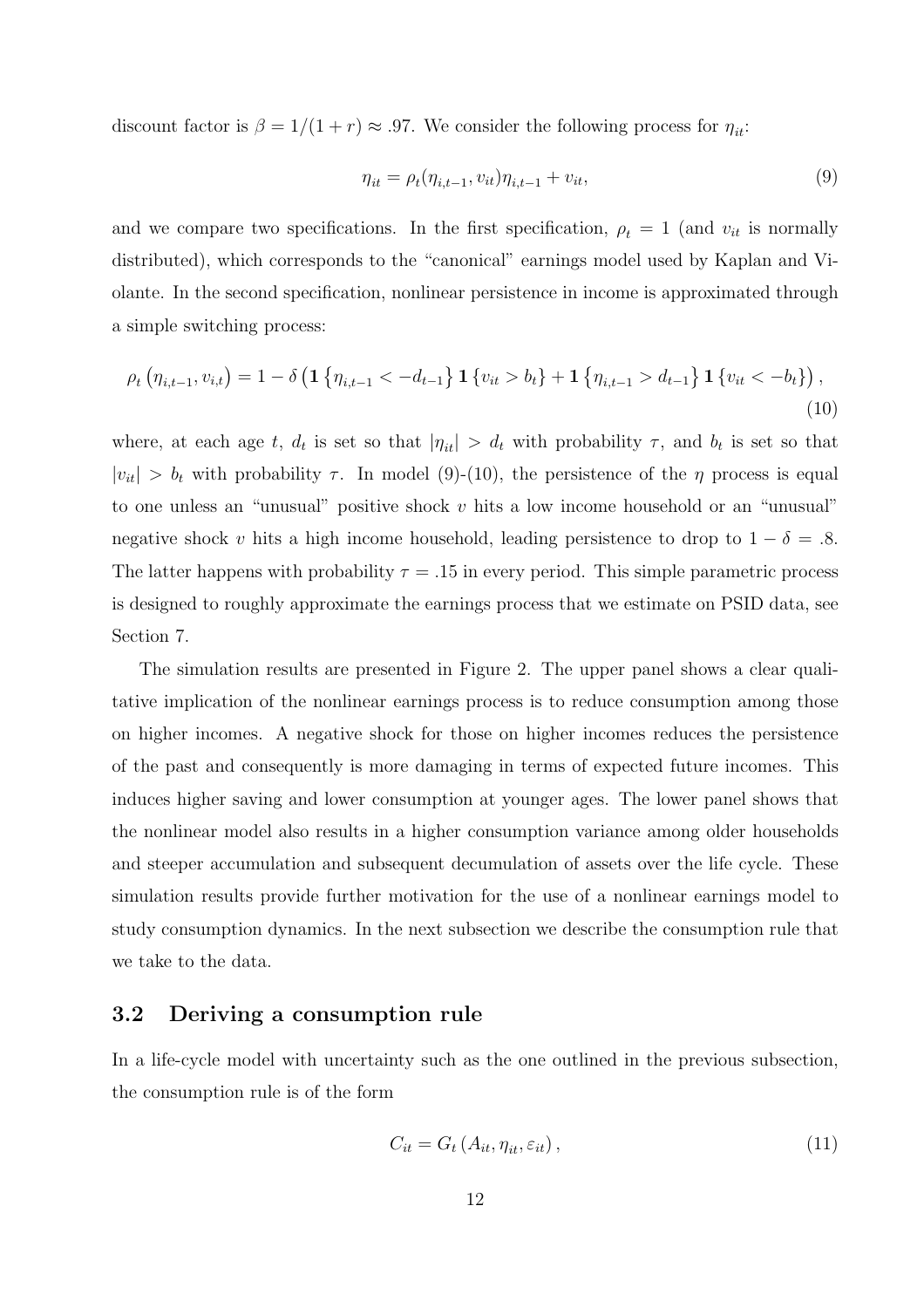for some age-dependent function  $G_t$ . We will base our empirical specification on (11). The consumption rule will be of this nonparametric form provided the state variables at time  $t$  are period-t assets and the latent earnings components. As we show in Section 5, our approach may be extended to allow for habits or advance information, through simple modifications of the vector of state variables.<sup>11</sup>

In documenting dynamic patterns of consumption and earnings, one strategy is to take a stand on the functional form of the utility function and the distributions of the shocks, and to calibrate or estimate the model's parameters by comparing the model's predictions with the data. Another strategy is to linearize the Euler equation, with the help of the budget constraint; with a linear approximated problem at hand, standard covariance-based methods may be used for estimation. Our approach differs from those strategies as we directly estimate the nonlinear consumption rule (11). Doing so, we avoid linearized first-order conditions, and we estimate a flexible rule that is consistent with the life-cycle consumption model outlined in the previous subsection. This approach allows to document a rich set of derivative effects, thus shedding light on the patterns of consumption responses in the data.

An empirical consumption rule. Consider a cohort of households. Let  $c_{it}$  denote logconsumption net of a full set of age dummies. Similarly, let  $a_{it}$  denote assets net of age dummies. Our empirical specification is based on

$$
c_{it} = g_t(a_{it}, \eta_{it}, \varepsilon_{it}, \nu_{it}), \quad t = 1, ..., T,
$$
\n(12)

where  $\nu_{it}$  are independent across periods and independent of  $(a_{it}, \eta_{it}, \varepsilon_{it})$ , and  $g_t$  is monotone in  $\nu$ . An economic interpretation for  $\nu$  is as a taste shifter that increases marginal utility. In the single-asset life-cycle model of Subsection 3.1 monotonicity is implied by the Bellman equation, provided  $\frac{\partial u(C,\nu')}{\partial C} > \frac{\partial u(C,\nu)}{\partial C}$  for all C if  $\nu' > \nu$ . Without loss of generality we normalize the marginal distribution of  $\nu_{it}$  to be standard uniform in each period. From an empirical perspective the presence of the taste shifters  $\nu_{it}$  in the consumption rule (12) may also partly capture measurement error in consumption expenditures.

Clearly, the net assets variable  $a_{it}$  is not exogenous. In the next section we explain the stochastic assumptions under which  $g_t$  is identified.

<sup>&</sup>lt;sup>11</sup>There could also be additional borrowing constraints in each period. In that case, the nonparametric consumption rule in (11) would no longer be differentiable.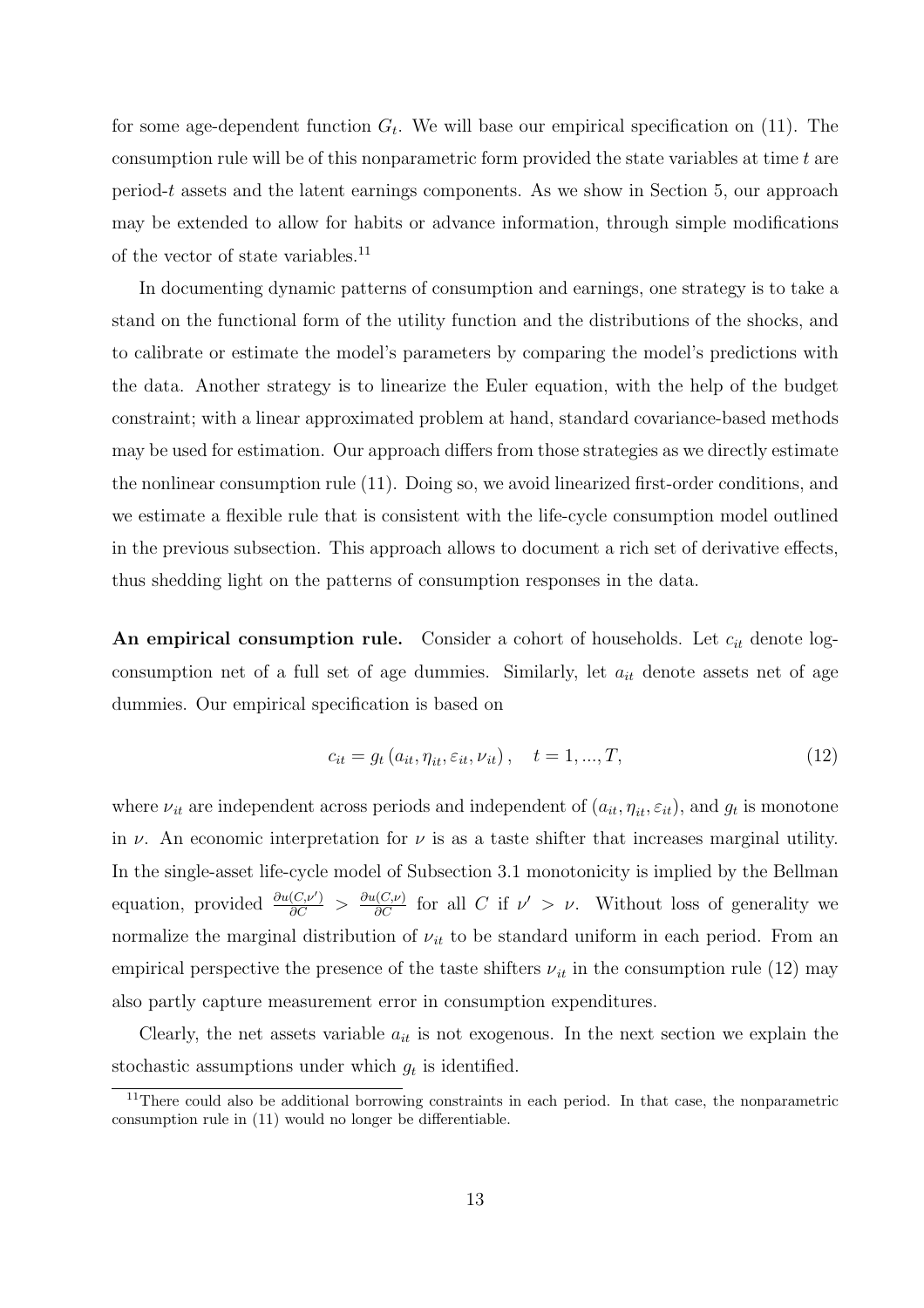Derivative effects of persistent and transitory income. Average consumption, for given values of asset holdings and earnings components, is

$$
\mathbb{E}\left[c_{it}|a_{it}=a,\eta_{it}=\eta,\varepsilon_{it}=\varepsilon\right]=\mathbb{E}\left[g_t\left(a,\eta,\varepsilon,\nu_{it}\right)\right].
$$

Our framework allows to document how average consumption varies as a function of assets and the two earnings components, and over the life cycle. In particular, the average derivative of consumption with respect to  $\eta$  is

$$
\phi_t(a, \eta, \varepsilon) = \mathbb{E}\left[\frac{\partial g_t(a, \eta, \varepsilon, \nu_{it})}{\partial \eta}\right],\tag{13}
$$

while the average derivative with respect to  $\varepsilon$  is

$$
\psi_t(a,\eta,\varepsilon) = \mathbb{E}\left[\frac{\partial g_t(a,\eta,\varepsilon,\nu_{it})}{\partial \varepsilon}\right].
$$
\n(14)

The parameters  $\phi_t(a, \eta, \varepsilon)$  and  $\psi_t(a, \eta, \varepsilon)$  reflect the degree of insurability of shocks to the persistent and transitory earnings components, respectively. We will document how they vary over the life cycle, and how they depend on households' asset holdings, by reporting estimates of the following average derivative effects:

$$
\overline{\phi}_t(a) = \mathbb{E}\left[\phi_t(a, \eta_{it}, \varepsilon_{it})\right], \quad \overline{\psi}_t(a) = \mathbb{E}\left[\psi_t(a, \eta_{it}, \varepsilon_{it})\right]. \tag{15}
$$

Dynamic effects of earnings shocks on consumption. Other measures of interest are the effects of an earnings shock  $u_{it}$  to the  $\eta$  component on consumption profile  $c_{i,t+s}$ ,  $s \geq 0$ . For example, the contemporaneous effect can be computed, using the chain rule and equation (13), as

$$
\mathbb{E}\left[\left.\frac{\partial}{\partial u}\right|_{u=\tau}g_t\left(a,Q_t(\eta,u),\varepsilon,\nu_{it}\right)\right]=\phi_t\left(a,Q_t(\eta,\tau),\varepsilon\right)\frac{\partial Q_t(\eta,\tau)}{\partial u}.
$$

This derivative effect depends on  $\eta$  through the insurance coefficient  $\phi_t$ , but also through the quantity  $\frac{\partial Q_t(\eta,\tau)}{\partial u}$  as the earnings model allows for general forms of conditional heteroskedasticity and skewness.

In the empirical analysis we will report finite-difference counterparts to these derivative effects ("impulse responses"), and document strong asymmetries in the effect of earnings shocks on consumption at different points of the income distribution.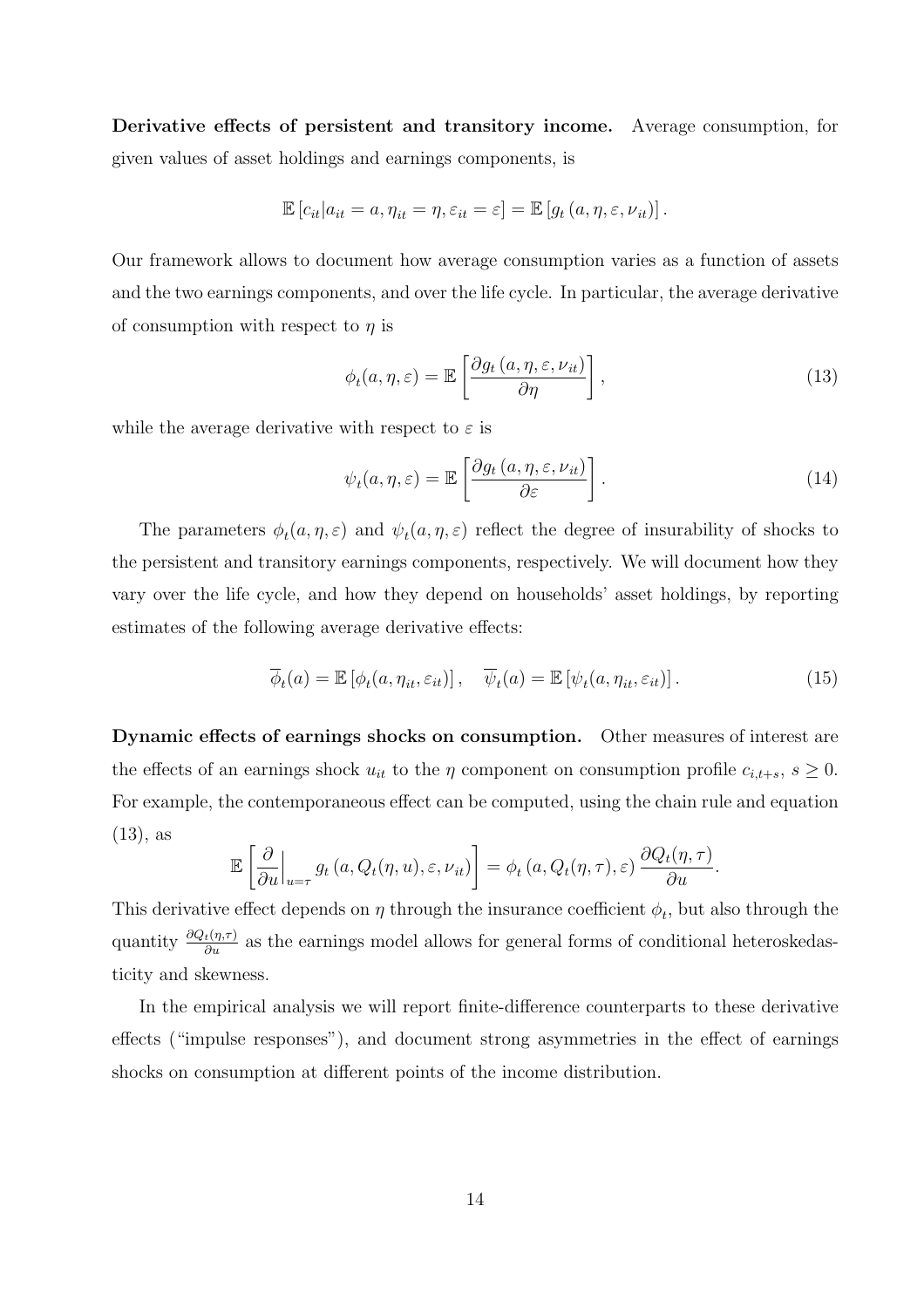### 4 Identification

The earnings and consumption models take the form of nonlinear state-space models. A series of recent papers (notably Hu and Schennach, 2008, and Hu and Shum, 2012) has established conditions under which nonlinear models with latent variables are nonparametrically identified under conditional independence restrictions. Here we rely on techniques developed in this literature in order to establish identification of the models we consider.

#### 4.1 Earnings process

Consider model (1)-(2), where  $\eta_{it}$  is a Markovian persistent component and  $\varepsilon_{it}$  are independent over time. We assume that the data contain T consecutive periods,  $t = 1, ..., T$ . So, for a given cohort of households,  $t = 1$  corresponds to the age at which the household head enters the sample, and  $t = T$  corresponds to the last period of observation.<sup>12</sup> For that cohort, our aim is to identify the joint distributions of  $(\eta_{i1},...,\eta_{iT})$  and  $(\varepsilon_{i1},...,\varepsilon_{iT})$  given i.i.d. data from  $(y_{i1},...,y_{iT})$ . In the following, all conditional and marginal densities are assumed to be bounded away from zero and infinity. With some abuse of notation, in the absence of ambiguity we use  $f(a|b)$  as a generic notation for the conditional density  $f_{A|B}(a|b)$ , and for simplicity we omit the  $i$  index in density arguments.

Operator injectivity. The identification arguments below rely on the concept of operator injectivity, which we now formally define. A linear operator  $\mathcal L$  is a linear mapping from a functional space  $\mathcal{H}_1$  to another functional space  $\mathcal{H}_2$ .  $\mathcal L$  is *injective* if the only solution  $h \in \mathcal{H}_1$ to the equation  $\mathcal{L}h = 0$  is  $h = 0$ .

One special case of operator injectivity ("deconvolution") obtains when  $Y_{i2} = Y_{i1} + \epsilon_{i1}$ , with  $Y_{i1}$  independent of  $\epsilon_{i1}$ , and  $[\mathcal{L}h](y_2) = \int h(y_1)f_{\epsilon_1}(y_2 - y_1)dy_1$ .  $\mathcal{L}$  is then injective if the characteristic function of  $\epsilon_{i1}$  has no zeros on the real line. The normal and many other standard distributions satisfy this property.<sup>13</sup> If the marginal distributions  $f_{Y_2}$  and  $f_{\epsilon_1}$ are known, injectivity implies that  $h = f_{Y_1}$  is the only solution to the functional equation  $\int h(y_1) f_{\epsilon_1}(y_2 - y_1) dy_1 = f_{Y_2}(y_2)$ . In other words,  $f_{Y_1}$  is identified from the knowledge of  $f_{Y_2}$ and  $f_{\epsilon_1}$ .

<sup>12</sup>We consider a balanced panel for simplicity but our arguments can be extended to unbalanced panels.

<sup>&</sup>lt;sup>13</sup>Injectivity also holds if the zeros of the characteristic function of  $\epsilon_{i1}$  are isolated. See Carrasco and Florens (2011) and Evdokimov and White (2012).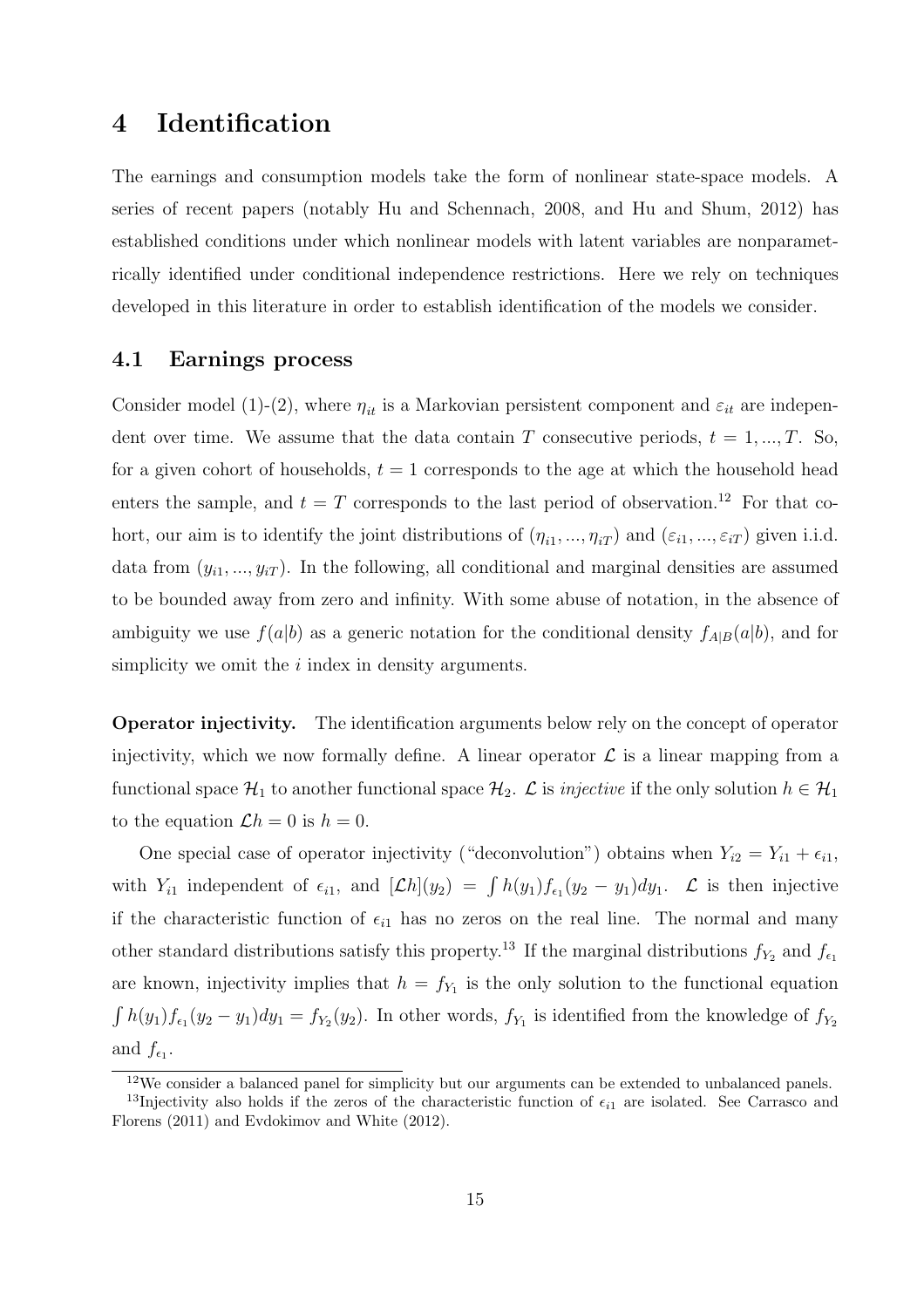Another, important special case of operator injectivity ("completeness") is obtained when  $\mathcal L$  is the conditional expectation operator associated with the distribution of  $(Y_{i1}|Y_{i2})$ , in which case  $[\mathcal{L}h](y_2) = \mathbb{E}[h(Y_{i1}) | Y_{i2} = y_2].$   $\mathcal{L}$  being injective is then equivalent to the distribution of  $(Y_{i1}|Y_{i2})$  being *complete*. Completeness is commonly assumed in nonparametric instrumental variables problems, see Newey and Powell (2003). While completeness is a high-level assumption, recent work provides primitive conditions for it in specific cases; see D'Haultfoeuille (2011) and Andrews (2011).

Building block for identification. To establish nonparametric identification of the earnings process, we rely on results from Hu and Schennach (2008) and Wilhelm (2012). In the context of a panel data model with measurement error, Wilhelm (2012) provides conditions under which the marginal distribution of  $\varepsilon_{i2}$  is identified, given three periods of observations  $(y_{i1}, y_{i2}, y_{i3})$ . We provide a brief summary of the identification argument used by Wilhelm in Appendix C.

The key condition that underlies identification in this context is the fact that, in the earnings model with  $T = 3$ , log-earnings  $(y_{i1}, y_{i2}, y_{i3})$  are conditionally independent given  $\eta_{i2}$ <sup>14</sup> This "Hidden Markov" structure fits into the general setup considered in Hu and Schennach (2008). Hu (2015) provides a recent survey of applications of this line of work.

The identification of the marginal distribution of  $\varepsilon_{i2}$  is derived under several high-level assumptions. In particular, it requires that the distributions of  $(y_{i2}|y_{i1})$  and  $(\eta_{i2}|y_{i1})$  both satisfy completeness conditions. This requires that  $\eta_{i1}$  and  $\eta_{i2}$  be statistically dependent, albeit without specifying the form of that dependence. An intuition for this is that if  $\eta$ 's were independent over time there would be no way to distinguish them from the transitory ε's.

Identification of the earnings process. Returning to the earnings dynamics model (1)- (2), let now  $T \geq 3$ . Suppose that the conditions in Wilhelm (2012) are satisfied on each of the three-year subpanels  $t \in \{1, 2, 3\}$  to  $t \in \{T - 2, T - 1, T\}$ . It follows from Wilhelm's result that the marginal distributions of  $\varepsilon_{it}$  are identified for all  $t \in \{2, 3, ..., T-1\}$ . By serial independence of the  $\varepsilon$ 's, the joint distribution of  $(\varepsilon_{i2}, \varepsilon_{i3}, ..., \varepsilon_{i,T-1})$  is thus also identified.

Hence, if the characteristic functions of  $\varepsilon_{it}$  do not vanish on the real line, then by a deconvolution argument the joint distribution of  $(\eta_{i2}, \eta_{i3}, ..., \eta_{i,T-1})$  is identified. As a result,

<sup>&</sup>lt;sup>14</sup>Indeed,  $f(y_1, y_2, y_3 | \eta_2) = f(y_1 | \eta_2) f(y_2 | \eta_2, y_1) f(y_3 | \eta_2, y_2, y_1) = f(y_1 | \eta_2) f(y_2 | \eta_2) f(y_3 | \eta_2).$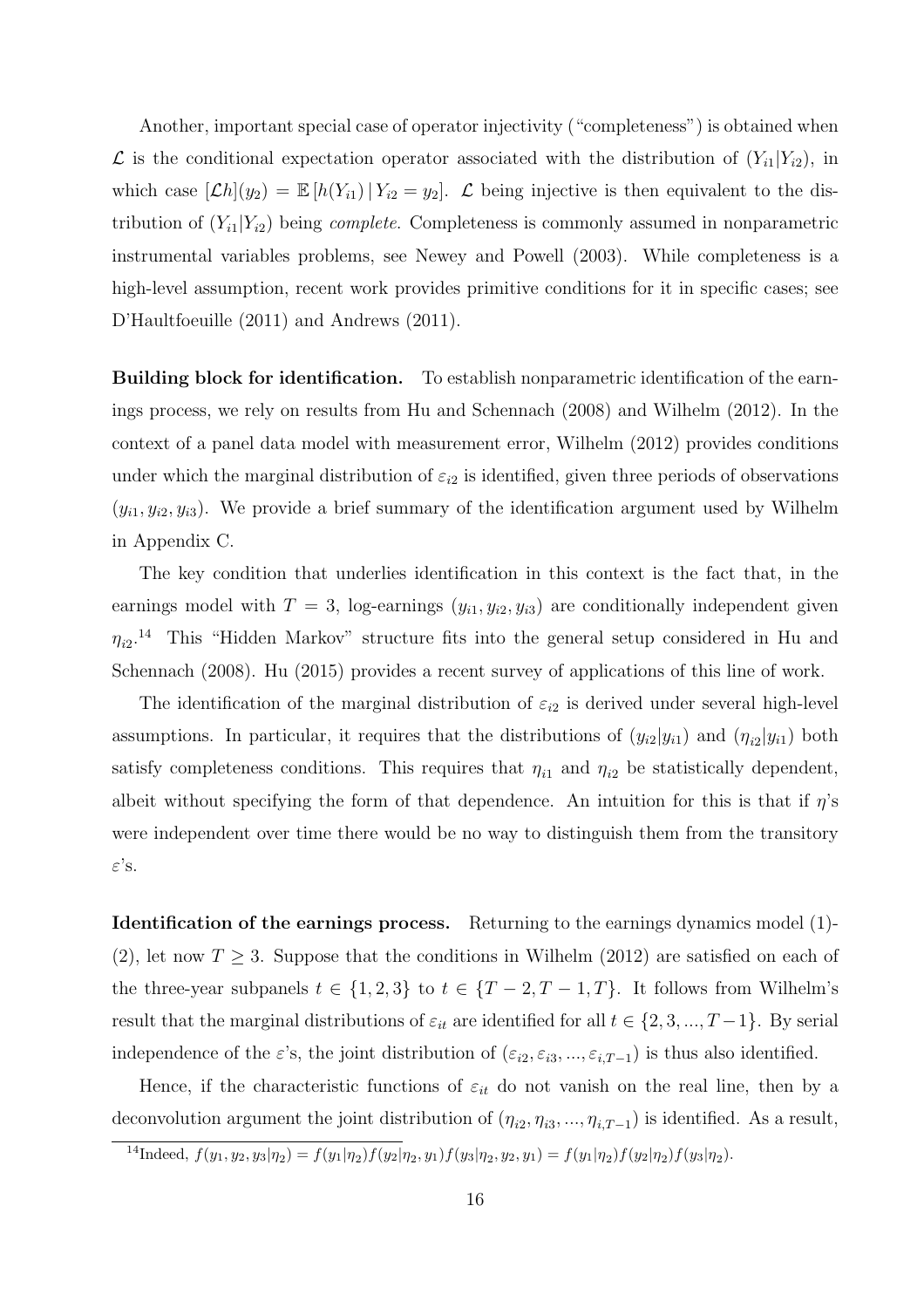all Markov transitions  $f_{\eta_t|\eta_{t-1}}$  are identified for  $t = 3, ..., T-1$ , and the marginal distribution of  $\eta_{i2}$  is identified as well (so we need  $T \geq 4$  to identify at least one Markov transition). Moreover, it is easy to show that the conditional distributions of  $\eta_{i2}|y_{i1}$  and  $y_{iT}|\eta_{i,T-1}$  are identified.<sup>15</sup>

Note that, in the case where  $\varepsilon_{i1}, \ldots, \varepsilon_{iT}$  have the same marginal distribution, then the distributions of the initial and terminal components  $\varepsilon_{i1}$ ,  $\eta_{i1}$ , and  $\varepsilon_{iT}$ ,  $\eta_{iT}$  are also identified. However, the first and last-period distributions are generally not identified in a fully nonstationary setting. In the empirical analysis we will impose time-stationary restrictions, and pool different cohorts of households together in order to identify the distributions of  $\eta$ 's and  $\varepsilon$ 's at all ages, see Section 6.

#### 4.2 Consumption rule

Let us now turn to the identification of the consumption rule (12). We make the following assumptions, where we denote  $z_i^t = (z_{i1}, ..., z_{it})$ .

#### Assumption 1 *For all*  $t \geq 1$ *,*

*i*)  $u_{i,t+s}$  and  $\varepsilon_{i,t+s}$ , for all  $s \geq 0$ , are independent of  $a_i^t$ ,  $\eta_i^{t-1}$ , and  $y_i^{t-1}$ .  $\varepsilon_{i1}$  is independent *of*  $a_{i1}$  *and*  $\eta_{i1}$ *.* 

ii)  $a_{i,t+1}$  is independent of  $(a_i^{t-1}, c_i^{t-1}, y_i^{t-1}, \eta_i^{t-1})$  conditional on  $(a_{it}, c_{it}, y_{it}, \eta_{it})$ .

*iii*) the taste shifter  $\nu_{it}$  *in* (12) *is independent of*  $\eta_{i1}$ ,  $(u_{is}, \varepsilon_{is})$  *for all*  $s$ ,  $\nu_{is}$  *for all*  $s \neq t$ , and  $a_i^t$ .

Part i) in Assumption 1 requires current and future earnings shocks, which are independent of past components of earnings, to be independent of current and past asset holdings as well. At the same time, we let  $\eta_{i1}$  and  $a_{i1}$  be arbitrarily dependent. This is important, because asset accumulation upon entry in the sample may be correlated with past earnings shocks.

Part *ii*) in Assumption 1 is a first-order Markov condition on asset accumulation. It is satisfied in a standard life-cycle model with one single risk-less asset, see equation (7). The assumption also holds in such a model when the interest rate  $r_t$  is time-varying and known

<sup>&</sup>lt;sup>15</sup>Indeed we have  $f_{y_2|y_1}(y_2|y_1) = \int f_{\epsilon_2}(y_2 - \eta_2) f_{\eta_2|y_1}(\eta_2|y_1) d\eta_2$ . Hence, as the characteristic function of  $\varepsilon_{i2}$  is non-vanishing,  $f_{\eta_2|y_1}(\cdot|y_1)$  is identified for given  $y_1$ . A similar argument shows that  $f_{y_T|\eta_{T-1}}(y_T|\cdot)$  is identified for given  $y_T$ .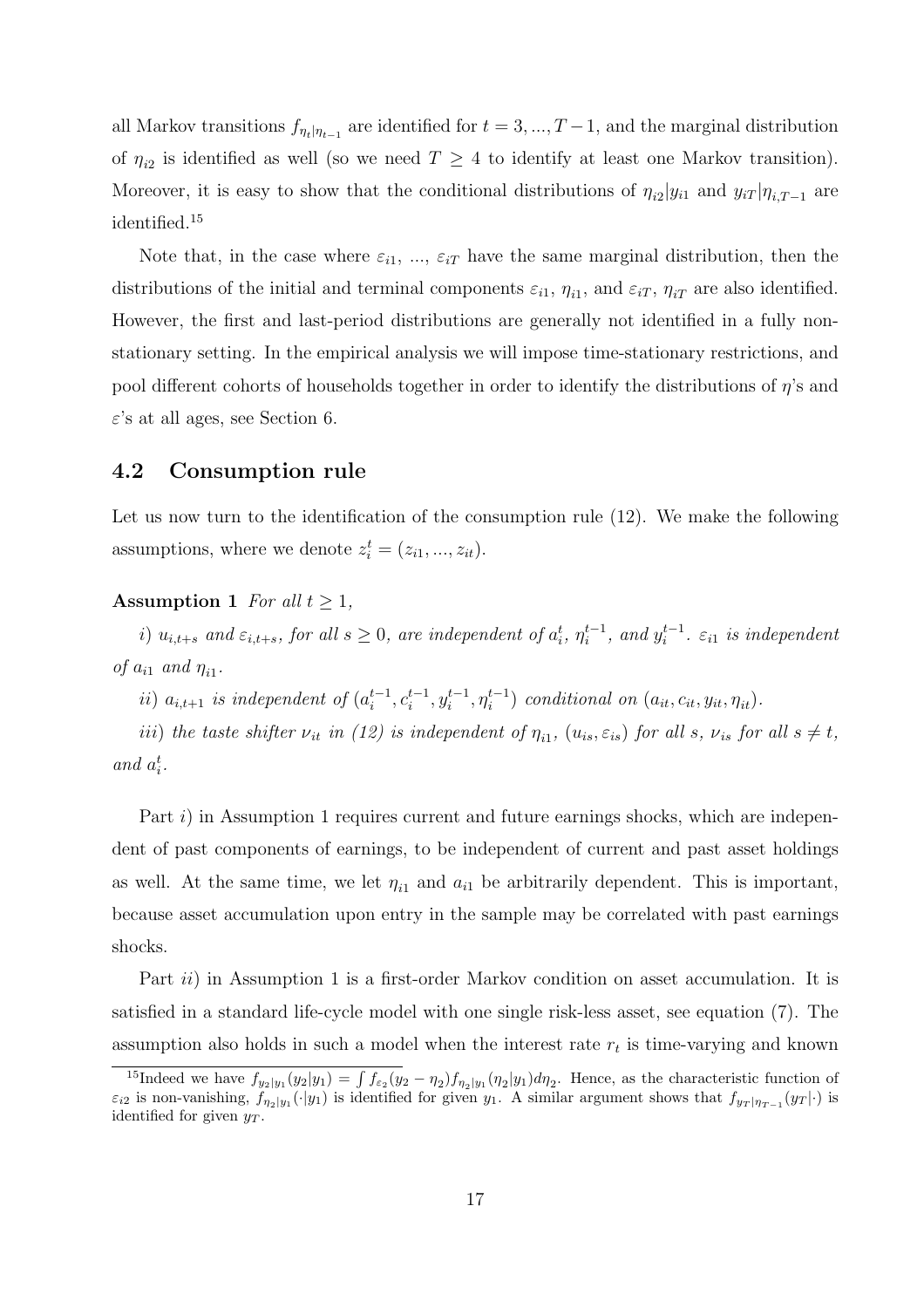to households. More generally, the assumption allows the latent components of earnings  $\eta_{it}$ and  $\varepsilon_{it}$  to affect asset holdings separately.

Lastly, part *iii*) in Assumption 1 requires taste shifters to be independent over time, independent of earnings components, and independent of current and past assets. In particular, this rules out the presence of unobserved heterogeneity in consumption. We will relax this condition in Section 5.

The identification argument proceeds in a sequential way, starting with period 1.

**First period's assets.** Let us start by analyzing period  $t = 1$ . Letting  $y_i = (y_{i1}, ..., y_{iT})$ , we have

$$
f(a_1|y) = \int f(a_1|\eta_1) f(\eta_1|y) d\eta_1,
$$
\n(16)

where we have used that, by Assumption 1*i*),  $f(a_1|\eta_1, y)$  and  $f(a_1|\eta_1)$  coincide. We can rewrite (16) as

$$
f(a_1|y) = \mathbb{E}\left[f(a_1|\eta_{i1}) \,|\, y_i = y\right],\tag{17}
$$

where the expectation is taken with respect to the density of  $\eta_{i1}$  given  $y_i$ , for a fixed value  $a_1$ .

Hence, provided the distribution of  $(\eta_{i1}|y_i)$  (which is identified from the earnings process, see Subsection 4.1) is complete, the density  $f(a_1|\eta_1)$  is identified from (17). We will return below to the requirement that  $f(\eta_1|y)$  be complete. In fact, given that we are working with bounded density functions, it is sufficient that the distribution of  $(\eta_{i1}|y_i)$  be *boundedly complete*; see Blundell, Chen and Kristensen (2007) for analysis and discussion. Note also that, under bounded completeness, the density  $f(a_1, \eta_1|y) = f(a_1|\eta_1)f(\eta_1|y)$  is identified.

First period's consumption. We have, using the consumption rule and Assumption  $1iii$ ,

$$
f(c_1|a_1, y) = \int f(c_1|a_1, \eta_1, y_1) f(\eta_1|a_1, y) d\eta_1,
$$
\n(18)

or equivalently

$$
f(c_1|a_1, y) = \mathbb{E}\left[f(c_1|a_{i1}, \eta_{i1}, y_{i1}) | a_{i1} = a_1, y_i = y\right],
$$
\n(19)

where the conditional expectation is taken at fixed  $c_1$ . Under completeness in  $(y_{i2},...,y_{iT})$ of the distribution of  $(\eta_{i1}|a_{i1}, y_i)$  (which is identified from the previous paragraph),<sup>16</sup> the

<sup>&</sup>lt;sup>16</sup>Here by completeness in  $Y_{i2}$  of the distribution of  $(Y_{i1}|Y_{i2}, X_i)$  we mean that the only solution to  $\mathbb{E}[h(Y_{i1}, X_i)|Y_{i2}, X_i] = 0$  is  $h = 0$ . This is the same as  $(Y_{i1}, X_i)|(Y_{i2}, X_i)$  being complete. Note that, similarly as before, the weaker condition of bounded completeness suffices.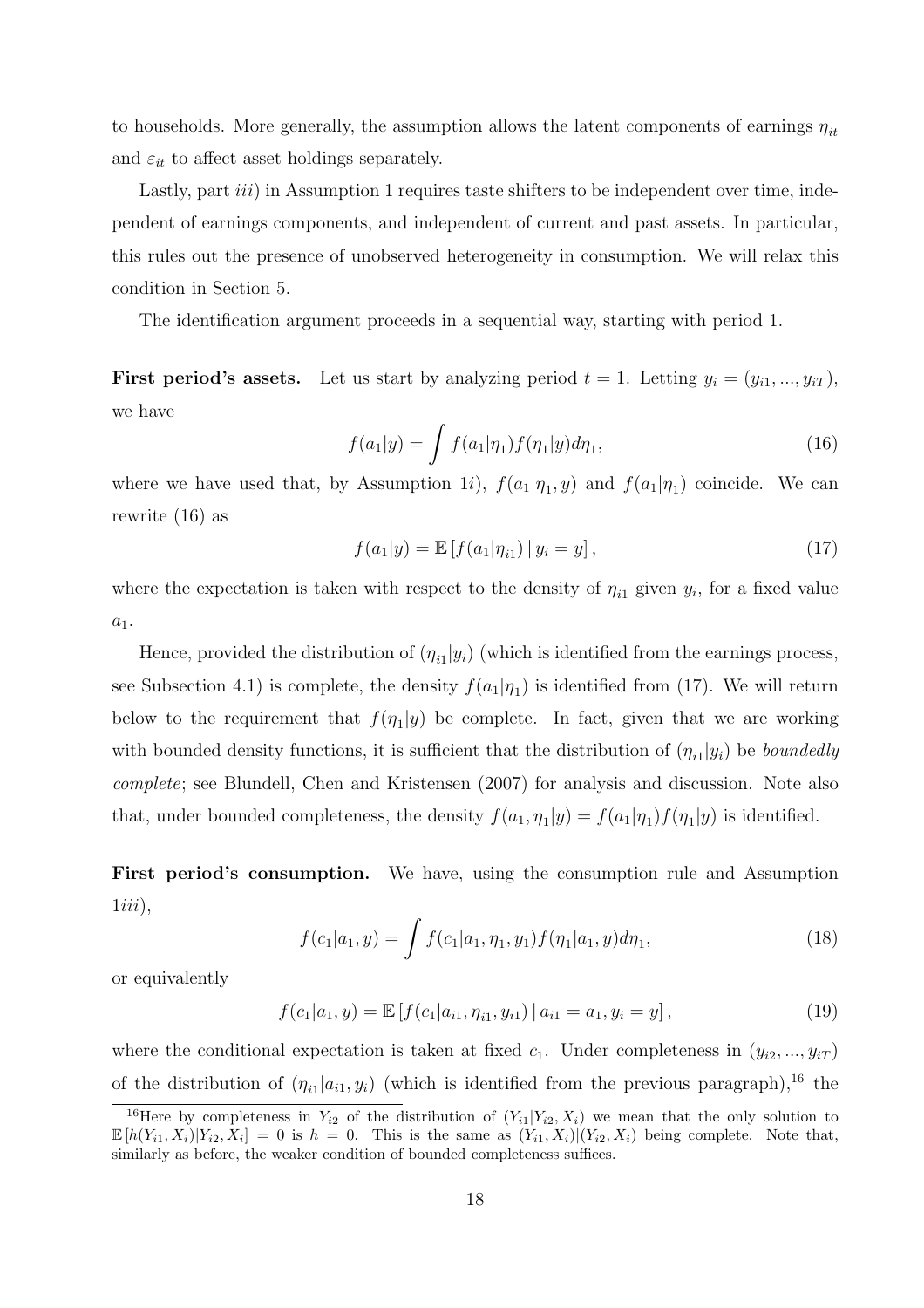densities  $f(c_1|a_1, \eta_1, y_1)$  and  $f(c_1, \eta_1|a_1, y)$  are thus identified.

**Second period's assets.** Turning to period 2 we have, using Assumption 1*i*) and *iii*),

$$
f(a_2|c_1, a_1, y) = \int f(a_2|c_1, a_1, \eta_1, y_1) f(\eta_1|c_1, a_1, y) d\eta_1,
$$
\n(20)

from which it follows that the density  $f(a_2|c_1, a_1, \eta_1, y_1)$  is identified, provided the distribution of  $(\eta_{i1}|c_{i1}, a_{i1}, y_i)$  (which is identified from the previous paragraph) is complete in  $(y_{i2},..., y_{iT}).$ 

In addition, using Bayes' rule and Assumption  $1i$ ) and  $iii$ ),

$$
f(\eta_2|a_2, c_1, a_1, y) = \int \frac{f(y|\eta_1, \eta_2, y_1) f(\eta_1, \eta_2|a_2, c_1, a_1, y_1)}{f(y|a_2, c_1, a_1, y_1)} d\eta_1.
$$

So, as the density  $f(\eta_1|a_2, c_1, a_1, y_1)$  is identified from above, and as by Assumption 1  $f(\eta_1,\eta_2|a_2,c_1,a_1,y_1) = f(\eta_1|a_2,c_1,a_1,y_1)f(\eta_2|\eta_1)$ , it follows that  $f(\eta_2|a_2,c_1,a_1,y)$  is identified.

Subsequent periods. To see how the argument extends to subsequent periods, consider second period's consumption. We have, using Assumption  $1iii$ ,

$$
f(c_2|a_2, c_1, a_1, y) = \int f(c_2|a_2, \eta_2, y_2) f(\eta_2|a_2, c_1, a_1, y) d\eta_2.
$$
 (21)

Provided the distribution of  $(\eta_{i2}|a_{i2}, c_{i1}, a_{i1}, y_i)$  (which is identified from the previous paragraph) is complete in  $(c_{i1}, a_{i1}, y_{i1}, y_{i3}, ..., y_{iT})$ , the density  $f(c_2|a_2, \eta_2, y_2)$  is identified.

By induction, using in addition Assumption  $1ii$ ) from the third period onward, the joint density of  $\eta$ 's, consumption, assets, and earnings is identified provided, for all  $t \geq 1$ , the distributions of  $(\eta_{it}|c_i^t, a_i^t, y_i)$  and  $(\eta_{it}|c_i^{t-1}, a_i^t, y_i)$  are complete in  $(c_i^{t-1}, a_i^{t-1}, y_i^{t-1}, y_{i,t+1}, ..., y_{iT})$ .

Discussion. An intuitive explanation for the identification argument comes from the link to the nonparametric instrumental variables (NPIV) literature, see for example Newey and Powell (2003). In period 1, for a fixed  $a_1$ , (17) is analogous to an NPIV problem where  $\eta_{i1}$  is the endogenous regressor and  $y_i = (y_{i1}, ..., y_{iT})$  is the vector of instruments. Likewise, conditional on  $(a_{i1}, y_{i1}), (y_{i2}, ..., y_{iT})$  are the "excluded instruments" for  $\eta_{i1}$  in (19). Using leads of log-earnings for identifying consumption responses is a common strategy in linear models, see for example Hall and Mishkin (1982) and Blundell *et al.* (2008). In subsequent periods, lagged consumption and assets are used as instruments, together with lags and leads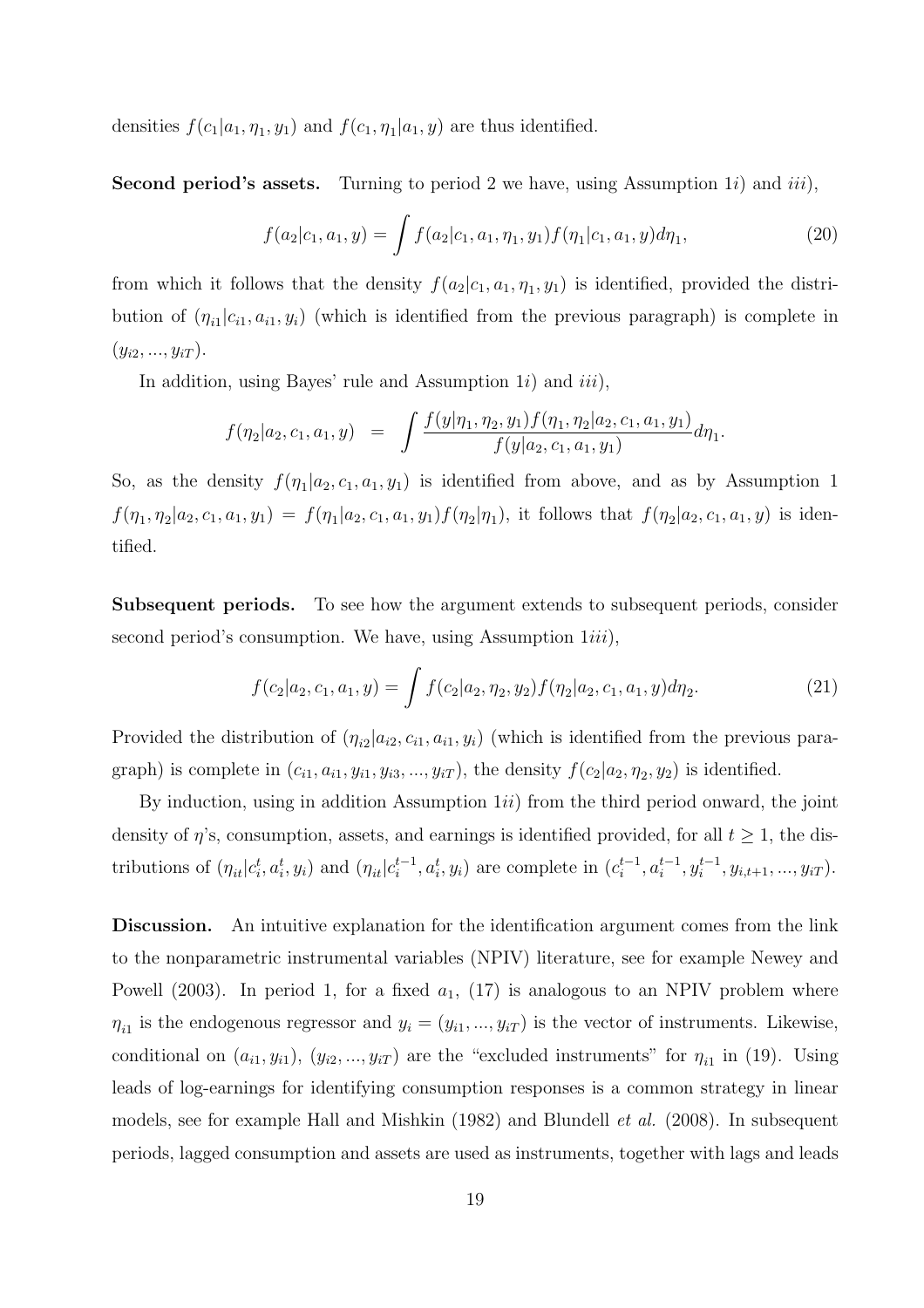of earnings. Again, this strategy is a familiar one in linear models. Here we generalize it to deal with nonlinear, nonparametric models of earnings, consumption and assets.

The identification arguments depend on (bounded) completeness conditions, which relate to the relevance, in a nonparametric sense, of the instruments. To illustrate this, consider the completeness of the distribution of  $(\eta_{i1}|y_i)$  in  $(y_{i2},...,y_{iT})$ , which we use to show the identification of the consumption rule in the first period, see (19). Here we abstract from assets for simplicity. The completeness condition then depends on the properties of the earnings process. As an example, consider the case where  $T = 2$ , and  $(\eta_{i1}, y_{i1}, y_{i2})$  follows a multivariate normal distribution with zero mean. Then  $\eta_{i1} = \alpha y_{i1} + \beta y_{i2} + \zeta_i$ , where  $\zeta_i$  is normal  $(0, \sigma^2)$ , independent of  $(y_{i1}, y_{i2})$ . It can be easily shown that  $\beta \neq 0$  if  $Cov(\eta_{i1}, \eta_{i2}) \neq 0$ , in which case the distribution of  $(\eta_{i1}|y_{i1}, y_{i2})$  is complete in  $y_{i2}$ .<sup>17</sup> As in the identification of the earnings process, identification of the consumption rule thus relies on  $\eta$ 's being dependent over time.

### 5 Extensions

In this section we introduce several extensions of the baseline model. We start by showing how to incorporate household unobserved heterogeneity. Even if a fully unstructured distinction between unobserved heterogeneity and individual dynamics in a finite horizon panel is not possible, finite-dimensional fixed effects can be included nonparametrically in the consumption and earnings equations as long as  $T$  is sufficiently large.

#### 5.1 Household heterogeneity

In the baseline model, households differ *ex-ante* in their earnings due to heterogeneous initial conditions  $\eta_{i1}$  and level of assets  $a_{i1}$ . In contrast, the consumption rule is fully homogeneous. As accounting for unobserved heterogeneity in preferences or discounting, for example, may be empirically important, we now develop an extension of the model that allows for a household-specific effect  $\xi_i$ .<sup>18</sup> With unobserved heterogeneity the consumption

$$
\int_{-\infty}^{\infty} g(\eta_1, y_1) \frac{1}{\sigma} \phi \left( \frac{\eta_1 - \alpha y_1 - \beta y_2}{\sigma} \right) d\eta_1 = 0
$$

yields  $g(\cdot, y_1) = 0$ , provided  $\beta \neq 0$ .

<sup>&</sup>lt;sup>17</sup>Denoting as  $\phi$  the standard Gaussian density, taking Fourier transforms (for a fixed  $y_1$  value) in

<sup>&</sup>lt;sup>18</sup>Heterogeneity in discount factors is also a popular mechanism in quantitative macro models to generate realistic wealth inequality. See for example Krusell and Smith (1998), and Krueger, Mitman and Perri (2015).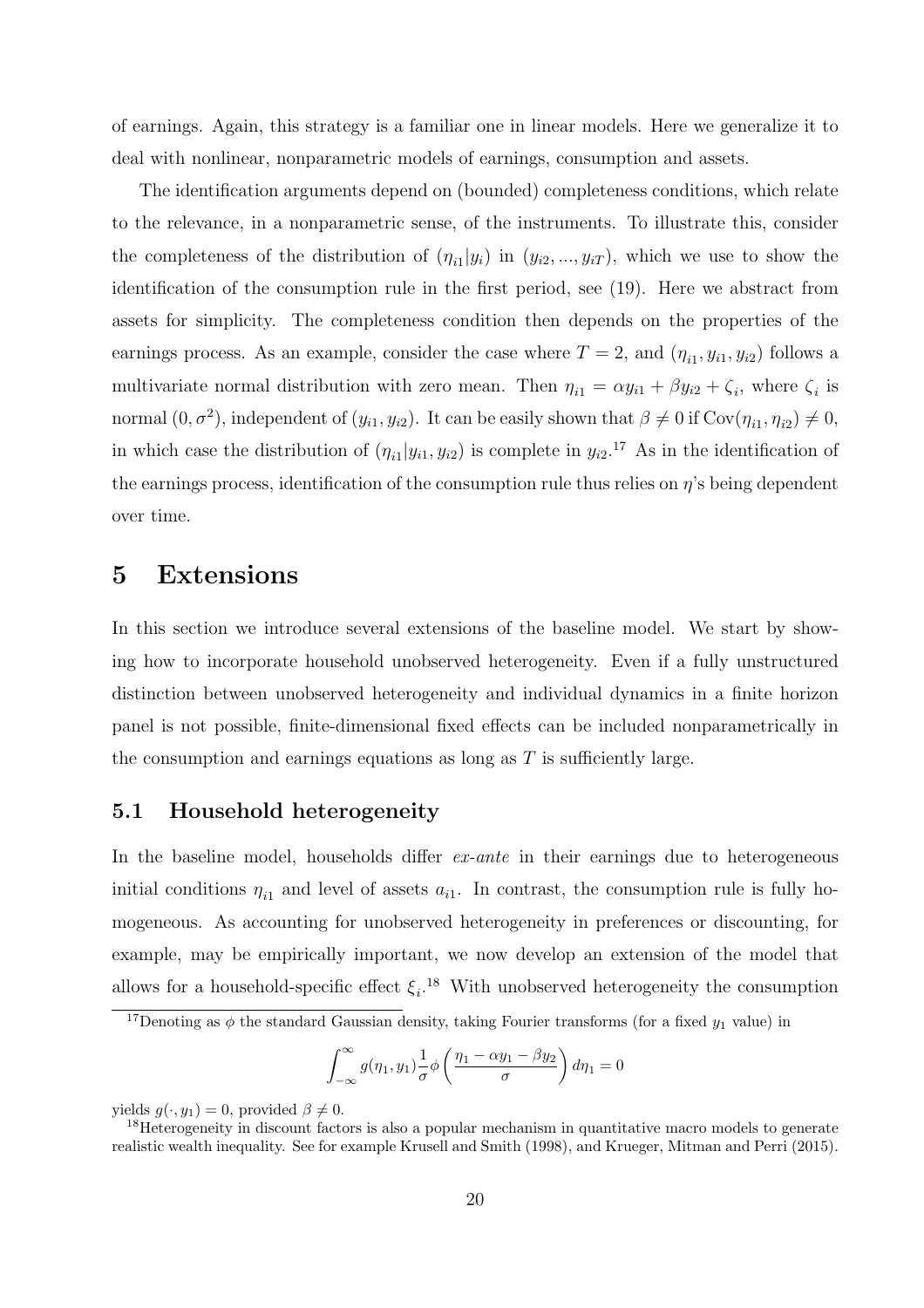rule takes the form

$$
c_{it} = g_t(a_{it}, \eta_{it}, \varepsilon_{it}, \xi_i, \nu_{it}), \quad t = 1, ..., T.
$$
 (22)

For simplicity we consider scalar heterogeneity  $\xi_i$ . Depending on the number of available time periods, a vector of unobserved heterogeneity could be allowed for.

We make the following assumption.

#### Assumption 2

*i*)  $u_{i,t+s}$  and  $\varepsilon_{i,t+s}$ , for all  $s \geq 0$ , are independent of  $a_i^t$ ,  $\eta_i^{t-1}$ ,  $y_i^{t-1}$ , and  $\xi_i$ .  $\varepsilon_{i1}$  is independent of  $a_{i1}$ ,  $\eta_{i1}$  and  $\xi_i$ .

ii)  $a_{i,t+1}$  is independent of  $(a_i^{t-1}, c_i^{t-1}, y_i^{t-1}, \eta_i^{t-1})$  conditional on  $(a_{it}, c_{it}, y_{it}, \eta_{it}, \xi_i)$ .

*iii*) the taste shifter  $\nu_{it}$  *in (22) is independent of*  $\eta_{i1}$ ,  $(u_{is}, \varepsilon_{is})$  *for all*  $s$ ,  $\nu_{is}$  *for all*  $s \neq t$ ,  $a_i^t$ *, and*  $\xi_i$ *.* 

In a similar spirit as Assumption 1, Assumption 2 leaves the distribution of  $(\xi_i, \eta_{i1}, a_{i1})$ unrestricted. Therefore,  $\xi_i$  is treated as a "fixed effect".

The identification strategy proceeds in two steps. First we have, by Assumption  $2i$ ) and *iii*), for all  $t \geq 1$ ,

$$
f(c^t, a^t | y) = \int f(c^t, a^t | \eta^t, y^t) f(\eta^t | y) d\eta^t,
$$

or, equivalently,

$$
f(c^t, a^t | y) = \mathbb{E} \left[ f(c^t, a^t | \eta_i^t, y_i^t) | y_i = y \right],
$$

where the expectation is taken for fixed  $(c^t, a^t)$ . Let  $t = 3$ .  $f(c^3, a^3 | \eta^3, y^3)$  is thus identified, provided the distribution of  $(\eta_i^3 | y_i)$  is boundedly complete in  $(y_{i4}, ..., y_{iT})$ . In particular, this argument requires that  $T \geq 6$ .

For the second step, we note that, by Assumption 2,

$$
f(c^3, a^3 | \eta^3, y^3) = \int f(a_1, c_1, a_2 | \eta_1, y_1, \xi) f(c_2, a_3 | a_2, \eta_2, y_2, \xi) f(c_3 | a_3, \eta_3, y_3, \xi) f(\xi | \eta^3, y^3) d\xi.
$$
\n(23)

For fixed  $(a^3, \eta^3, y^3)$ , equation (23) is formally analogous to the nonlinear instrumental variables set-up of Hu and Schennach (2008). Hence the consumption rules, the asset evolution distributions, and the distribution of the latent heterogeneous component  $\xi_i$ , will all be nonparametrically identified under the conditions of Hu and Schennach's main theorem. These conditions include injectivity/completeness conditions analogous to the ones we have used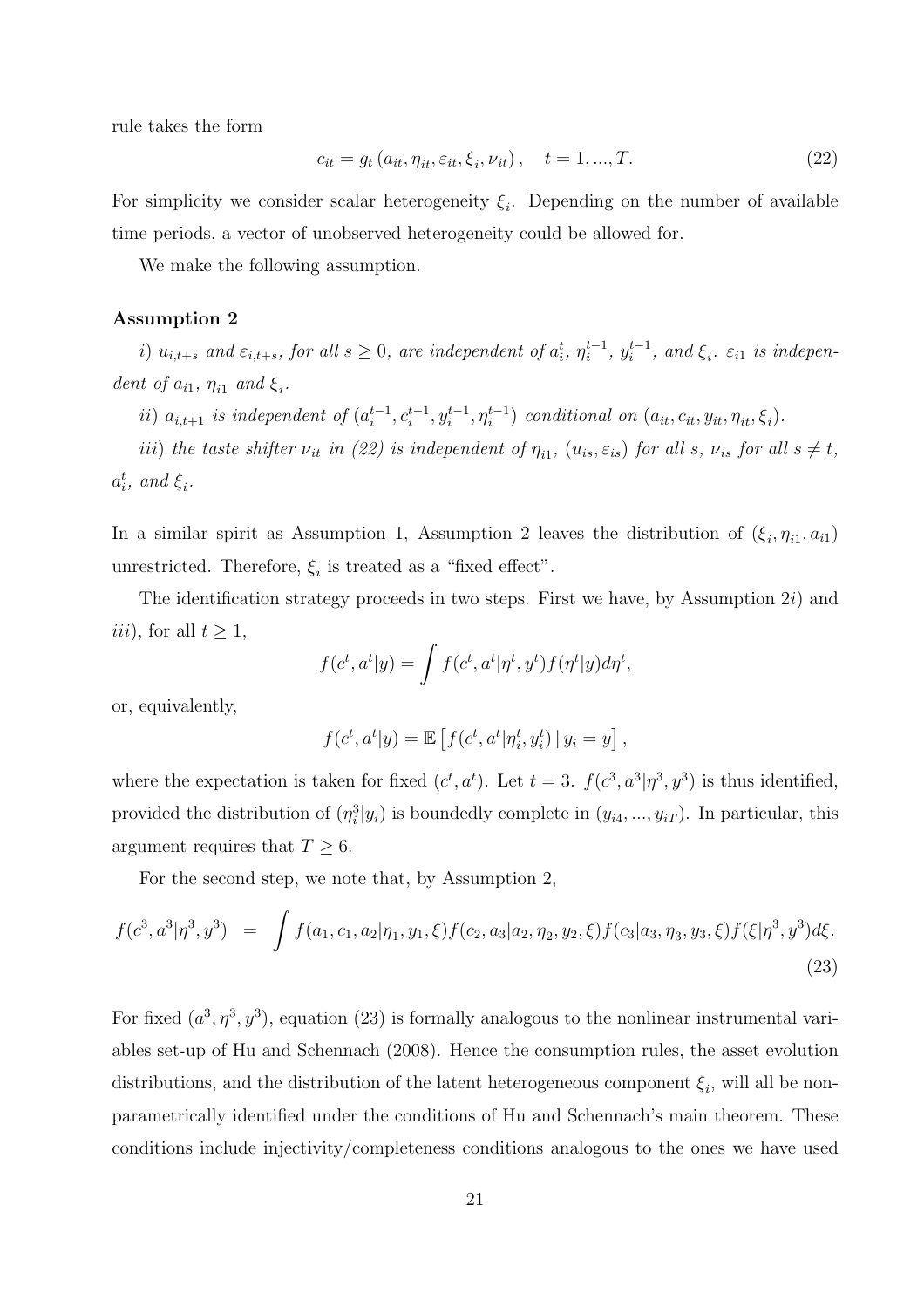in the baseline model, as well as a scaling condition. For example, in a consumption model that is additive in  $\nu_{it}$  (as in our empirical application), a possible scaling condition (and the one we use) is that the mean of  $c_{i3}$ , conditional on  $\xi_i$  and some values of  $(a_{i3}, \eta_{i3}, y_{i3})$ , is increasing in  $\xi_i$ . In that case identification is to be understood up to an increasing transformation of  $\xi_i$ <sup>19</sup> Consumption rules and asset distributions for  $t \geq 4$  can then be identified by relying on additional periods or, alternatively, under time-stationarity assumptions by pooling information from different cohorts (see Section 6).

Unobserved heterogeneity in earnings. It is possible to allow for unobserved heterogeneity in earnings as well, in addition to heterogeneity in the initial condition  $\eta_{i1}$ . Specifically, let  $\eta_{it}$  be a first-order Markov process conditional on another latent component  $\zeta_i$ :

$$
\eta_{it} = Q_t(\eta_{i,t-1}, \zeta_i, u_{it}),\tag{24}
$$

where  $u_{it}$  is i.i.d. standard uniform, independent of  $\eta_i^{t-1}$  and  $\zeta_i$ .  $\varepsilon_{it}$  is independent over time, independent of  $\eta_{is}$  for all s, and independent of  $\zeta_i$ .

With a vector-valued  $\zeta_i$ , (24) would nest linear earnings models with slope heterogeneity as in Guvenen (2007) and Guvenen and Smith (2014), for example. A simpler case is our baseline model  $(1)-(2)$  augmented with a household-specific fixed-effect, that is

$$
y_{it} = \eta_{it} + \zeta_i + \varepsilon_{it},\tag{25}
$$

where  $\eta_{it} + \zeta_i = Q_t(\eta_{i,t-1}, u_{it}) + \zeta_i$  is first-order Markov conditional on  $\zeta_i$ .

Consider the scalar- $\zeta_i$  case for concreteness, and take  $T = 5$ . In this model,  $(y_{i1}, y_{i2}), y_{i3}$ , and  $(y_{i4}, y_{i5})$  are conditionally independent given  $(\eta_{i3}, \zeta_i)$ .<sup>20</sup> By Hu and Schennach (2008)'s theorem, for bivariate latent  $(\eta_{i3}, \zeta_i)$ , and under suitable injectivity conditions, the marginal distribution of  $\varepsilon_{i3}$  is thus identified given five periods of earnings data. As a result, the joint density of  $\eta$ 's is identified by a similar argument as in Section 4. Identification of the densities of  $\zeta_i$  and of  $\eta_{it}$  given  $(\eta_{i,t-1}, \zeta_i)$  can then be shown along the lines of Hu and Shum

$$
f(y_1, y_2, y_3, y_4, y_5 | \eta_3, \zeta) = f(y_1, y_2 | \eta_3, \zeta) f(y_3 | \eta_3, \zeta, y_1, y_2) f(y_4, y_5 | \eta_3, \zeta, y_3, y_2, y_1)
$$
  
=  $f(y_1, y_2 | \eta_3, \zeta) f(y_3 | \eta_3, \zeta) f(y_4, y_5 | \eta_3, \zeta).$ 

<sup>&</sup>lt;sup>19</sup>Arellano and Bonhomme (2015) apply Hu and Schennach (2008)'s results to a class of nonlinear panel data models.

<sup>20</sup>Indeed,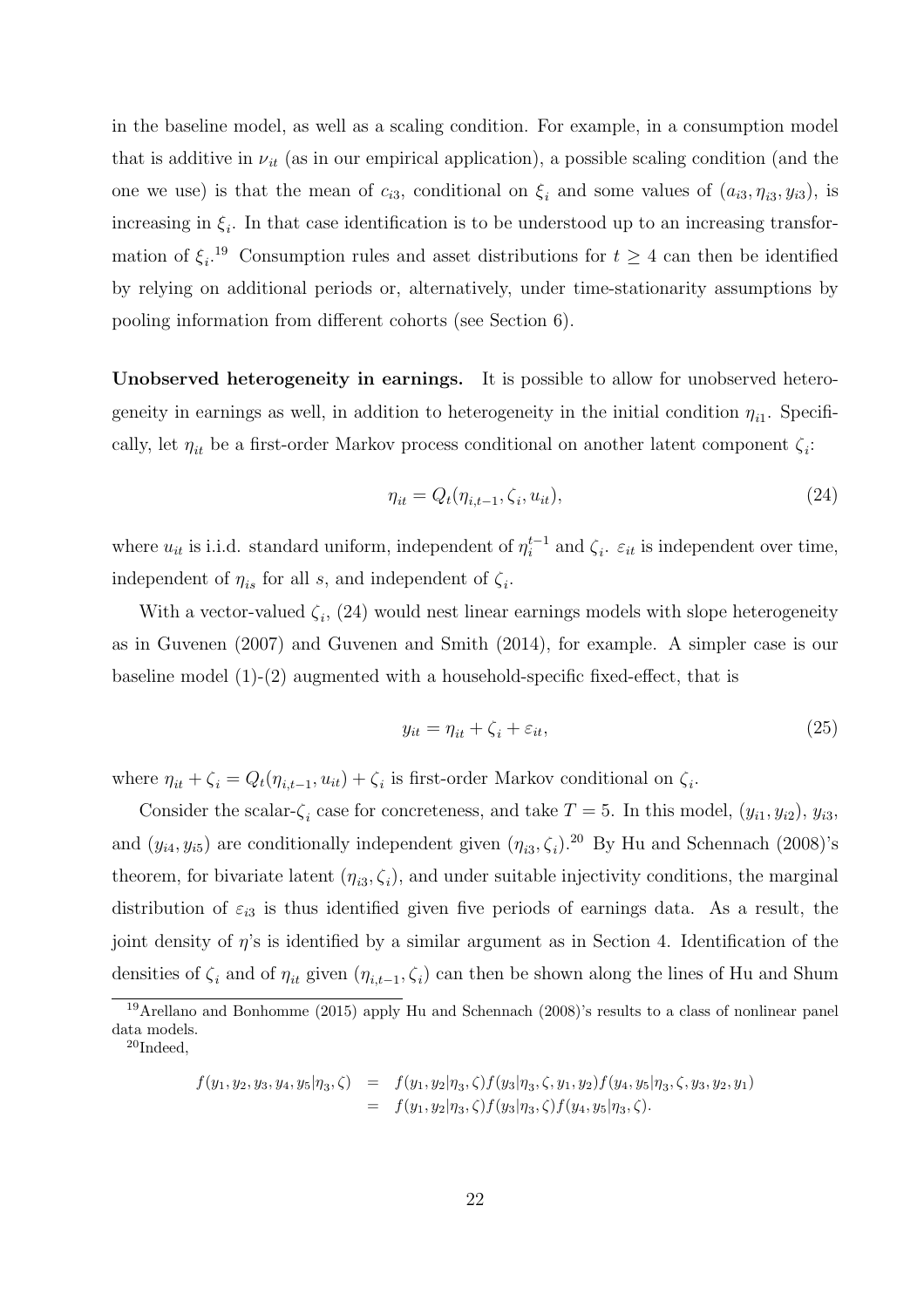(2012), under a suitable scaling condition. A scaling condition is implicit in equation (25), which is the model we implement.

#### 5.2 Additional extensions

Here we briefly consider extensions of the setup to allow for dependence in the  $\varepsilon$ 's, advance information, and habit formation. We focus on identification. The estimation strategy outlined in the next section can be modified to handle each of these extensions.

Dependence in the transitory earnings component. In the baseline model  $\varepsilon_{it}$  are independent over time. It is possible to allow for serial dependence while maintaining identification. To see this, consider the setup where  $\varepsilon_{it}$  is an m-dependent process with  $m = 1$ (for example, an  $MA(1)$  process), and consider a panel with  $T \geq 5$  periods. Then it is easy to see that  $y_{i1}$ ,  $y_{i3}$  and  $y_{i5}$  are conditionally independent given  $\eta_{i3}$ . As a result, identification arguments based on "Hidden Markov" structures (Hu and Schennach, 2008, Wilhelm, 2012) can be applied.

Advance information. If households have advance information about future earnings shocks, the consumption rule (12) takes future earnings components as additional arguments, see Blundell *et al.* (2008). For example, consider a model where households know the realization of the one-period-ahead persistent component, in which case

$$
c_{it} = g_t \left( a_{it}, \eta_{it}, \eta_{i, t+1}, \varepsilon_{it}, \nu_{it} \right), \quad t = 1, ..., T - 1.
$$
 (26)

Identification can be established using similar arguments as in the baseline model. To see this, consider first period's consumption. We have

$$
f(c_1|a_1,y) = \int \int f(c_1|a_1,\eta_1,\eta_2,y_1) f(\eta_1,\eta_2|a_1,y) d\eta_1 d\eta_2.
$$

It can be shown that  $f(\eta_1, \eta_2|a_1, y)$  is identified under completeness in  $(y_{i2}, ..., y_{iT})$  of the distribution of  $(\eta_{i1}, \eta_{i2}|y_i)$ , using the earnings process and first period's assets. If the distribution of  $(\eta_{i1}, \eta_{i2}|a_{i1}, y_i)$  is complete in  $(y_{i2}, ..., y_{iT})$  it thus follows that  $f(c_1|a_1, \eta_1, \eta_2, y_1)$  is identified. In this case we need at least two "excluded instruments" in  $y_i$  for  $(\eta_{i1}, \eta_{i2})$ . The other steps in the identification arguments of Section 4 can be similarly adapted.

Lastly, similar arguments can be used to show identification in models where households have advance information about future transitory shocks  $\varepsilon_{i,t+s}$ , as well as in models where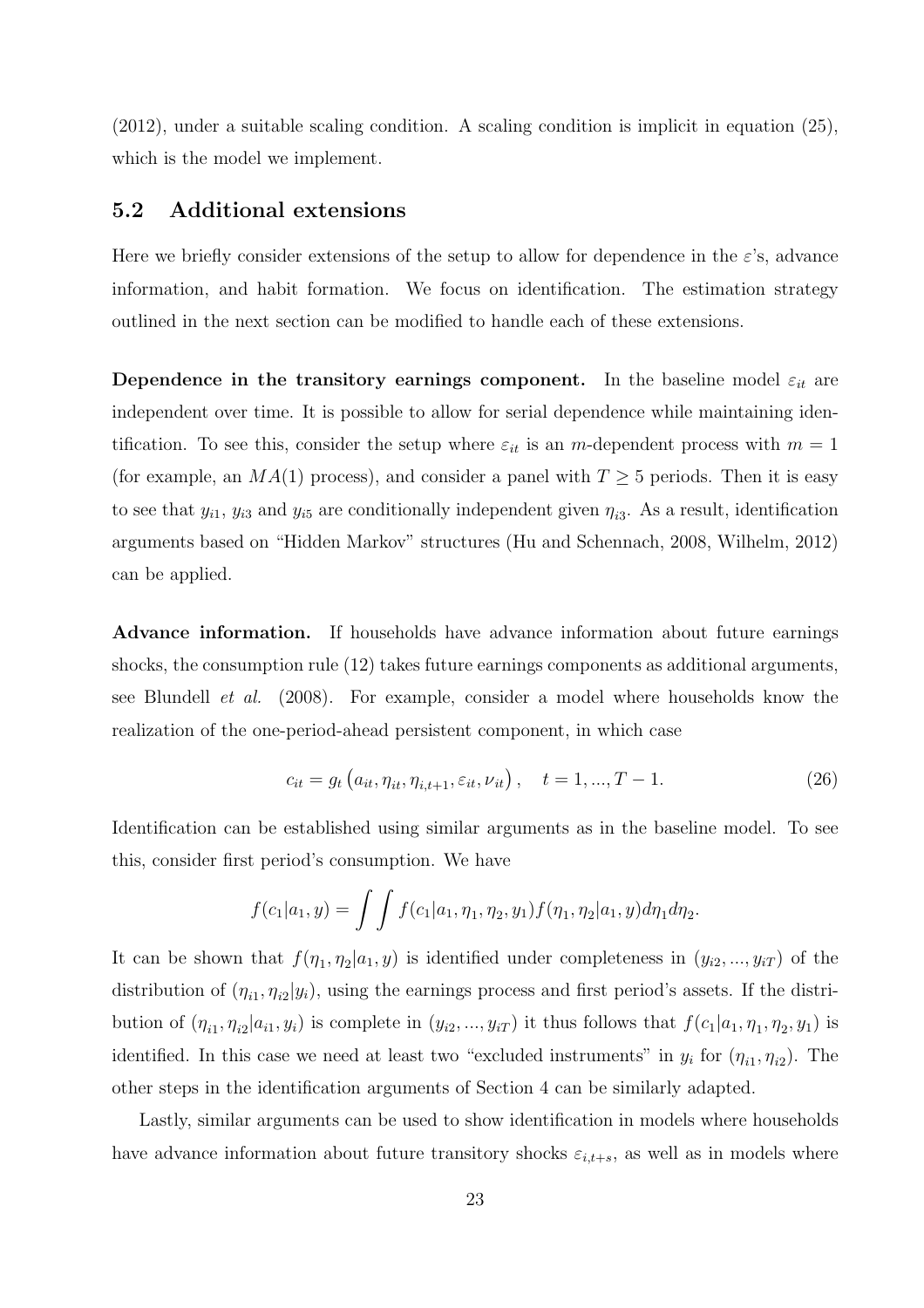the consumption rule depends on lags of  $\eta$ 's or  $\varepsilon$ 's, for example in models where  $\eta_{it}$  follows a higher-order Markov process.

Consumption habits. In the presence of habits, the consumption rule takes the form

$$
c_{it} = g_t (c_{i,t-1}, a_{it}, \eta_{it}, \varepsilon_{it}, \nu_{it}), \quad t = 2, ..., T.
$$
 (27)

Identification can be shown under similar conditions as in Section 4. For example, in the second period equation (21) becomes

$$
f(c_2|c_1, a_2, a_1, y) = \int f(c_2|c_1, a_2, \eta_2, y_2) f(\eta_2|c_1, a_2, a_1, y) d\eta_2.
$$

Provided the distribution of  $(\eta_{i2}|c_{i1}, a_{i2}, a_{i1}, y_i)$  is identified, and that it is complete in  $(a_{i1}, y_{i1}, y_{i3}, ..., y_{iT})$ , it thus follows that the density  $f(c_2|c_1, a_2, \eta_2, y_2)$  is identified. Intuitively, in the presence of habits the first lag of consumption cannot be used as an "excluded instrument" as it affects period-t consumption directly.

### 6 Data and estimation strategy

#### 6.1 Data

Panel data on consumption, income and assets are rare. The PSID began the collection of detailed data on consumption expenditures and asset holdings in 1999, in addition to household earnings and demographics. An annual wave is available every other year. We use data for the 1999-2009 period (six waves).

Earnings  $Y_{it}$  are total pre-tax household labor earnings. We construct  $y_{it}$  as residuals from regressing log household earnings on a set of demographics, which include cohort interacted with education categories for both household members, race, state and large-city dummies, a family size indicator, number of kids, a dummy for income recipient other than husband and wife, and a dummy for kids out of the household. Controls for family size and composition are included so as to equivalize household earnings (likewise for consumption and assets below). Education, race and geographic dummies are included in an attempt to capture individual heterogeneity beyond cohort effects and the initial persistent component of earnings  $\eta_{i1}$ <sup>21</sup>

 $^{21}$ Removing demographic-specific means in a preliminary step has been the standard practice in the empirical analysis of earnings dynamics. A more satisfactory approach would integrate both steps, specially given our emphasis on nonlinearities. However, except for age, we did not attempt a richer conditioning in light of sample size.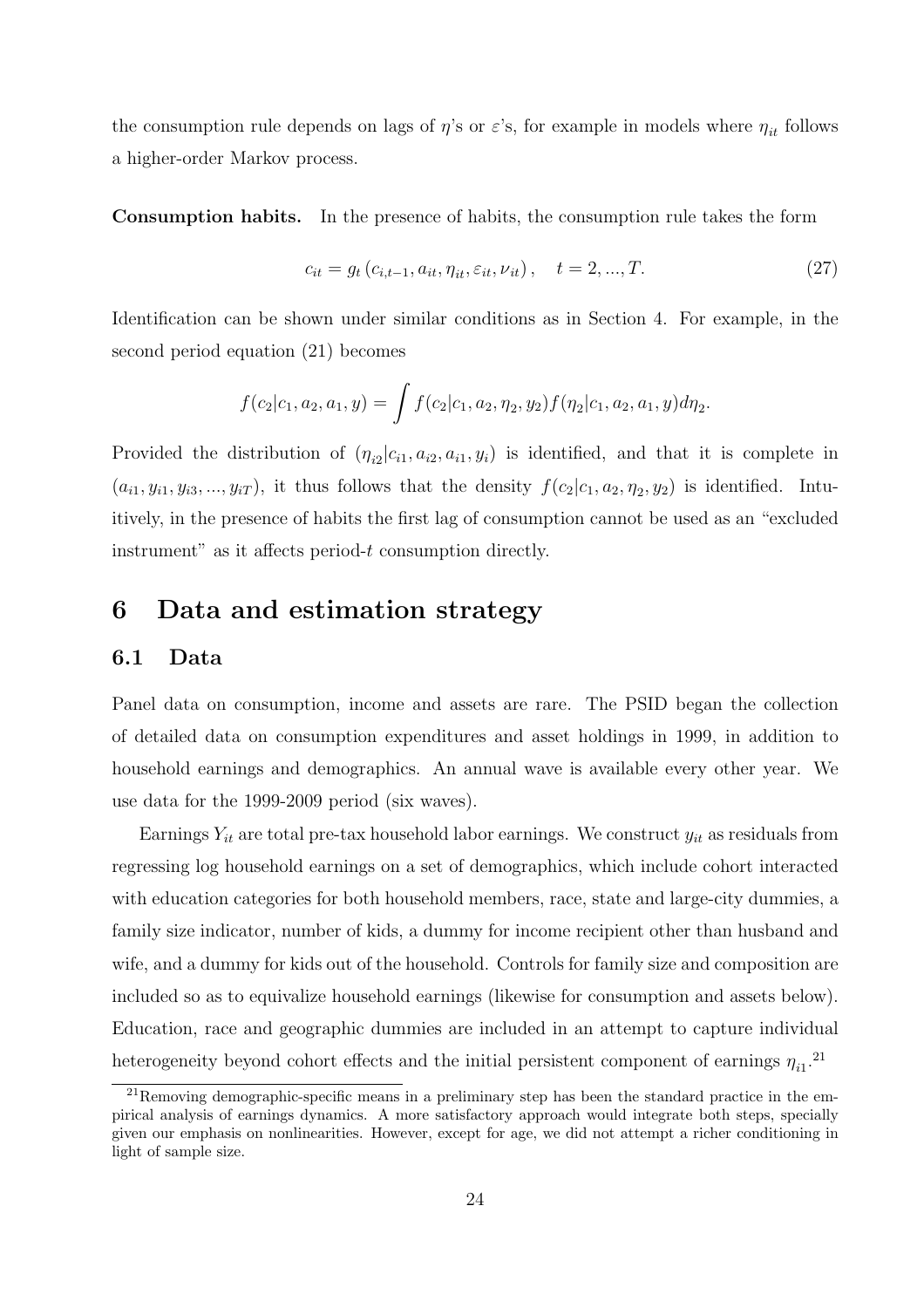We use data on consumption  $C_{it}$  of nondurables and services. The panel data contain information on health expenditures, utilities, car-related expenditures and transportation, education, and child care. Recreation, alcohol, tobacco and clothing (the latter available from 2005) are the main missing items. Rent information is available for renters, but not for home owners. We follow Blundell, Pistaferri and Saporta-Eksten (2012) and impute rent expenditures for home owners.<sup>22</sup> In total, approximately 67% of consumption expenditures on nondurables and services are covered. We construct  $c_{it}$  as residuals of log total consumption on the same set of demographics as for earnings.

Asset holdings  $A_{it}$  are constructed as the sum of financial assets (including cash, stocks and bonds), real estate value, pension funds, and car value, net of mortgages and other debt. We construct residuals  $a_{it}$  by regressing log-assets on the same set of demographics as for earnings and consumption. These log-assets residuals will enter as arguments of the nonlinear consumption rule (12).

To select the sample we follow Blundell *et al.* (2012) and focus on a sample of participating and married male heads aged between 25 and 60. We drop all observations for which data on earnings, consumption, or assets, either in levels or log-residuals, are missing. See Appendix A for further details. In the analysis we focus on a balanced subsample of  $N = 792$ households.

Table 1 shows mean total earnings, consumption and asset holdings, by year. Compared to Blundell *et al.* (2012), households in our balanced sample have higher assets, and to a less extent higher earnings and consumption. We also can see a large and increasing dispersion of assets across households. The evolution of assets may partly reflect the housing boom and bust, including the effect of the Great recession at the end of the sample. Although our framework could be used to document distributional dynamics along the business cycle, we abstract from business cycle effects in this paper.

Lastly, the sample that we use is relatively homogeneous. Including households with less stable employment histories would be interesting, but it would require extending our framework. We return to this point in the conclusion.

<sup>&</sup>lt;sup>22</sup>Note that, as a result, consumption responds automatically to variations in house prices. An alternative would be to exclude rents and imputed rents from consumption expenditures.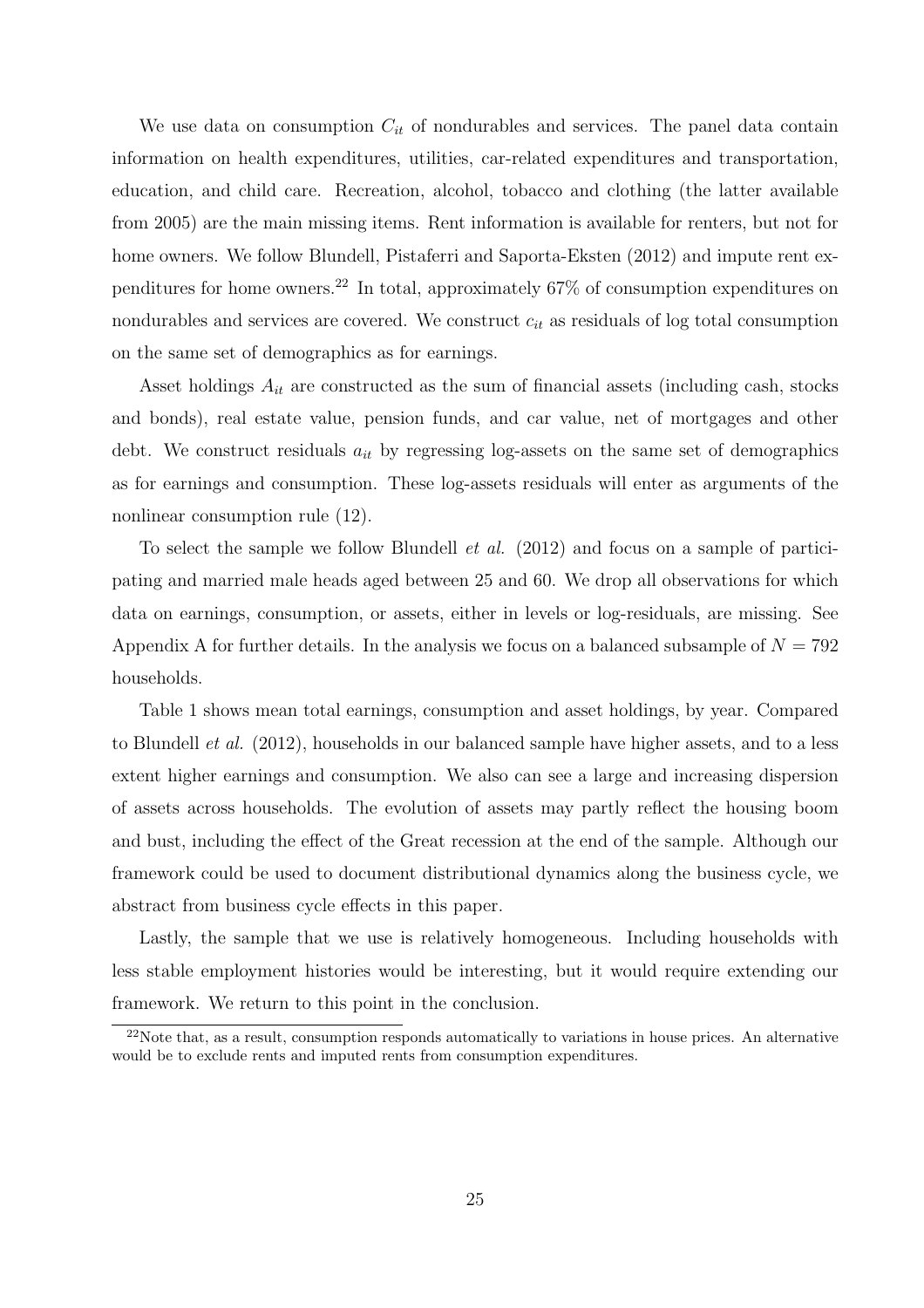|        | 1999        | 2001    | 2003    | 2005    | 2007    | 2009    |
|--------|-------------|---------|---------|---------|---------|---------|
|        |             |         |         |         |         |         |
|        | Earnings    |         |         |         |         |         |
| Mean   | 87,120      | 93,777  | 96,289  | 98,475  | 103,442 | 102,893 |
| 10%    | 34,863      | 37,532  | 36,278  | 35,005  | 35,533  | 31,992  |
| $25\%$ | 50,709      | 53,000  | 52,975  | 54,696  | 53,813  | 52,451  |
| $50\%$ | 73,423      | 77,000  | 76,576  | 78,944  | 80,292  | 79,181  |
| 75%    | 102,211     | 106,000 | 105,292 | 109,391 | 113,604 | 112,607 |
| $90\%$ | 145,789     | 152,000 | 150,280 | 154,971 | 171,688 | 163,879 |
|        |             |         |         |         |         |         |
|        | Consumption |         |         |         |         |         |
| Mean   | 30,761      | 34,784  | 37,553  | 43,199  | 44,511  | 40,598  |
| 10%    | 15,804      | 17,477  | 18,026  | 20,365  | 21,634  | 20,008  |
| $25\%$ | 20,263      | 21,786  | 22,834  | 26,322  | 28,341  | 26,167  |
| $50\%$ | 26,864      | 29,366  | 31,924  | 37,381  | 38,704  | 34,570  |
| 75%    | 36,887      | 41,030  | 45,071  | 51,529  | 53,239  | 47,300  |
| $90\%$ | 48,977      | 53,870  | 62,864  | 73,338  | 73,715  | 67,012  |
|        |             |         |         |         |         |         |
|        | Assets      |         |         |         |         |         |
| Mean   | 224,127     | 283,539 | 311,664 | 387,830 | 447,323 | 406,290 |
| 10%    | 19,016      | 26,100  | 28,494  | 38,287  | 41,854  | 33,592  |
| $25\%$ | 48,095      | 59,600  | 69,397  | 83,137  | 101,005 | 85,179  |
| $50\%$ | 114,096     | 137,500 | 159,230 | 191,663 | 217,599 | 188,354 |
| 75\%   | 248,000     | 301,750 | 345,549 | 413,955 | 489,224 | 384,625 |
| $90\%$ | 535,827     | 586,000 | 654,437 | 830,462 | 939,583 | 867,786 |

Table 1: Descriptive statistics

*Notes: Balanced subsample from PSID, 1999-2009.* N = 792*,* T = 6*. In 2001 dollars.* Source: See Appendix A.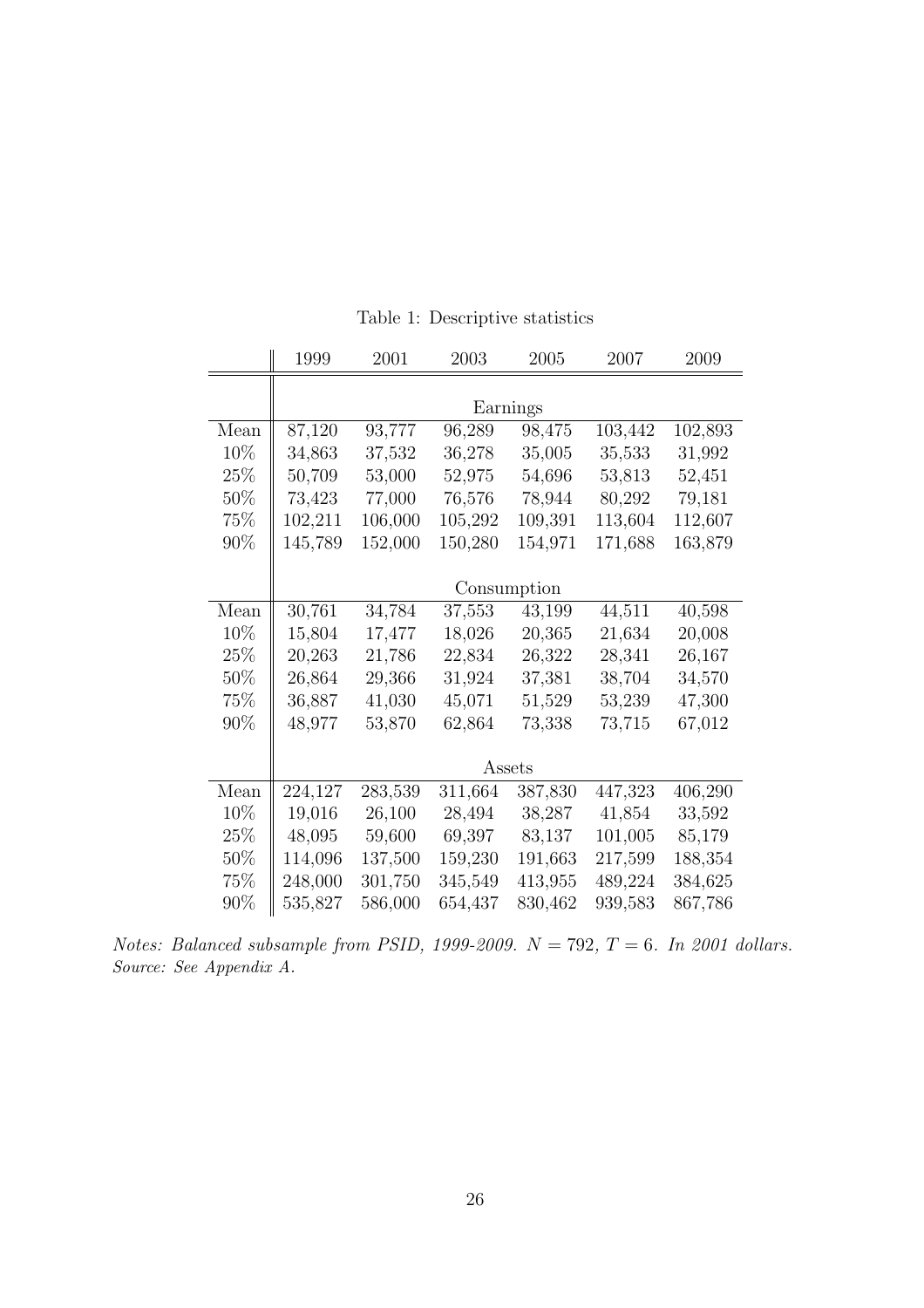#### 6.2 Empirical specification

Earnings components. The earnings model depends on the Markovian transitions of the persistent component  $Q_t(\cdot, \cdot)$ , the marginal distributions of  $\varepsilon_{it}$ , and the marginal distribution of the initial persistent component  $\eta_{i1}$ . We now explain how we empirically specify these three components.

Let  $\varphi_k$ , for  $k = 0, 1, ...,$  denote a dictionary of bivariate functions, with  $\varphi_0 = 1$ . Letting  $age_{it}$  denote the age of the head of household i in period t, we specify

$$
Q_t(\eta_{i,t-1}, \tau) = Q(\eta_{i,t-1}, age_{it}, \tau)
$$
  
= 
$$
\sum_{k=0}^{K} a_k^Q(\tau) \varphi_k(\eta_{i,t-1}, age_{it}).
$$
 (28)

In practice we use lower-order products of Hermite polynomials for  $\varphi_k$ .

We specify the quantile function of  $\varepsilon_{it}$  (for  $t = 1, ..., T$ ) given  $age_{it}$ , and that of  $\eta_{i1}$  given age at the start of the period  $age_{i1}$ , in a similar way. Specifically, we set

$$
Q_{\varepsilon}(age_{it}, \tau) = \sum_{k=0}^{K} a_k^{\varepsilon}(\tau) \varphi_k(age_{it}),
$$
  

$$
Q_{\eta_1}(age_{i1}, \tau) = \sum_{k=0}^{K} a_k^{\eta_1}(\tau) \varphi_k(age_{i1}),
$$

with outcome-specific choices for K and  $\varphi_k$ .

The series quantile model (28) provides a flexible specification of the conditional distribution of  $\eta_{it}$  given  $\eta_{i,t-1}$  and age. Similarly, our quantile specifications flexibly model how  $\varepsilon_{it}$  and  $\eta_{i1}$  depend on age, at every quantile. We include the age of the household head as a control, while ruling out dependence on calendar time. This choice is motivated by our desire to model life-cycle evolution, as well as by the relative stationarity of the earnings distributions (conditional on age) during the 1999-2009 period that we consider. The functional form in (28) does not enforce monotonicity in  $\tau$  but our estimation method will produce an automatic rearrangement of quantiles if needed.

Note that the identification argument of Section 4.1 allows to nonparametrically recover, for each cohort entering the sample at age j, the distributions of  $\varepsilon$  at ages  $j + 2$ ,  $j + 4$ ,  $j + 6$ , and  $j + 8$  (based on biennial data). In our dataset, j belongs to  $\{25, ..., 50\}$ . Pooling across cohorts, we obtain that the distributions of  $\varepsilon$  are nonparametrically identified at all ages between 27 and 58 years. In turn, the joint distribution of  $\eta$ 's is nonparametrically identified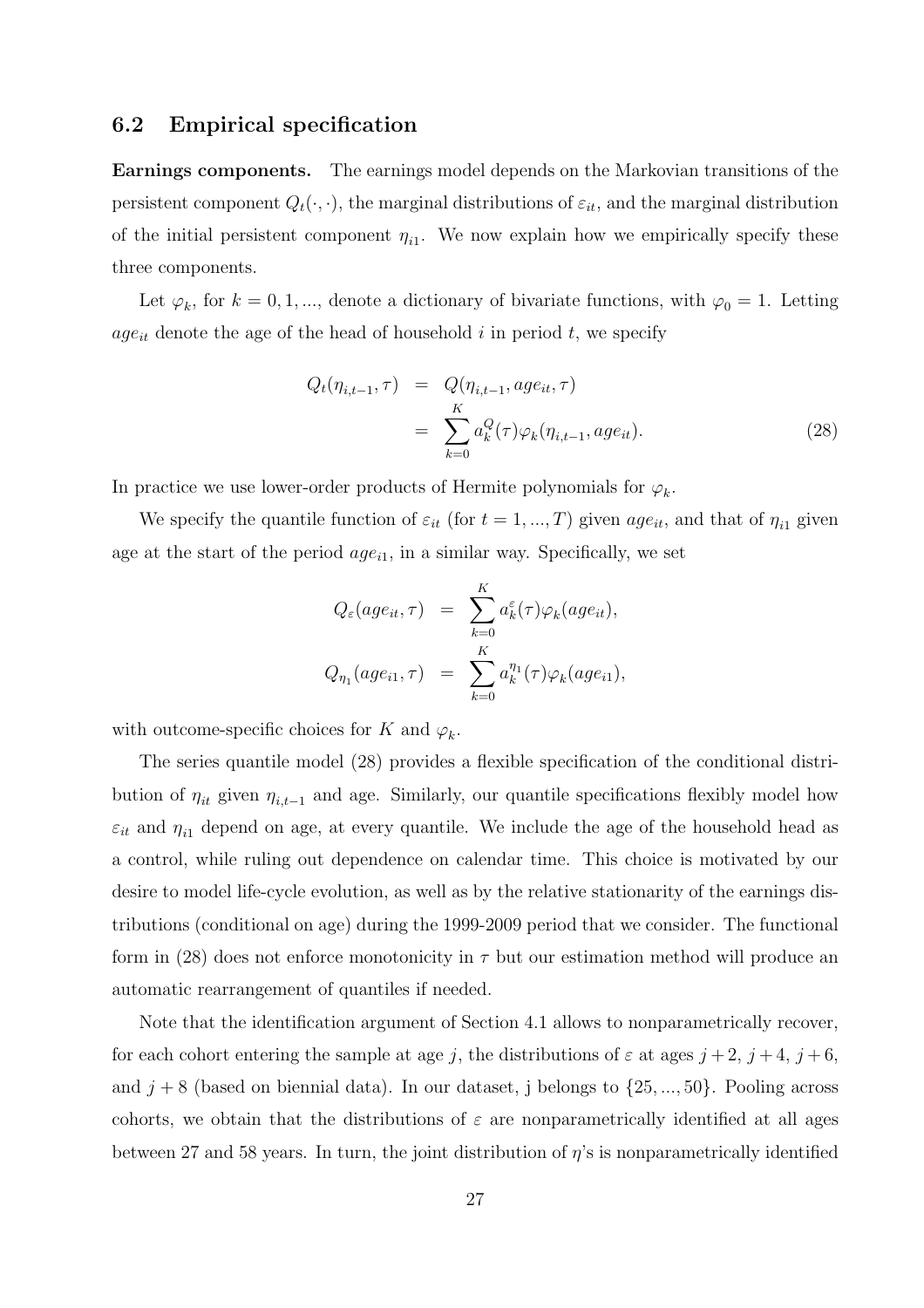in this age range. Identification at ages 25, 26 and 59, 60 intuitively comes from parametric extrapolation using the quantile models.

Consumption rule. We specify the conditional distribution of consumption given current assets and earnings components as follows:

$$
g_t(a_{it}, \eta_{it}, \varepsilon_{it}, \tau) = g(a_{it}, \eta_{it}, \varepsilon_{it}, age_{it}, \tau)
$$
  

$$
= \sum_{k=1}^K b_k^g \widetilde{\varphi}_k(a_{it}, \eta_{it}, \varepsilon_{it}, age_{it}) + b_0^g(\tau),
$$
 (29)

where  $\widetilde{\varphi}_k$  is a dictionary of functions (in practice, another product of Hermite polynomials).

Equation (29) is a nonlinear regression model. In contrast with (28), the consumption model is additive in  $\tau$ . It would be conceptually straightforward to let all coefficients  $b_k^g$ k depend on  $\tau$ , although this would lead to a less parsimonious specification.

**Assets evolution.** We specify the distribution of initial assets  $a_{i1}$  conditional on the initial persistent component  $\eta_{i1}$  and the age at the start of the period  $age_{i1}$  as

$$
Q_a(\eta_{i1}, age_{i1}, \tau) = \sum_{k=0}^{K} b_k^a(\tau) \widetilde{\varphi}_k(\eta_{i1}, age_{i1}), \qquad (30)
$$

for different choices for K and  $\tilde{\varphi}_k$ .

We then specify how assets evolve as a function of lagged assets, consumption, earnings, the persistent earnings component  $\eta$ , and age, as follows:

$$
a_{it} = h_t(a_{i,t-1}, c_{i,t-1}, y_{i,t-1}, \eta_{i,t-1}, v_{it}),
$$

where

$$
h_t(a_{i,t-1}, c_{i,t-1}, y_{i,t-1}, \eta_{i,t-1}, \tau) = h(a_{i,t-1}, c_{i,t-1}, y_{i,t-1}, \eta_{i,t-1}, age_{it}, \tau)
$$
  

$$
= \sum_{k=1}^K b_k^h \widetilde{\varphi}_k(a_{i,t-1}, c_{i,t-1}, y_{i,t-1}, \eta_{i,t-1}, age_{it}) + b_0^h(\tau),
$$
  
(31)

for some K and  $\tilde{\varphi}_k$ .<sup>23</sup>

<sup>&</sup>lt;sup>23</sup>In a previous version of the paper we estimated the model imposing that  $\eta_{i,t-1}$  does not enter (31), which is still consistent with the budget constraint (7) and avoids the modeling of predetermined assets. We obtained qualitatively similar empirical results.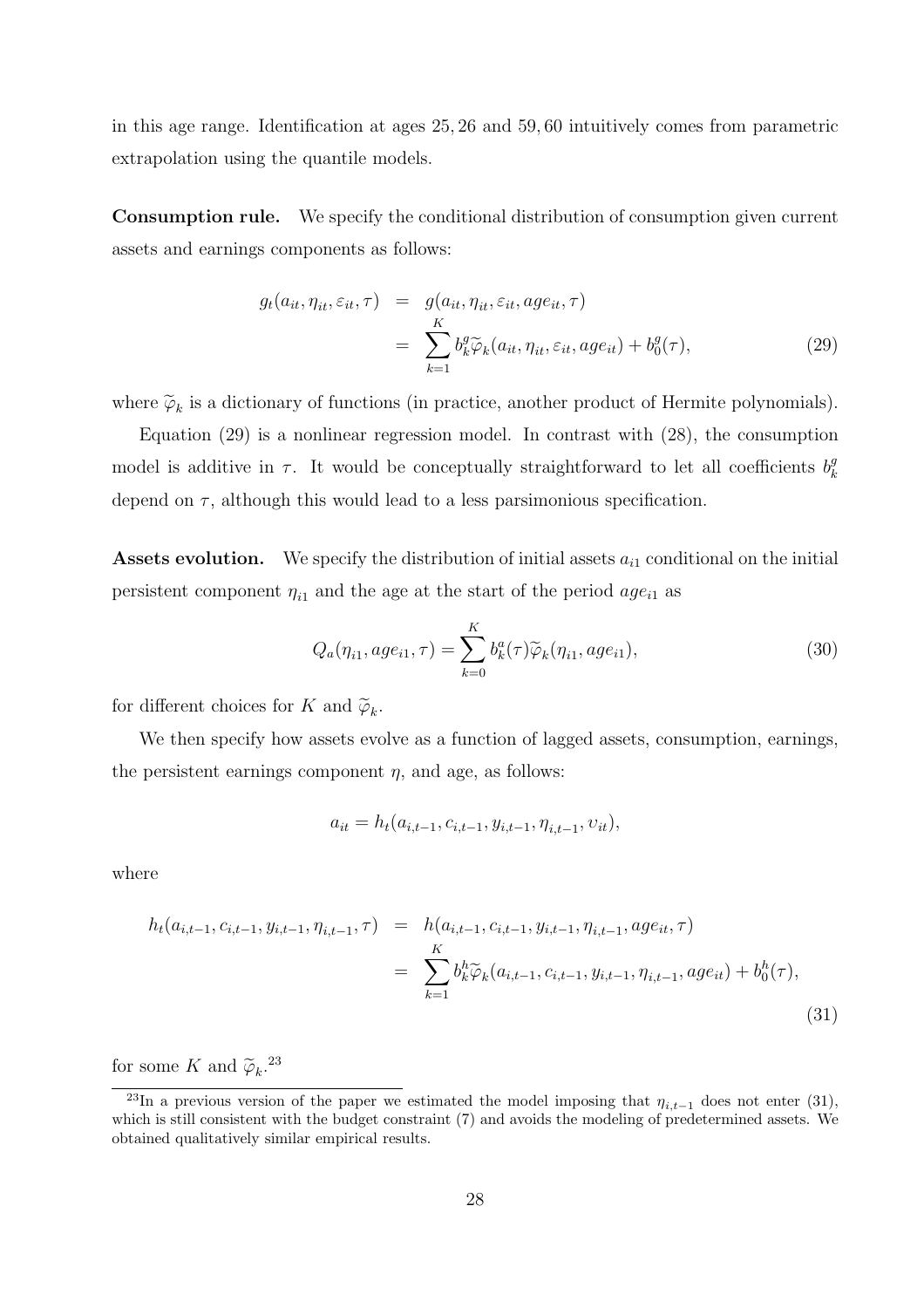**Implementation.** The functions  $a_k^Q$  $\alpha_k^Q$ ,  $a_k^{\varepsilon}$  and  $a_k^{\eta_1}$  $\frac{\eta_1}{k}$  are indexed by a finite-dimensional parameter vector  $\theta$ . Likewise, the functions  $b_0^g$  $\theta_0^g$ ,  $b_0^h$ , and  $b_k^a$  are indexed by a parameter vector  $\mu$ that also contains  $b_1^g$  $a_1^g,...,b_K^g,b_1^h,...,b_K^h.$ 

We base our implementation on Wei and Carroll (2009) and Arellano and Bonhomme (2015). As in these papers we model the functions  $a_k^Q$  $\frac{Q}{k}$  as piecewise-polynomial interpolating splines on a grid  $[\tau_1, \tau_2]$ ,  $[\tau_2, \tau_3]$ , ...,  $[\tau_{L-1}, \tau_L]$ , contained in the unit interval. We extend the specification of the intercept coefficient  $a_0^Q$  $\begin{bmatrix} Q \\ 0 \end{bmatrix}$  on  $(0, \tau_1]$  and  $[\tau_L, 1)$  using a parametric model indexed by  $\lambda^Q$ . All  $a_k^Q$  $\kappa_{k}^{Q}$  for  $k \geq 1$  are constant on  $[0, \tau_{1}]$  and  $[\tau_{L}, 1]$ , respectively. Hence, denoting  $a_{k\ell}^Q = a_k^Q$  $_k^Q(\tau_\ell)$ , the functions  $a_k^Q$  $k_{k}^{Q}$  depend on  $\{a_{11}^{Q},...,a_{KL}^{Q},\lambda^{Q}\}.$ 

In practice, we take  $L = 11$  and  $\tau_{\ell} = \ell/L + 1$ . The functions  $a_k^Q$  $\kappa$  are taken as piecewiselinear on  $[\tau_1, \tau_L]$ . An advantage of this specification is that the likelihood function is available in closed form. In addition, we specify  $a_0^Q$  $\alpha_0^Q$  as the quantile of an exponential distribution on  $(0, \tau_1]$  (with parameter  $\lambda_-^Q$ ) and  $[\tau_L, 1)$  (with parameter  $\lambda_+^Q$ ).<sup>24</sup>

We proceed similarly to model  $a_k^{\varepsilon}$ ,  $a_k^{\eta_1}$  $\eta_1^{n_1}$ , and  $b_k^a$ . Moreover, as our data show little evidence against consumption being log-normal, we set  $b_0^g$  $_{0}^{g}(\tau)$  to  $\alpha + \sigma \Phi^{-1}(\tau)$ , where  $(\alpha, \sigma)$  are parameters to be estimated. We proceed similarly for  $b_0^h(\tau)$ .<sup>25</sup> We use tensor products of Hermite polynomials for  $\varphi_k$  and  $\widetilde{\varphi}_k$ , each component of the product taking as argument a standardized variable.<sup>26</sup>

Extensions: adding household unobserved heterogeneity. We also implement two extensions of the model that allow for household unobserved heterogeneity in consumption/assets and earnings, respectively. In the first extension we model log-consumption as

$$
c_{it} = g(a_{it}, \eta_{it}, \varepsilon_{it}, age_{it}, \xi_i, \nu_{it}),
$$
\n(32)

$$
a_k^Q(\tau) = \frac{1}{\lambda_1^Q} \log \left(\frac{\tau}{\tau_1}\right) \mathbf{1} \{0 < \tau < \tau_1\} + \sum_{\ell=1}^{L-1} \left( a_{k\ell}^Q + \frac{a_{k,\ell+1}^Q - a_{k\ell}^Q}{\tau_{\ell+1} - \tau_\ell} (\tau - \tau_\ell) \right) \mathbf{1} \{ \tau_\ell \le \tau < \tau_{\ell+1} \} - \frac{1}{\lambda_1^Q} \log \left( \frac{1 - \tau}{1 - \tau_L} \right) \mathbf{1} \{ \tau_L \le \tau < 1 \}.
$$

<sup>25</sup>We also estimated a version of the model with more flexible specifications for  $b_0^g(\tau)$  and  $b_0^h(\tau)$ , based on quantiles on a grid with  $L = 11$  knots. We found very similar results to the ones we report below.

<sup>26</sup>For example,  $a_t/std(a)$ ,  $\eta_t/std(y)$ ,  $\varepsilon_t/std(y)$ , and  $(age_t - mean(age))/std(age)$  are used as arguments of the consumption rule.

 $24As$  a result, we have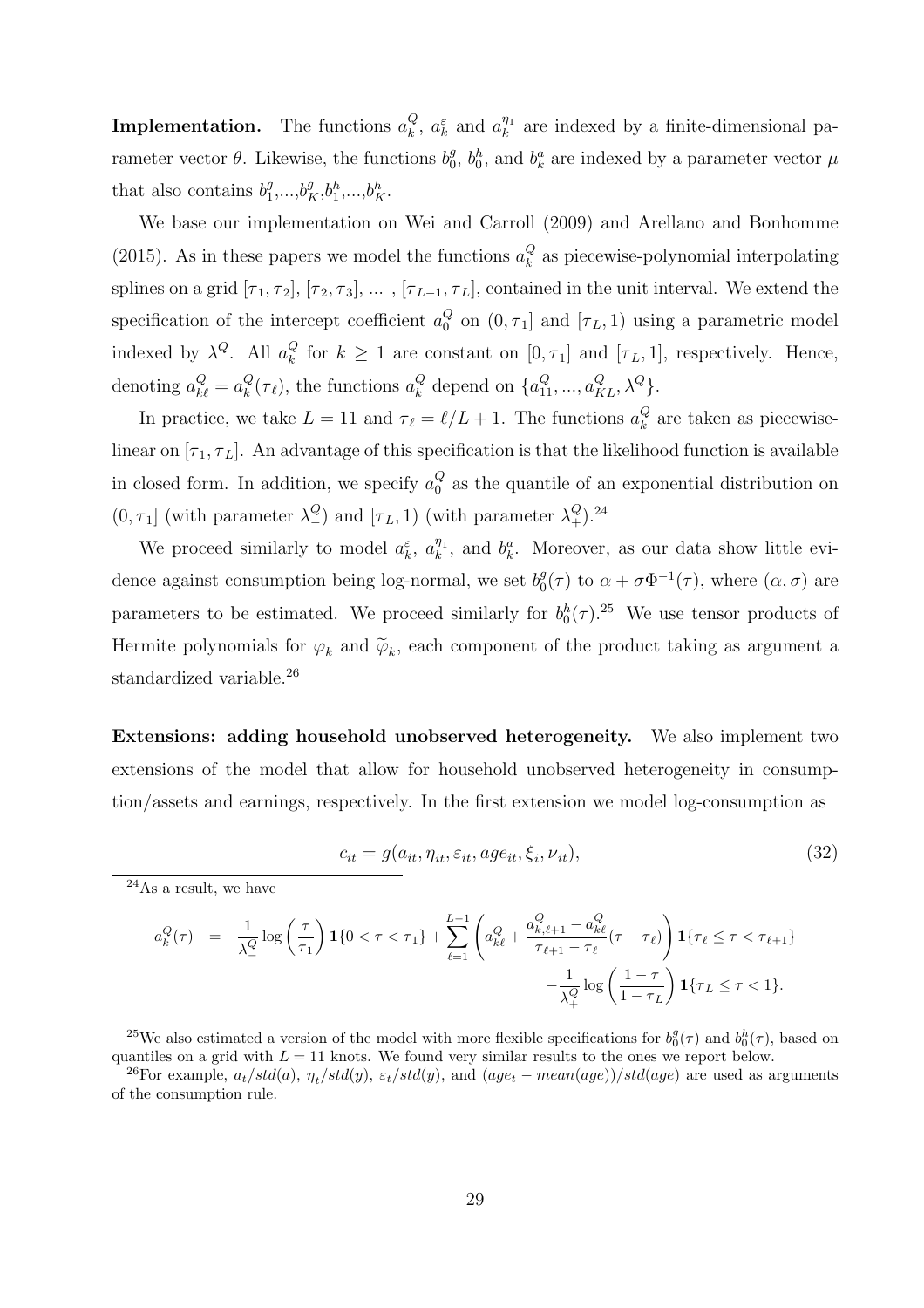which we specify similarly as in (29), with parameters  $\tilde{b}_k^g$  $\frac{g}{k}$ . As a scaling condition we impose that

$$
\sum_{k=1}^{K} \tilde{b}_{k}^{g} \tilde{\varphi}_{k}(0,0,0,\overline{age},\xi) = \xi, \quad \text{for all } \xi,
$$
\n(33)

where  $\overline{a}q\overline{e}$  denotes the mean value of age in the sample. Likewise, we model assets as

$$
a_{it} = h(a_{i,t-1}, c_{i,t-1}, y_{i,t-1}, \eta_{i,t-1}, age_{it}, \xi_i, v_{it}),
$$
\n(34)

with a similar specification as in  $(31)$ . Lastly, we specify

$$
\xi_i = q(a_{i1}, \eta_{i1}, age_{i1}, \omega_i),
$$

with  $\omega_i$  uniform on  $(0, 1)$ , using a series quantile modeling as in  $(30)$ .

In the second extension we allow for an additive household-specific effect  $\zeta_i$  in log-earnings and model  $y_{it} = \eta_{it} + \zeta_i + \varepsilon_{it}$ , where  $\eta_{it}$  is given by (2). Here we allow for flexible dependence between  $\eta_{i1}$ ,  $\zeta_i$  and  $age_{i1}$  through another series quantile model.

#### 6.3 Estimation algorithm

The algorithm is an adaptation of techniques developed in Arellano and Bonhomme (2015) to a setting with time-varying latent variables. The first estimation step recovers estimates of the earnings parameters  $\theta$ . The second step recovers estimates of the consumption parameters  $\mu$ , given a previous estimate of  $\theta$ . Our choice of a sequential estimation strategy, rather than joint estimation of  $(\theta, \mu)$ , is motivated by the fact that  $\theta$  is identified from the earnings process alone. In contrast, in a joint estimation approach, estimates of the earnings process would be partly driven by the consumption model.

Model's restrictions. Let  $\rho_{\tau}(u) = u(\tau - 1\{u \le 0\})$  denote the "check" function of quantile regression (Koenker and Bassett, 1978). Let also  $\bar{\theta}$  denote the true value of  $\theta$ , and let

$$
f_i(\eta_i^T; \overline{\theta}) = f(\eta_i^T | y_i^T, age_i^T; \overline{\theta})
$$

denote the posterior density of  $\eta_i^T = (\eta_{i1}, ..., \eta_{iT})$  given the earnings data. As the earnings model is fully specified,  $f_i$  is a known function of  $\theta$ .

We start by noting that, for all  $\ell \in \{1, ..., L\},\$ 

$$
\left(\overline{a}_{0\ell}^Q, ..., \overline{a}_{K\ell}^Q\right) = \underset{\left(a_{0\ell}^Q, ..., a_{K\ell}^Q\right)}{\text{argmin}} \sum_{t=2}^T \mathbb{E}\left[\int \rho_{\tau_\ell} \left(\eta_{it} - \sum_{k=0}^K a_{k\ell}^Q \varphi_k(\eta_{i,t-1}, age_{it})\right) f_i(\eta_i^T; \overline{\theta}) d\eta_i^T\right], \tag{35}
$$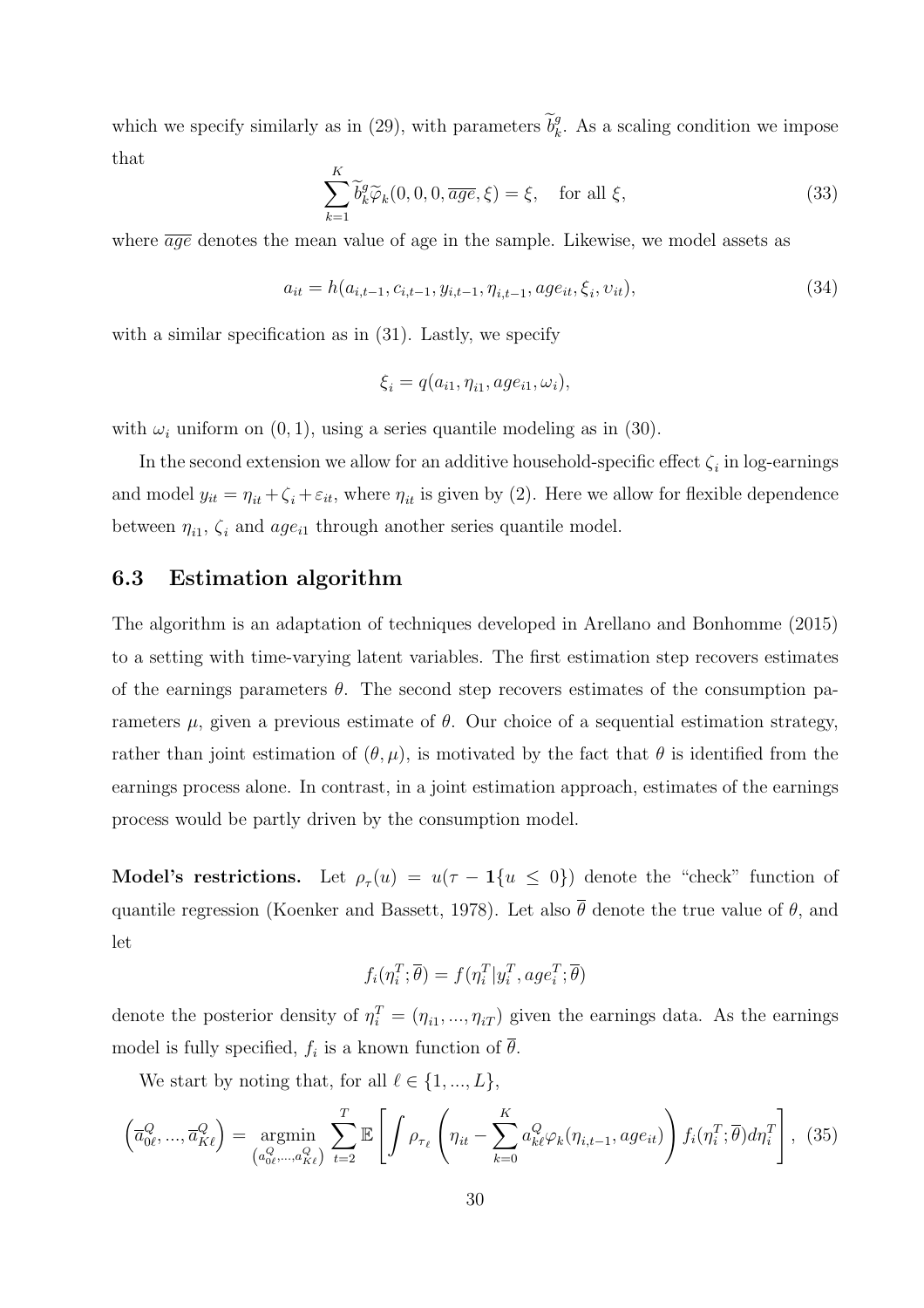where  $\bar{a}_{k\ell}^Q$  denotes the true value of  $a_{k\ell}^Q = a_k^Q$  $_{k}^{Q}(\tau_{\ell})$ . To see that (35) holds, note that the objective function is smooth (due to the presence of the integrals) and convex (because of the "check" function). The first-order conditions of (35) are satisfied at true parameter values as, by (28), for all  $k \in \{0, ..., K\}, \, \ell \in \{1, ..., L\},$  and  $t \geq 2,$ 

$$
\mathbb{E}\left[\mathbf{1}\left\{\eta_{it} \leq \sum_{k=0}^{K} \overline{a}_{k\ell}^{Q} \varphi_k(\eta_{i,t-1}, age_{it})\right\} \bigg| \eta_{i}^{t-1}, age_i^T\right] = \tau_{\ell}.
$$

Likewise, we have, for all  $\ell$ ,

$$
(\overline{a}_{0\ell}^{\varepsilon}, ..., \overline{a}_{K\ell}^{\varepsilon}) = \underset{(a_{0\ell}^{\varepsilon}, ..., a_{K\ell}^{\varepsilon})}{\operatorname{argmin}} \sum_{t=1}^{T} \mathbb{E}\left[\int \rho_{\tau_{\ell}}\left(y_{it} - \eta_{it} - \sum_{k=0}^{K} a_{k\ell}^{\varepsilon} \varphi_{k}(age_{it})\right) f_{i}(\eta_{i}^{T}; \overline{\theta}) d\eta_{i}^{T}\right],
$$
 (36)

and, for all  $\ell$ ,

$$
(\overline{a}_{0\ell}^{\eta_1}, \dots, \overline{a}_{K\ell}^{\eta_1}) = \underset{(a_{0\ell}^{\eta_1}, \dots, a_{K\ell}^{\eta_1})}{\operatorname{argmin}} \mathbb{E}\left[\int \rho_{\tau_\ell} \left(\eta_{i1} - \sum_{k=0}^K a_{k\ell}^{\eta_1} \varphi_k(age_{i1})\right) f_i(\eta_i^T; \overline{\theta}) d\eta_i^T\right].
$$
 (37)

In addition to (35)-(36)-(37), the model implies other restrictions on the tail parameters  $\lambda$ , which are given in Appendix C. All the restrictions depend on the posterior density  $f_i$ . Given the use of piecewise-linear interpolating splines, the joint likelihood function of  $(\eta_i^T, y_i^T | age_i^T; \overline{\theta})$  is available in closed form, and we provide an explicit expression in Appendix C. In practice, this means that it is easy to simulate from  $f_i$ . We take advantage of this feature in our estimation algorithm.

Turning to consumption we have

$$
\left(\overline{\alpha}, \overline{b}_1^g, ..., \overline{b}_K^g\right) = \underset{\left(\alpha, b_1^g, ..., b_K^g\right)}{\operatorname{argmin}} \sum_{t=1}^T \mathbb{E}\bigg[\int \left(c_{it} - \alpha - \sum_{k=1}^K b_k^g \widetilde{\varphi}_k(a_{it}, \eta_{it}, y_{it} - \eta_{it}, age_{it})\right)^2
$$

$$
... \times g_i(\eta_i^T; \overline{\theta}, \overline{\mu}) d\eta_i^T\bigg],
$$

where

$$
g_i(\eta_i^T; \overline{\theta}, \overline{\mu}) = f(\eta_i^T | c_i^T, a_i^T, y_i^T, age_i^T; \overline{\theta}, \overline{\mu})
$$

denotes the posterior density of  $(\eta_{i1},...,\eta_{iT})$  given the earnings, consumption, and asset data.

Moreover, the variance of taste shifters satisfies

$$
\overline{\sigma}^2 = \frac{1}{T} \sum_{t=1}^T \mathbb{E} \left[ \int \left( c_{it} - \overline{\alpha} - \sum_{k=1}^K \overline{b}_k^g \widetilde{\varphi}_k(a_{it}, \eta_{it}, y_{it} - \eta_{it}, age_{it}) \right)^2 g_i(\eta_i^T; \overline{\theta}, \overline{\mu}) d\eta_i^T \right].
$$
 (38)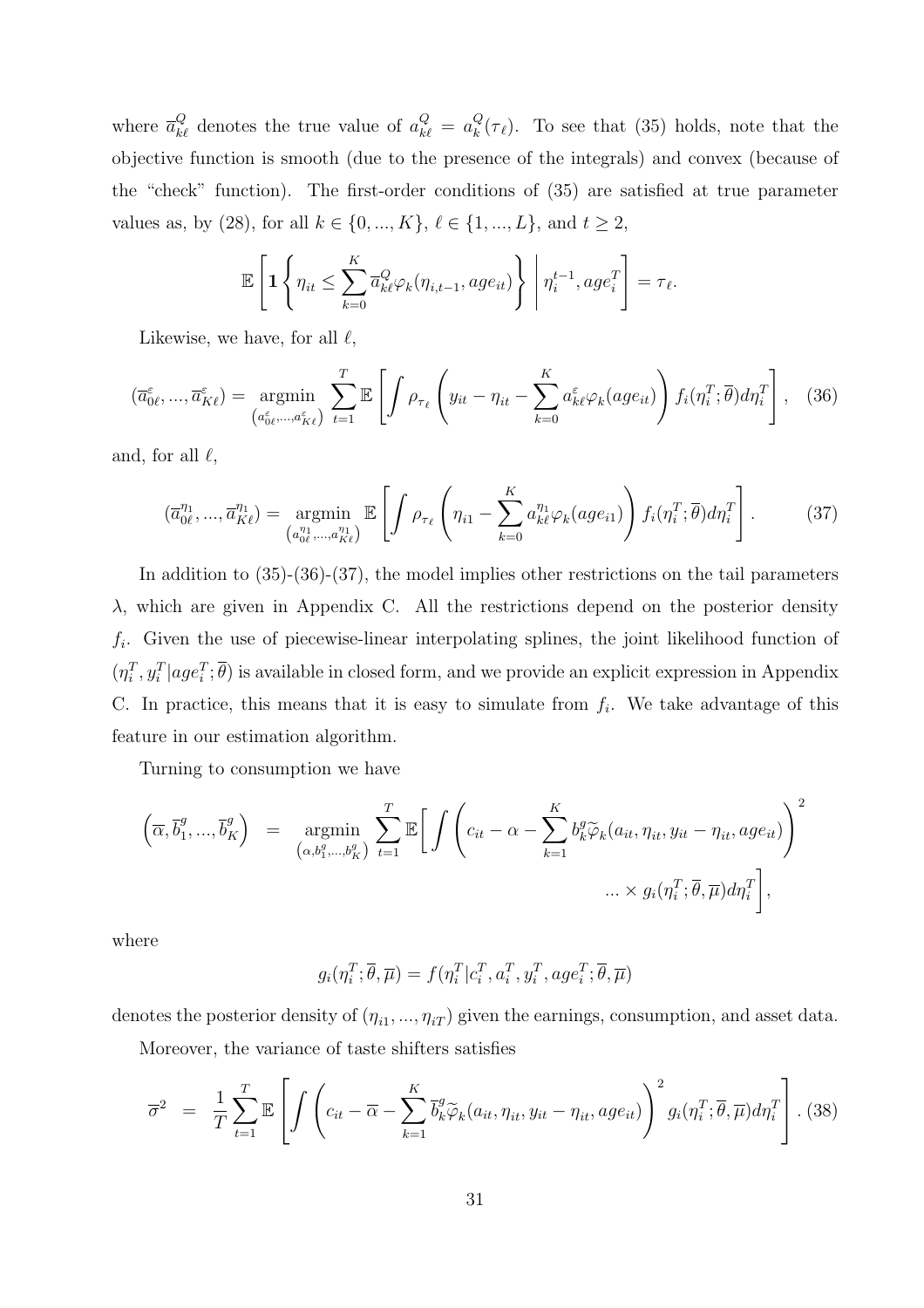Likewise, for assets we have

$$
\left(\overline{\alpha}^h, \overline{b}_1^h, ..., \overline{b}_K^h\right) = \underset{\left(\alpha^h, b_1^h, ..., b_K^h\right)}{\operatorname{argmin}} \sum_{t=2}^T \mathbb{E}\bigg[\int \left(a_{it} - \alpha^h - \sum_{k=1}^K b_k^h \widetilde{\varphi}_k(a_{i,t-1}, c_{i,t-1}, y_{i,t-1}, \eta_{i,t-1}, age_{it})\right)^2
$$

$$
... \times g_i(\eta_i^T; \overline{\theta}, \overline{\mu}) d\eta_i^T\bigg],
$$

with a similar expression for the variance of  $b_0^h(v_{it})$  as in (38).

Lastly we have, for all  $\ell$ ,

$$
\left(\overline{b}_{0\ell}^a, ..., \overline{b}_{K\ell}^a\right) = \underset{\left(b_{0\ell}^a, ..., b_{K\ell}^a\right)}{\operatorname{argmin}} \mathbb{E}\left[\int \rho_{\tau_\ell}\left(a_{i1} - \sum_{k=0}^K b_{k\ell}^a \widetilde{\varphi}_k(\eta_{i1}, age_{i1})\right) g_i(\eta_i^T; \overline{\theta}, \overline{\mu}) d\eta_i^T\right],
$$

with additional restrictions characterizing tail parameters given in Appendix C.

Overview of the algorithm. Here we describe the estimation of the earnings parameters θ. Estimation of the consumption parameters µ is similar. The estimation algorithms are described in more detail in Appendix C.

A compact notation for the restrictions implied by the earnings model is

$$
\overline{\theta} = \underset{\theta}{\text{argmin}} \ \mathbb{E}\left[\int R(y_i, \eta; \theta) f_i(\eta; \overline{\theta}) d\eta\right],
$$

where R is a known function and  $\overline{\theta}$  denotes the true value of  $\theta$ .

Our estimation algorithm is closely related to the "stochastic EM" algorithm of Celeux and Diebolt (1993). Stochastic EM is a simulated version of the classical EM algorithm of Dempster *et al.* (1977), where new draws from  $\eta$  are computed in every iteration of the algorithm.<sup>27</sup> One difference is that, unlike in EM, our problem is not likelihood-based. Instead, we exploit the computational convenience of quantile regression and replace likelihood maximization by a sequence of quantile regressions in each M-step of the algorithm.

Starting with a parameter vector  $\hat{\theta}^{(0)}$ , we iterate the following two steps on  $s = 0, 1, 2, ...$ until convergence of the  $\widehat{\theta}^{(s)}$  process:

1. Stochastic E-step: Draw 
$$
\eta_i^{(m)} = (\eta_{i1}^{(m)}, ..., \eta_{iT}^{(m)})
$$
 for  $m = 1, ..., M$  from  $f_i(\cdot; \widehat{\theta}^{(s)})$ .

2. *M-step:* Compute

$$
\widehat{\boldsymbol{\theta}}^{(s+1)} = \underset{\boldsymbol{\theta}}{\text{argmin}} \sum_{i=1}^{N} \sum_{m=1}^{M} R(y_i, \eta_i^{(m)}; \boldsymbol{\theta}).
$$

 $27$ Nielsen (2000b) compares the stochastic EM algorithm with the simulated EM algorithm of McFadden and Ruud (1994), where in contrast the same underlying uniform draws are re-used in every iteration.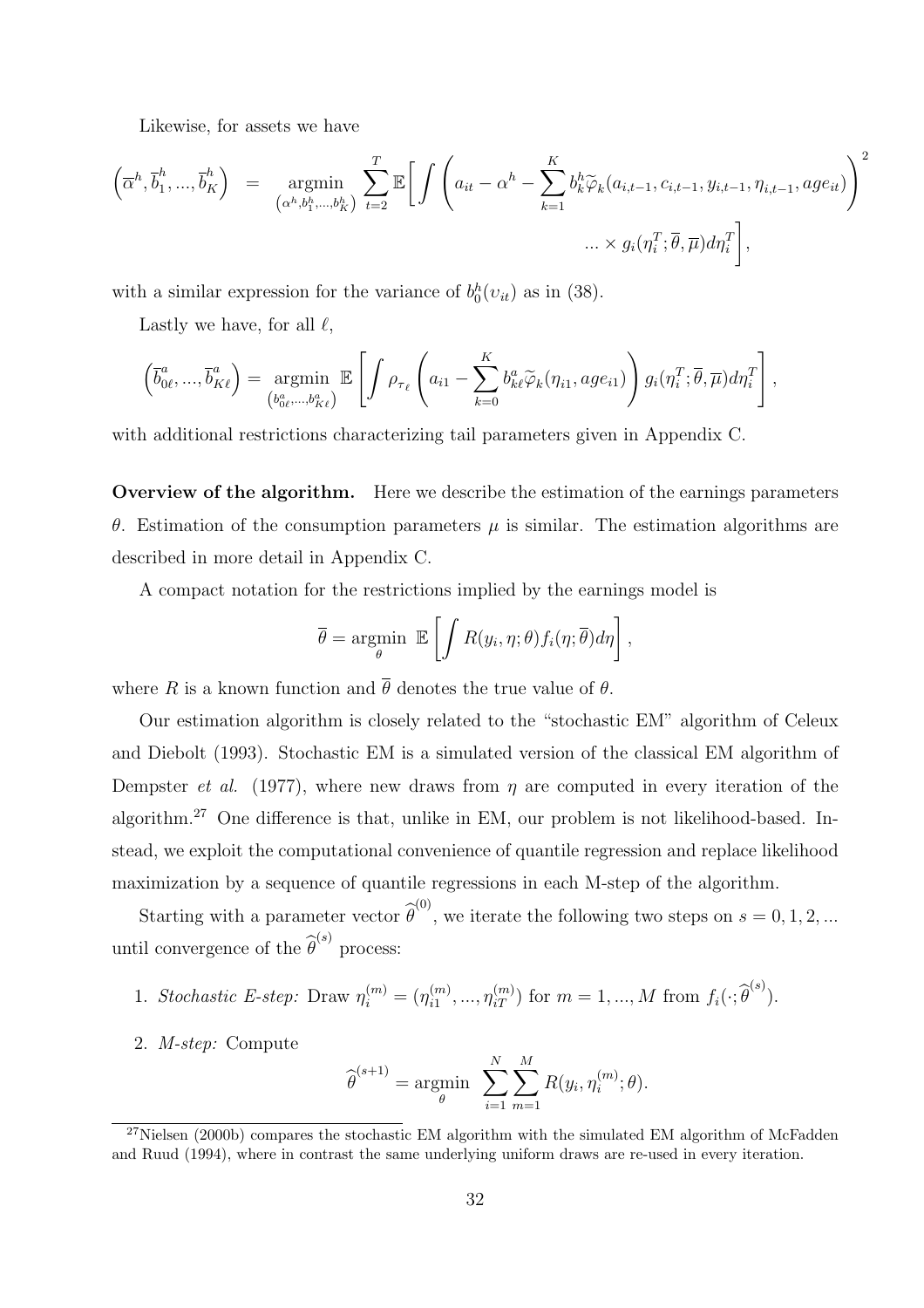Note that, as the likelihood function is available in closed form, the E-step is straightforward. In practice we use a random-walk Metropolis-Hastings sampler for this purpose, targeting an acceptance rate of approximately 30%. The M-step consists of a number of quantile regressions. For example, the parameters  $a_{k\ell}^Q$  are updated as

$$
\min_{\left(a_{0\ell}^{Q},...,a_{K\ell}^{Q}\right)}\ \sum_{i=1}^{N}\sum_{t=2}^{T}\sum_{m=1}^{M}\rho_{\tau_{\ell}}\left(\eta_{it}^{(m)}-\sum_{k=0}^{K}a_{k\ell}^{Q}\varphi_{k}(\eta_{i,t-1}^{(m)},age_{it})\right),\ \ell=1,...,L,
$$

which is a set of standard quantile regressions, associated with convex objective functions. We proceed in a similar way to update all other parameters. See Appendix C for details.

In practice we first estimate the effect of age on mean log-earnings by regressing them on a quartic in age. We then impose in each iteration of the algorithm that  $\varepsilon_{it}$  and age are uncorrelated (although we allow for age effects on the variance and quantiles of  $\varepsilon_{it}$ ). We take  $M = 1$ , stop the chain after a large number of iterations, and report an average across the last  $\widetilde{S}$  values  $\widehat{\theta} = \frac{1}{\widetilde{S}} \sum_{s=S-\widetilde{S}+1}^{S} \widehat{\theta}^{(s)}$ , and similarly for consumption-related parameters  $\hat{\mu}$ . The results for the earnings parameters are based on  $S = 500$  iterations, with 200 Metropolis-Hastings draws in each iteration. Consumption-related parameters are estimated using 200 iterations with 200 draws per iteration. In both cases we take  $\widetilde{S} = S/2$ . In our experiments we observed that the algorithm may sometimes get "stuck" on what appears to be a local regime of the Markov chain. We started the algorithm from a large number of initial parameter values, and selected the estimates yielding the highest average log-likelihood over iterations. The non-selected values tended to give very similar pictures to the ones we report below.

Properties. Nielsen (2000a) studies the statistical properties of the stochastic EM algorithm in a likelihood case. He provides conditions under which the Markov Chain  $\hat{\theta}^{(s)}$  is ergodic, for a fixed sample size. He also characterizes the asymptotic distribution of  $\widehat{\theta}$  as the sample size N tends to infinity. Arellano and Bonhomme (2015) characterize the asymptotic distribution of  $\widehat{\theta}$  in a case where the optimization step is not likelihood-based but relies on quantile-based estimating equations. The estimator  $\widehat{\theta}$  is root-N consistent and asymptotically normal under correct specification of the parametric model, for  $K$  and  $L$  fixed. We use the parametric bootstrap for inference.

Finally, note that an alternative, nonparametric approach, would be to let  $K$  and  $L$ increase with  $N$  at an appropriate rate so as to let the approximation bias tend to zero.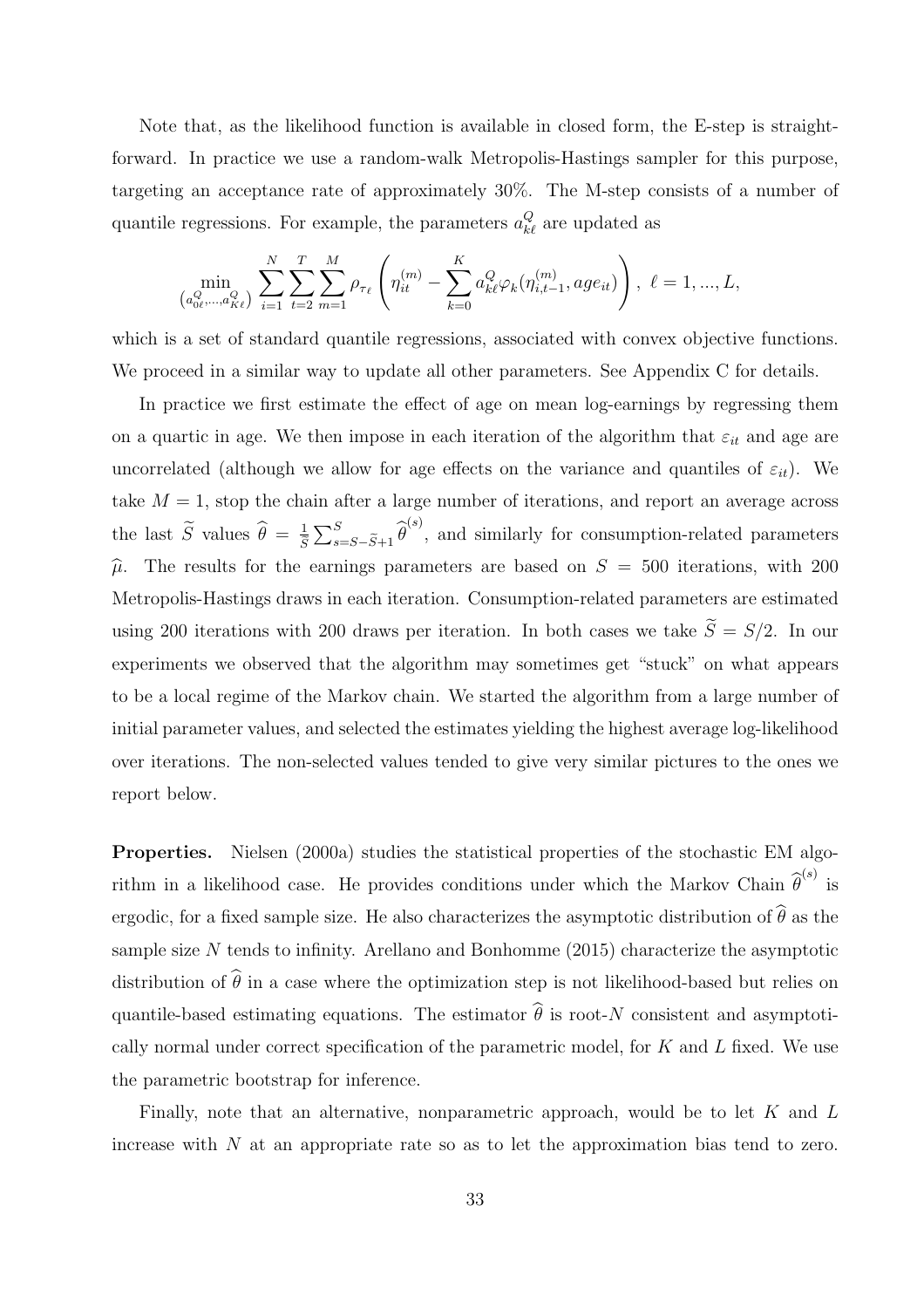See Belloni, Chernozhukov and Fernandez-Val (2011) for an analysis of inference for series quantile regression, and Arellano and Bonhomme (2015) for a consistency analysis in a panel data model closely related to the one we consider here. Studying inference in our problem as  $(N, K, L)$  jointly tend to infinity is an interesting avenue for future work.

### 7 Earnings and consumption in the PSID

In this section we present our empirical results. We start by describing how earnings and consumption respond to income shocks. We then report simulation exercises based on the estimated model. Lastly, we present the results of several additional specifications.

#### 7.1 Earnings

We start by commenting on the empirical estimates of the earnings process. Figure 3 (a) reproduces Figure 1 (a). It shows estimates of the average derivative of the conditional quantile function of log-earnings residuals  $y_{it}$  given  $y_{i,t-1}$  with respect to  $y_{i,t-1}$  in the PSID sample. The figure shows clear evidence of nonlinear persistence, which depends on both the percentile of past income  $(\tau_{init})$  and the percentile of the quantile innovation  $(\tau_{shock})$ . This empirical pattern is also present for male wages, see Figure D1 in Appendix D, where we also report similar patterns in the Norwegian data for individual income. We then estimate the earnings model,<sup>28</sup> and given the estimated parameters we simulate the model.<sup>29</sup> Figure 3 (b), which is based on simulated data, shows that our nonlinear model reproduces the patterns of nonlinear persistence well. In contrast, standard models have difficulty fitting this empirical evidence. For example, we estimated a simple version of the canonical earnings dynamics model (3) with a random walk component and independent transitory shocks.<sup>30</sup> Figure 3 (c) shows that the average derivative of the quantile function is nearly constant (up to simulation error) with respect to  $\tau_{shock}$  and  $\tau_{init}$ . This stands in sharp contrast with the data, and suggests that interaction effects between earnings shocks and past earnings components are key.

Figure 3 (d) then shows the estimated persistence of the earnings component  $\eta_{it}$  in model

 $28$ We use tensor products of Hermite polynomials of degrees  $(3, 2)$  for the conditional quantile function of  $\eta_{it}$  given  $\eta_{i,t-1}$  and age, and second-order polynomials for  $\varepsilon_{it}$  and  $\eta_{i1}$  as a function of age.

<sup>&</sup>lt;sup>29</sup>We draw 20 earnings values per household. In the simulation we impose that the support of simulated  $\eta$ draws be less than 3 times the empirical support of log-earnings residuals. This affects very few observations.

 $30$ Estimation is based on equally-weighted minimum distance using the covariance structure predicted by the canonical model.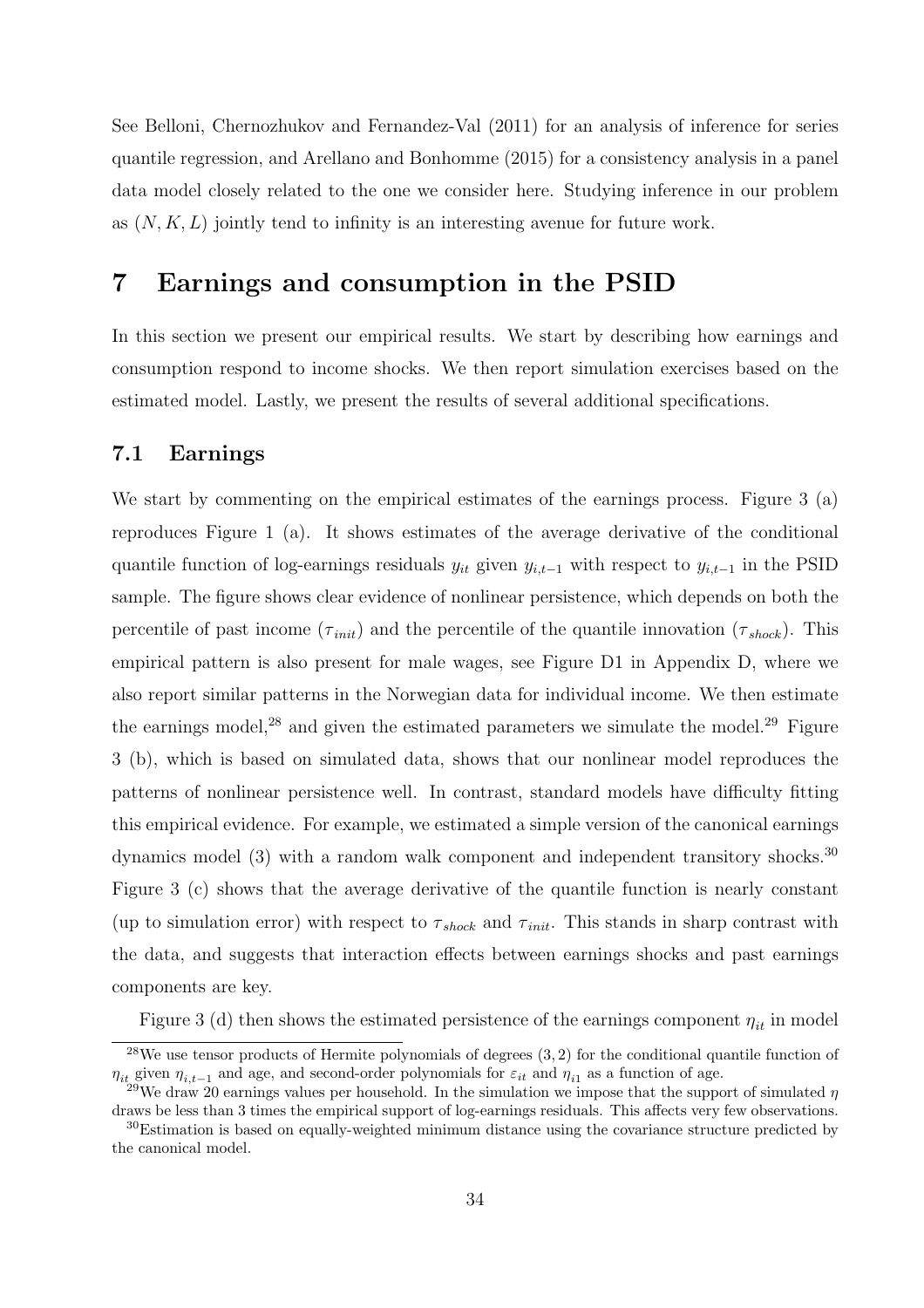Figure 3: Nonlinear persistence



Note: Graphs (a), (b), and (c) show estimates of the average derivative of the conditional quantile function of  $y_{it}$  given  $y_{i,t-1}$  with respect to  $y_{i,t-1}$ , evaluated at percentile  $\tau_{shock}$  and at a value of  $y_{i,t-1}$  that corresponds to the  $\tau_{init}$  percentile of the distribution of  $y_{i,t-1}$ . Graph (a) is based on the PSID data, graph (b) is based on data simulated according to our nonlinear earnings model with parameters set to their estimated values, and graph  $(c)$  is based on data simulated according to the canonical random walk earnings model (3). Graph (d) shows estimates of the average derivative of the conditional quantile function of  $\eta_{it}$  on  $\eta_{i,t-1}$  with respect to  $\eta_{i,t-1}$ , based on estimates from the nonlinear earnings model.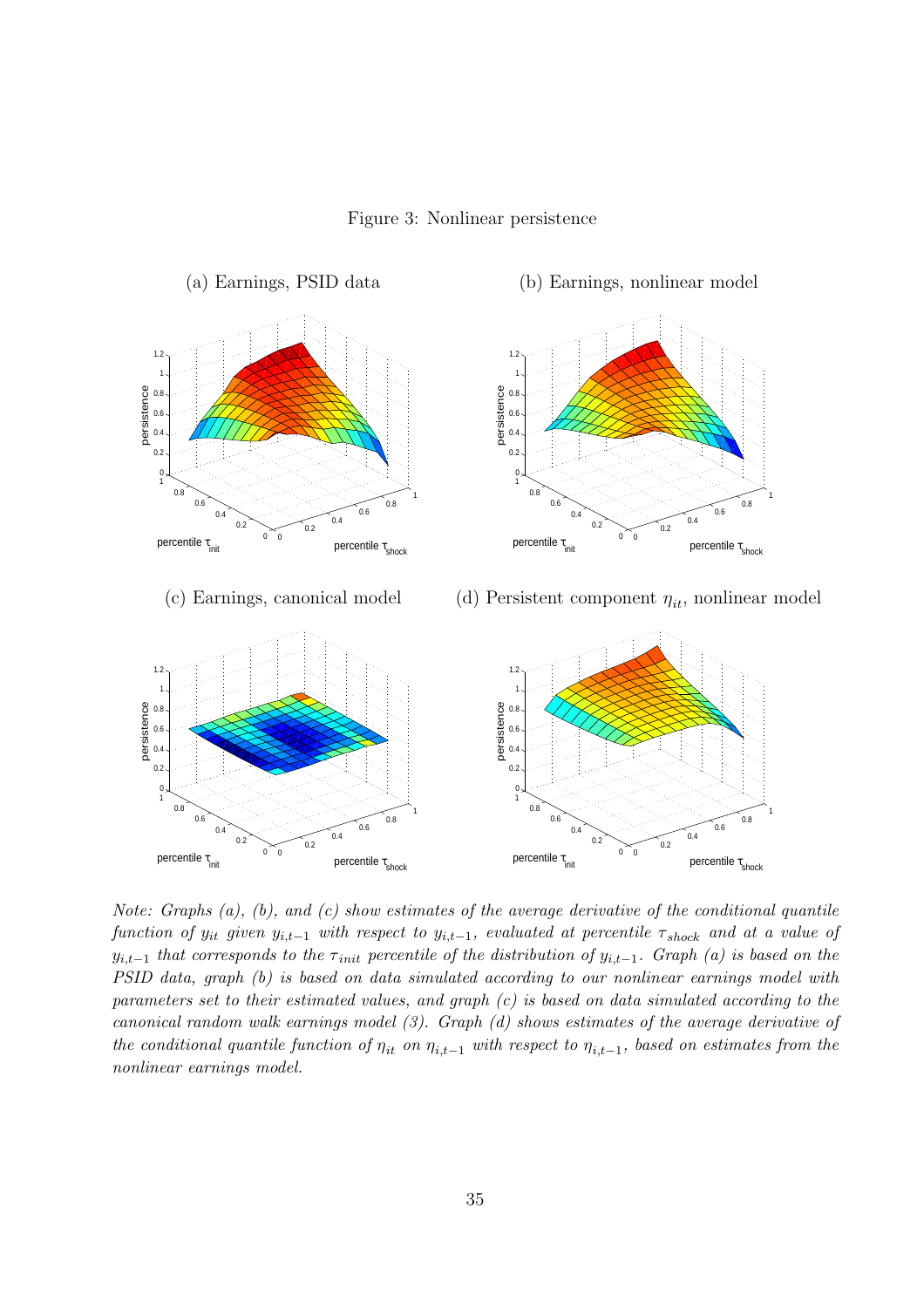

Figure 4: Densities of persistent and transitory earnings components

Note: Nonparametric estimates of densities based on simulated data according to the nonlinear model, using a Gaussian kernel.

(1)-(2). Specifically, the graph shows  $\rho_t(\eta_{i,t-1}, \tau)$  from equation (4), evaluated at percentiles  $\tau_{\text{init}}$  and  $\tau_{\text{shock}}$  and at the mean age in the sample (47.5 years). Persistence in  $\eta$ 's is higher than persistence in log-earnings residuals, consistently with the fact that Figure 3 (d) is net of transitory shocks. Persistence is close to 1 for high earnings households hit by good shocks, and for low earnings households hit by bad shocks. At the same time, persistence is lower, down to  $.6 - .8$ , when bad shocks hit high-earnings households or good shocks hit low-earnings ones.

Component densities. Figure 4 shows estimates of the marginal distributions of the persistent and transitory earnings components at mean age. While the persistent component  $\eta_{it}$  shows small departures from Gaussianity, the density of  $\varepsilon_{it}$  is clearly non-normal and presents high kurtosis and fat tails. These results are qualitatively consistent with empirical estimates of non-Gaussian linear models in Horowitz and Markatou (1996) and Bonhomme and Robin (2010).

Lastly, in Figure 5 we report the measure of conditional skewness in (6), for  $\tau = 11/12$ , for both log-earnings residuals (left graph) and the  $\eta$  component (right). Panel (b) shows clear evidence that  $\eta_{it}$  is positively skewed for low values of  $\eta_{i,t-1}$ , and negatively skewed for high values of  $\eta_{i,t-1}$ . This is in line with the evidence of nonlinear persistence reported in Figure 3 (d): when low- $\eta$  households are hit by an unusually positive shock, dependence of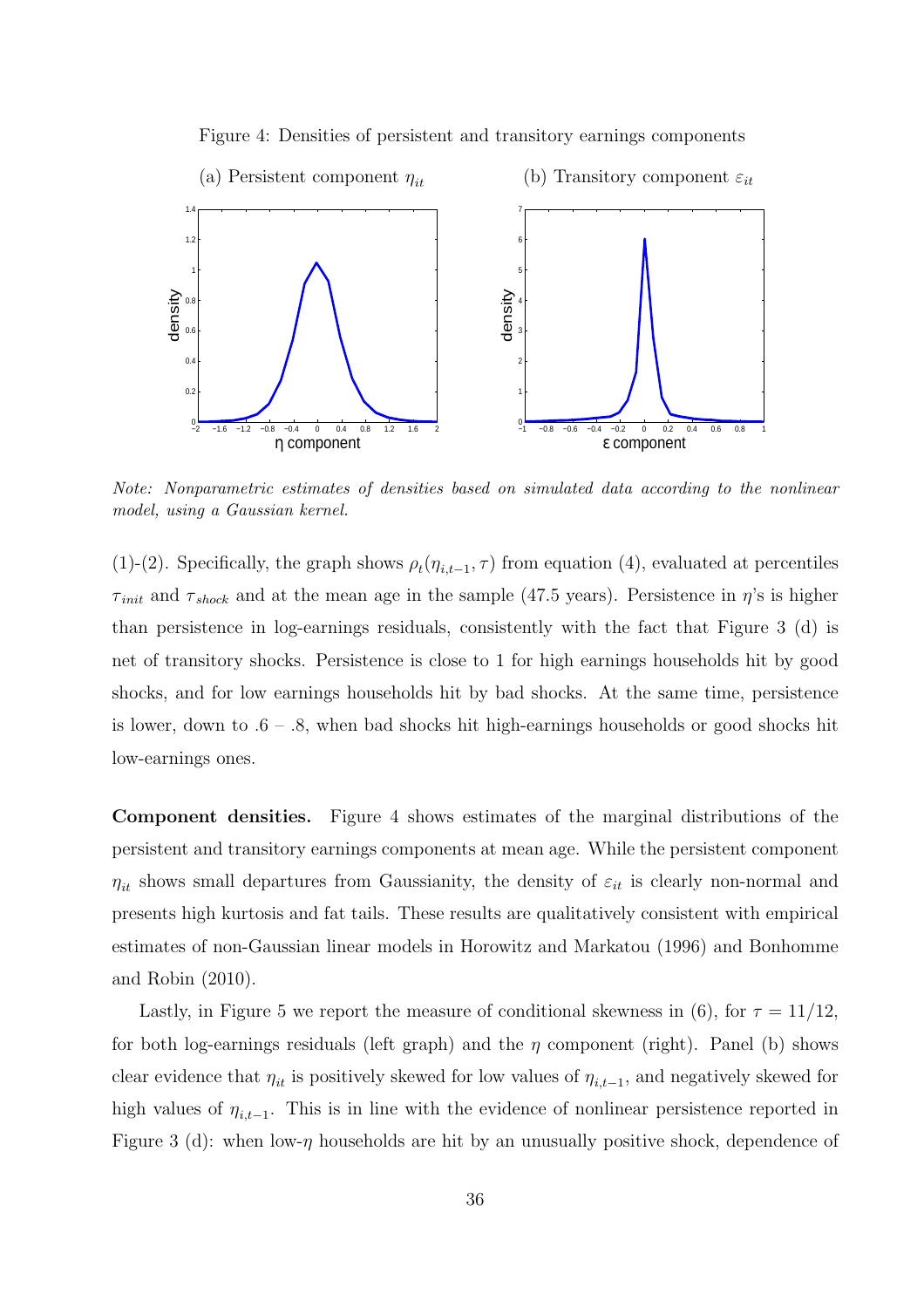

Figure 5: Conditional skewness of log-earnings residuals and  $\eta$  component

Note: Conditional skewness  $sk(y, \tau)$  and  $sk(\eta, \tau)$ , see equation (6), for  $\tau = 11/12$ . Log-earnings residuals (left) and  $\eta$  component (right). The x-axis shows the conditioning variable, the y-axis shows the corresponding value of the conditional skewness measure.

 $\eta_{it}$  on  $\eta_{i,t-1}$  is low with the result that they have a relatively large probability of outcomes far to the right from the central part of the distribution. Likewise, high-η households have a relatively large probability of getting outcomes far to the left of their distribution associated with low persistence episodes. Panel (a) similarly shows evidence of conditional asymmetry in log-earnings residuals, although the evidence seems less strong than for  $\eta$ .

These results suggest that conditional skewness is a key feature of earnings processes in the PSID. In addition, Figure D2 in Appendix D shows that the Norwegian administrative data presents a similar pattern of conditional skewness. This feature, and the related nonlinear persistence of earnings, are not easy to capture using existing models of earnings dynamics. As a notable example, models with variance dynamics such as Meghir and Pistaferri (2004) do not seem able to reproduce the nonlinear asymmetric effects apparent in Figures 3 and 5.

Inference. In Figures D3 and D4 in Appendix D we report 95% pointwise confidence bands for the persistence of log-earnings in the PSID, log-earnings simulated from our nonlinear model, and the  $\eta$  component, as well as conditional skewness of log-earnings and  $\eta$ . The bands are calculated using the parametric bootstrap. We see that the main evidence on nonlinear persistence and conditional skewness seems rather precisely estimated.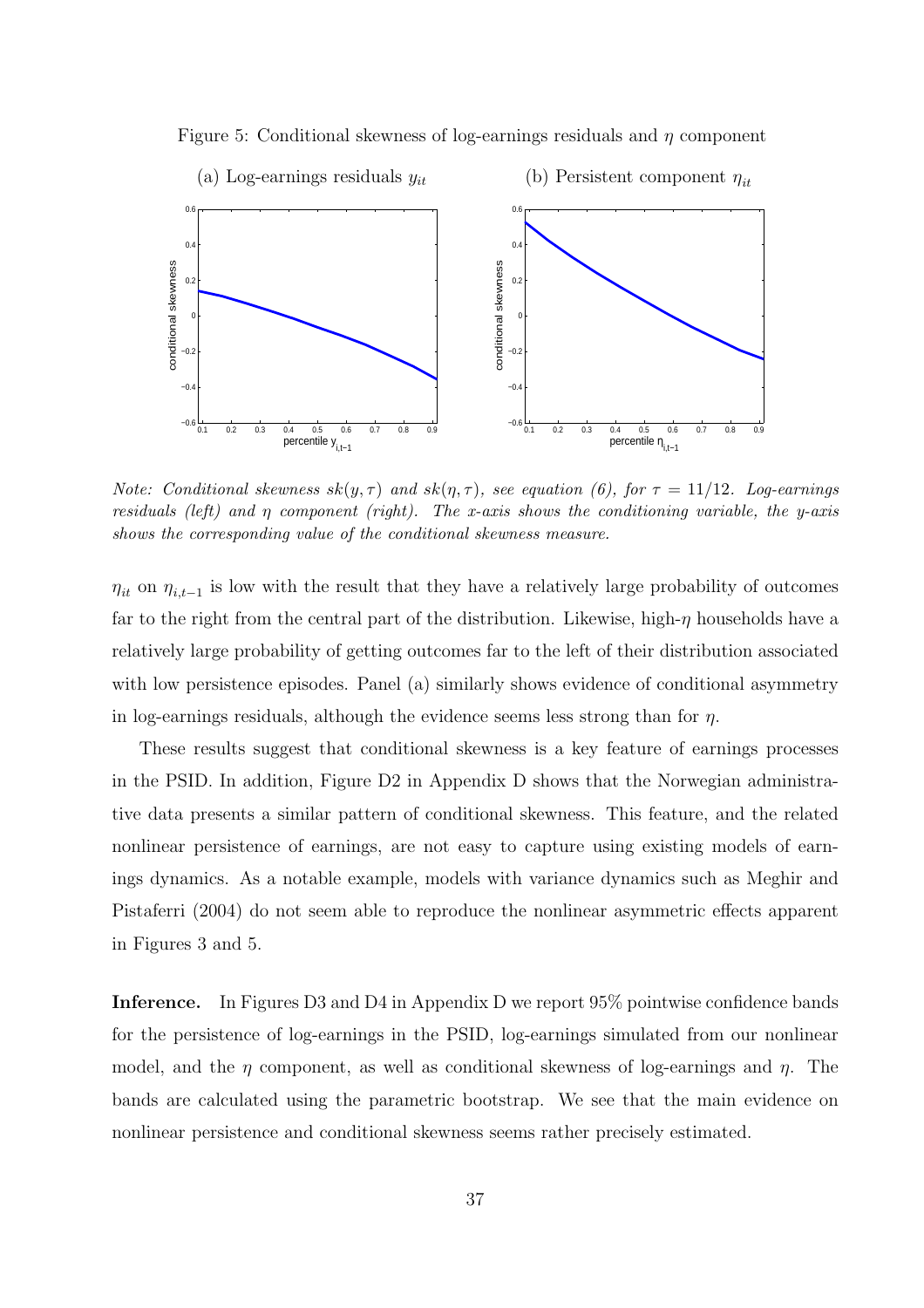#### 7.2 Consumption

We next turn to consumption-related parameters. Figure 6 (a) shows estimates of the average derivative, with respect to  $y_{it}$ , of the conditional mean of  $c_{it}$  given  $y_{it}$ ,  $a_{it}$  and  $age_{it}$ . The function is evaluated at percentiles of log-assets and age ( $\tau_{assets}$  and  $\tau_{age}$ , respectively), and averaged over  $y_{it}$ . We use tensor products of Hermite polynomials with degrees  $(2, 2, 1)$ in the estimation of the consumption rule. The derivative effects lie between .2 and .3. Moreover, the results indicate that consumption of older households, and of households with higher assets, is somewhat less correlated to variations in earnings. Figure 6 (b) shows the same response surface based on simulated data from our full nonlinear model of earnings and consumption. The fit of the model, though not perfect, seems reasonable. In particular, the model reproduces the main pattern of correlation with age and assets. While the covariances between log-earnings and log-consumption residuals are well reproduced, the baseline model does not perform as well in fitting the dynamics of consumption, as it systematically underestimates the autocorrelations between log-consumption residuals (not shown). In Subsection 7.4 below we report the results of a specification allowing for household unobserved heterogeneity in consumption, where the fit to consumption dynamics is improved.

Figure 6 (c) shows estimates of the average consumption response  $\phi_t(a)$  to variations in the persistent component of earnings, see equation (15).  $1 - \phi_t(a)$  can be regarded as a measure of the degree of consumption insurability of shocks to the persistent earnings component, as a function of age and assets. On average the estimated  $\phi_t(a)$  parameter lies between .3 and .4, suggesting that more than half of earnings fluctuations is effectively insured. Moreover, variation in assets and age suggests the presence of an interaction effect. In particular, older households with high assets seem better insured insured against earnings fluctuations.

In Figure 6 (d) we report estimates of  $\psi_t(a)$  to variations in the transitory component of earnings, see equation (15). The coefficient is negative, especially so for older individuals. While consistent with some of the empirical results reported in Blundell *et al.* (2012), a negative response coefficient may seem puzzling. Note, however, that  $\varepsilon$ 's are purely transitory so the  $\eta$  component is driving the main quantitative implications for the life-cycle evolution of earnings and consumption. The simulation exercises that we present next aim at illustrating the effects of earnings shocks on these life-cycle patterns.

Finally, in Figure D5 in Appendix D we report 95% pointwise confidence bands for  $\phi_t(a)$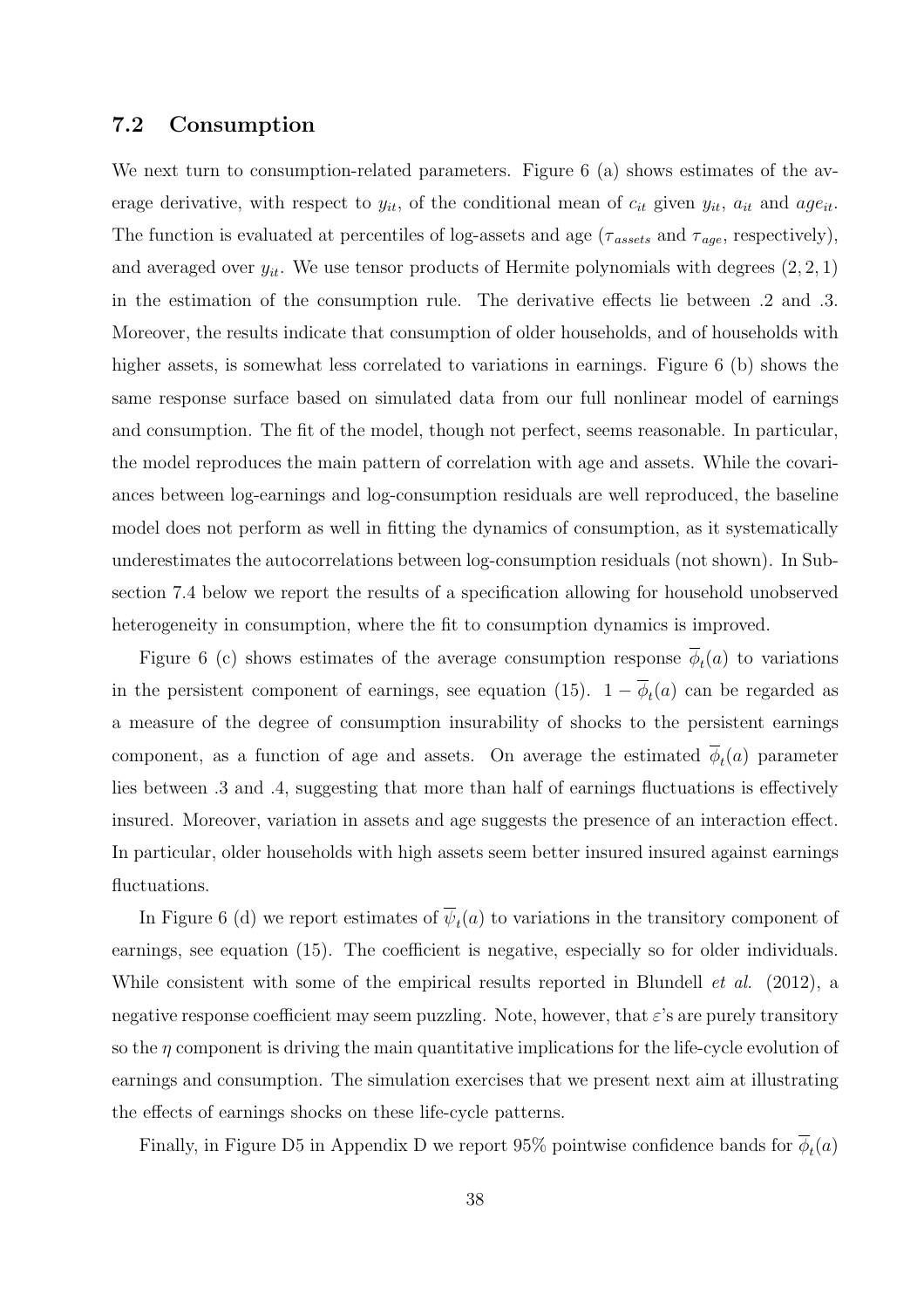Figure 6: Consumption responses to earnings shocks, by assets and age



(a) Consumption response to earnings (b) Consumption response to earnings

PSID data Nonlinear model

Note: Graphs (a) and (b) show estimates of the average derivative of the conditional mean of  $c_{it}$ , with respect to  $y_{it}$ , given  $y_{it}$ ,  $a_{it}$  and  $age_{it}$ , evaluated at values of  $a_{it}$  and  $age_{it}$  that corresponds to their  $\tau_{assets}$  and  $\tau_{age}$  percentiles, and averaged over the values of  $y_{it}$ . Graph (a) is based on the PSID data, and graph (b) is based on data simulated according to our nonlinear model with parameters set to their estimated values. Graphs (c) and (d) show estimates of the average consumption responses  $\phi_t(a)$  and  $\psi_t(a)$  to variations in  $\eta_{it}$  and  $\varepsilon_{it},$  respectively, evaluated at  $\tau_{assets}$  and  $\tau_{age};$  see equation  $(15).$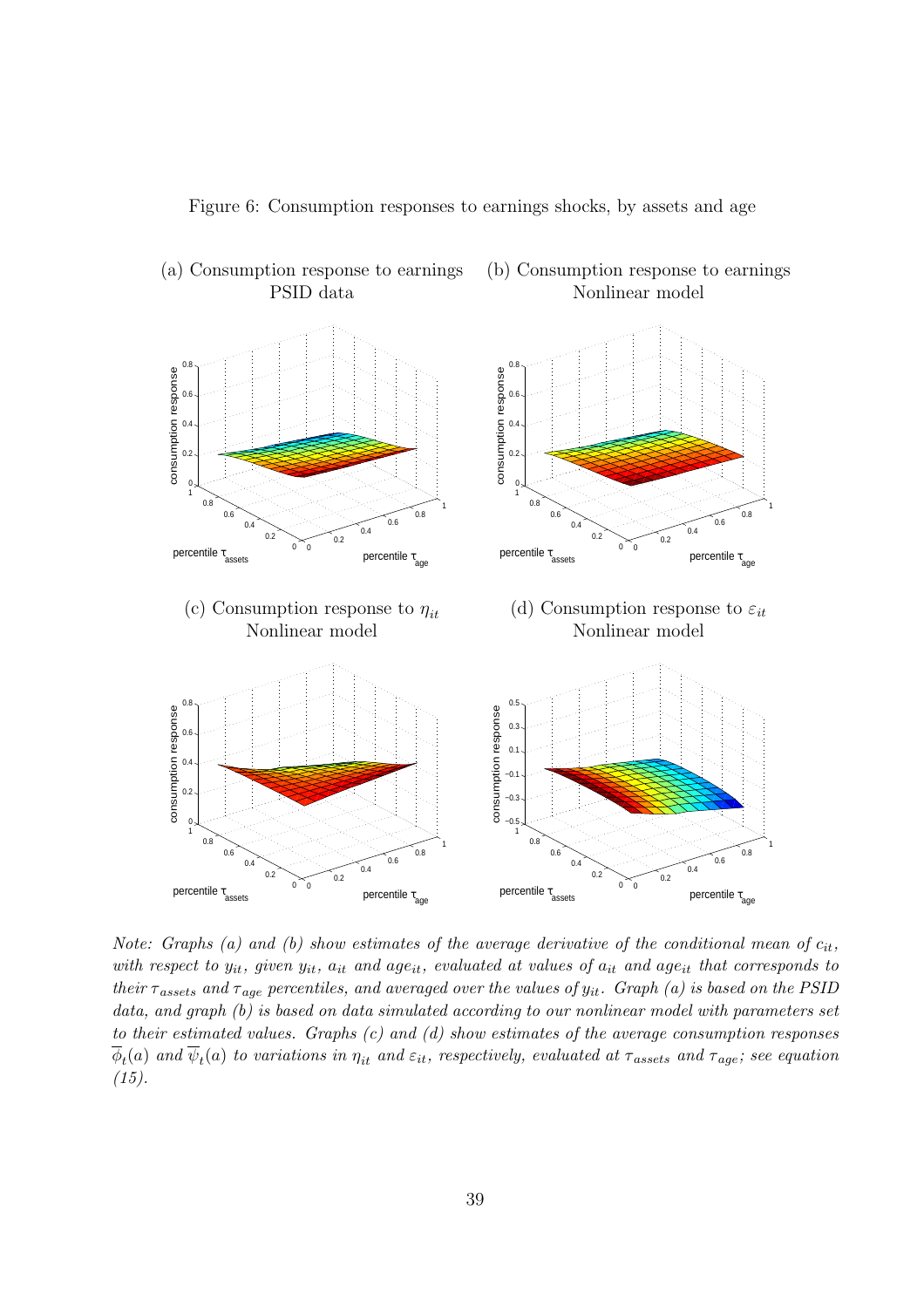and  $\psi_t(a)$  based on the parametric bootstrap. The evidence of insurability of shocks to the persistent earnings component is quite precisely estimated.

#### 7.3 Model simulations

In this subsection we simulate life-cycle earnings and consumption according to our nonlinear model, and document the evolution of earnings and consumption following a persistent earnings shock. In Figure 7 we report the difference between the earnings paths of two types of households: households that are hit at age 37 by either a large negative shock to the persistent earnings component ( $\tau_{shock} = .10$ ), or by a large positive shock ( $\tau_{shock} = .90$ ), and households that are hit by a median shock  $\tau = .50$  to the persistent component. We report age-specific medians across  $100,000$  simulations of the model.<sup>31</sup> At the start of the simulation (age 35) all households have the same persistent component indicated by the percentile  $\tau_{init}$ . With some abuse of terminology we refer to the resulting earnings and consumption paths as "impulse responses".

Earnings responses reported in Figure 7 are consistent with the presence of strong interaction effects between the rank in the distribution of earnings component  $(\tau_{\text{init}})$  and the sign and size of the shock to the persistent component  $(\tau_{shock})$ . While a large negative shock ( $\tau_{shock} = .10$ ) is associated with a 7% drop in earnings for low earnings households  $(\tau_{init} = .10)$ , a similar shock is associated with a 19% drop for high-earnings households  $(\tau_{\text{init}} = .90)$ . We also find strong interaction effects in the response to large positive shocks  $(\tau_{shock} = .90)$ . Moreover, the persistence of these shocks over the life cycle also depends on the initial condition. For example, Figure 7 (e) shows a very slow recovery from a negative earnings shock when starting from a high-earnings position, while graph (a) shows a quicker recovery.

In graphs (g) and (h) of Figure 7 we report results based on the "canonical model" of earnings dynamics where  $\eta$  is a random walk, see equation (3). In this model, there are by assumption no interaction effects between income shocks and the ranks of households in the income distribution. The implications of the nonlinear earnings model thus differ markedly from those of standard linear models.

In Figure 8 we report the results of a similar exercise to Figure 7, but we now focus on consumption responses. We see that the nonlinearities observed in the earnings response

 $31\text{We also computed age-specific quantiles across simulated households, but we do not report them here}$ for brevity.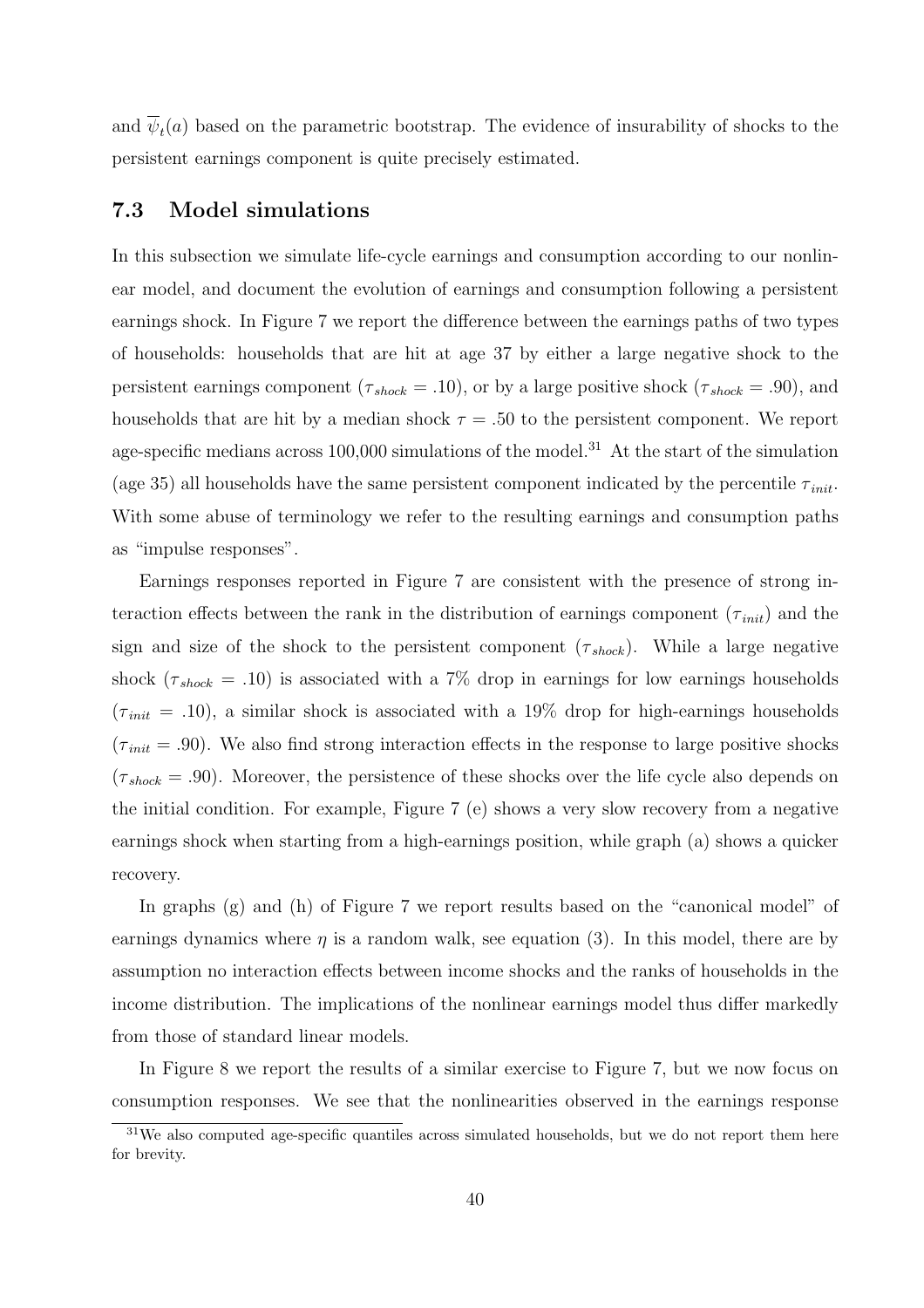

Figure 7: Impulse responses, earnings

Note: Persistent component at percentile  $\tau_{init}$  at age 35. The graphs show the difference between a household hit by a shock  $\tau_{shock}$  at age 37, and a household hit by a .5 shock at the same age. Age-specific medians across 100,000 simulations. Graphs (a) to (f) correspond to the nonlinear model. Graphs (g) and (h) correspond to the canonical model (3) of earnings dynamics.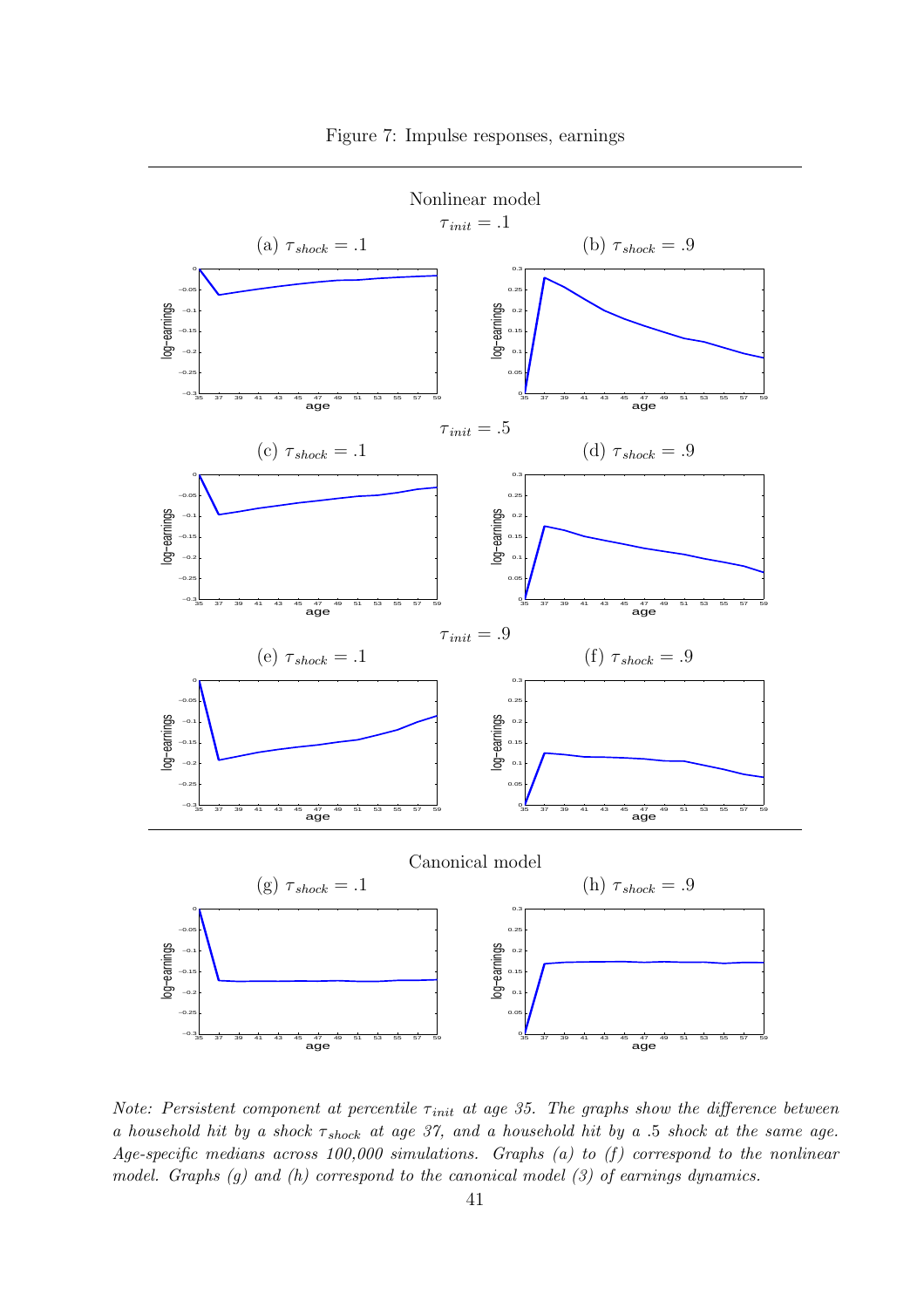

Figure 8: Impulse responses, consumption

Note: See notes to Figure 7. Graphs (a) to  $(f)$  correspond to the nonlinear model. Graphs (g) and (h) correspond to the canonical model of earnings dynamics (3) and a linear consumption rule.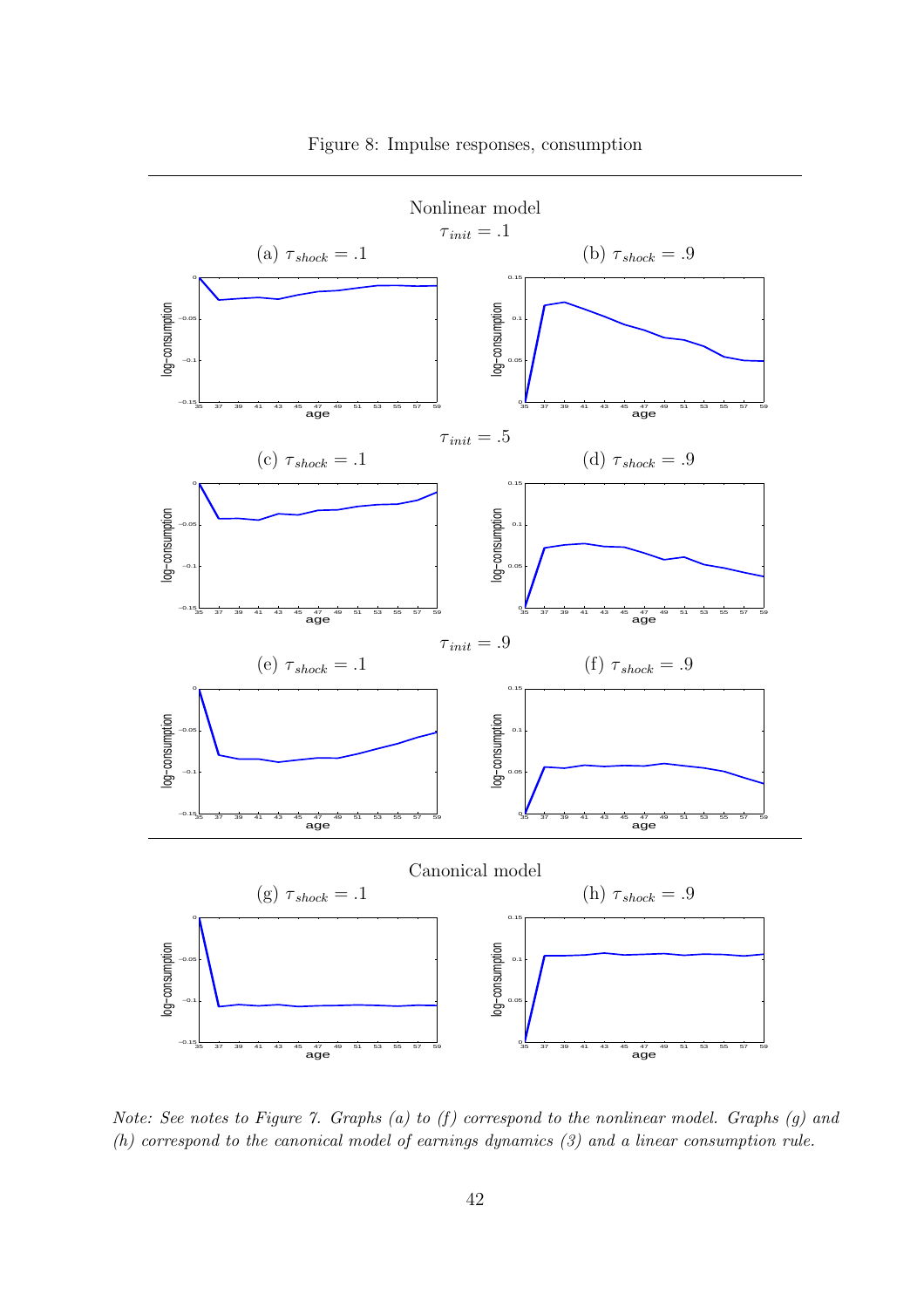

Figure 9: Impulse responses by age and initial assets

Note: See notes to Figures 7 and 8. Initial assets at age 35 (for "young" households) or 51 (for "old" households) are at percentile .10 (dashed curves) and .90 (solid curves).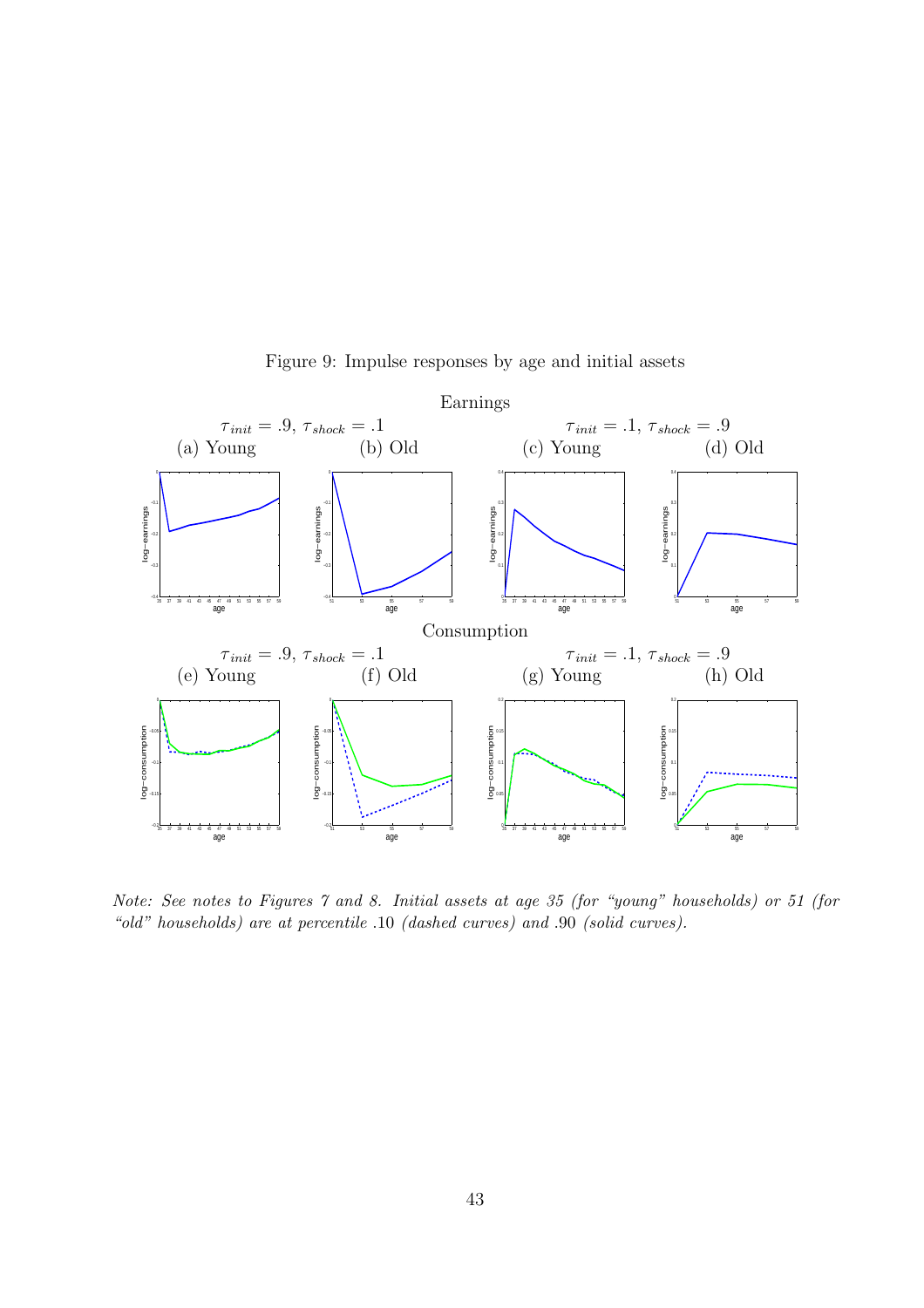matter for consumption too. For example, while a large negative shock ( $\tau_{shock}$  = .10) is associated with a 2% drop in consumption for low earnings households, it is associated with an 8% drop for high-earnings households. We also observe differences in persistence across the different scenarios.

In addition, graphs (g) and (h) of Figure 8 report results based on the canonical earnings model with a linear log-consumption rule.<sup>32</sup> The fact that the canonical model assumes away the presence of interaction effects between income shocks and households' positions in the income distribution appears at odds with the data.

Lastly, in Figure 9 we perform similar exercises, while varying the timing of shocks and the asset holdings that households possess. Graphs (a) to (d) suggest that a negative shock  $(\tau_{shock} = .10)$  for high-earnings households has a higher impact on earnings at later ages: the earnings drop is 40% when the shock hits at age 53, compared to 20% when a similar shock hits at age 37. The impact of positive shocks for low earnings individuals seems to vary little with age.

Graphs (e) to (h) in Figure 9 show the consumption responses. The results suggest that, while the presence of asset holdings does not seem to affect the insurability of earnings shocks for younger households, it does seem to attenuate the consumption response for households who are hit later in the life cycle. These results are consistent with the estimates of the "partial insurance" coefficient  $\phi_t(a)$  as a function of assets and age reported in Figure 6.

#### 7.4 Additional empirical results

We turn to document how allowing for household unobserved heterogeneity in earnings and consumption affects the empirical results.

Household heterogeneity in earnings. In Figure 10 we report the nonlinear persistence and conditional skewness of the  $\eta$  component in model (25) that allows in addition for an additive household-specific effect. Graph (a) shows that, compared to Figure 3, allowing for a household effect reduces persistence. Interestingly, the nonlinear pattern here is more pronounced than in the homogeneous case. Persistence is close to one for values of  $\tau_{init}$ and  $\tau_{shock}$  that are close to each other, but it is substantially lower when a large positive (respectively negative) shock hits a low-earnings (resp. high-earnings) household. Graph (b)

<sup>&</sup>lt;sup>32</sup>Specifically,  $c_{it}$  is modelled as a linear function of  $\eta_{it}$ ,  $\varepsilon_{it}$ , and an independent additive error term i.i.d. over time. The model is estimated by equally-weighted minimum distance.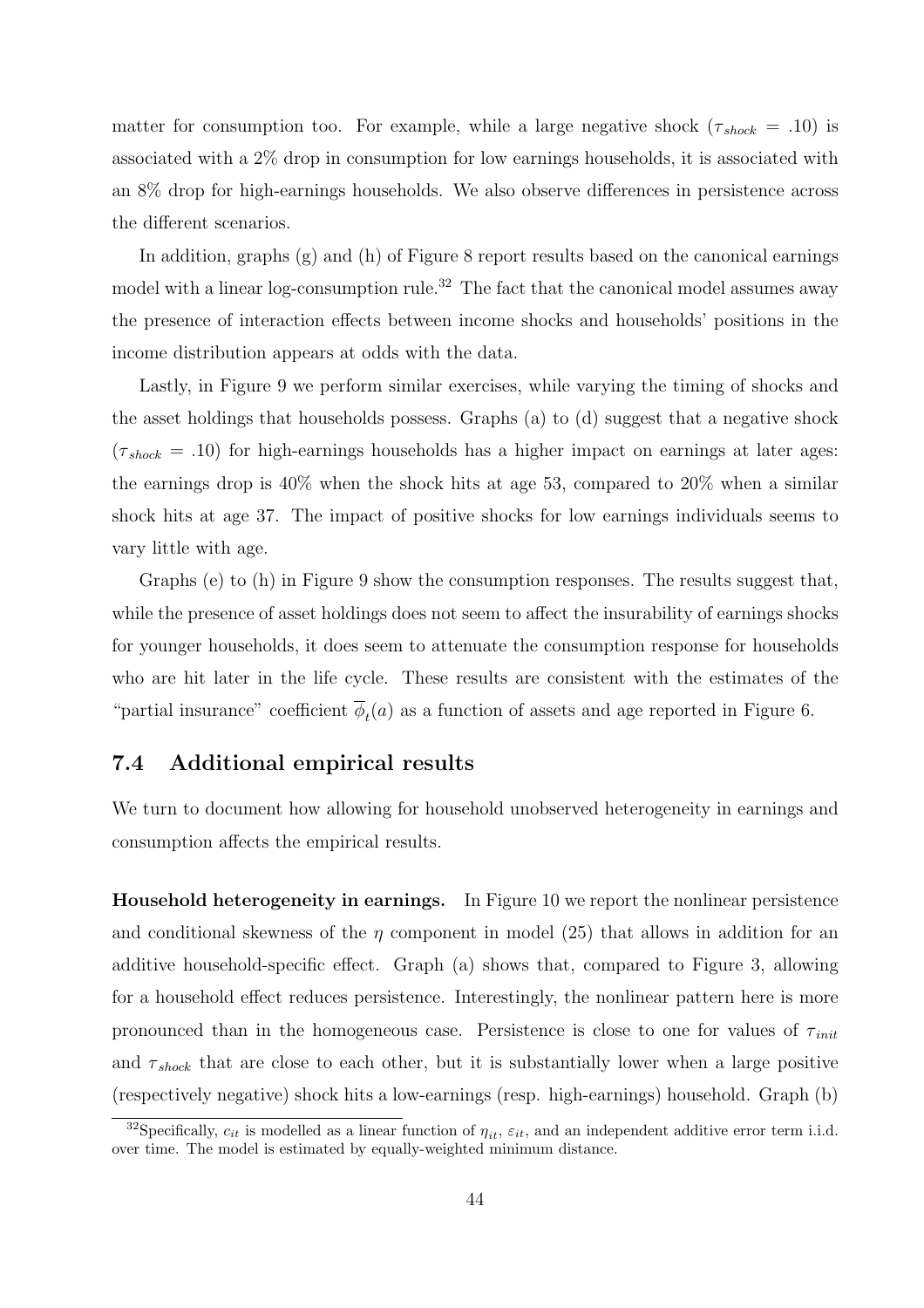

#### Figure 10: Household heterogeneity in earnings

Note: (a) Estimates of the average derivative of the conditional quantile function of  $\eta_{it}$  on  $\eta_{it-1}$  with  $\mathit{respect\ to\ }\eta_{i,t-1},\ \mathit{based\ on\ estimates\ from\ the\ nonlinear\ earnings\ model\ with\ an\ additive\ household-}$ specific effect. (b) Conditional skewness  $sk(\eta, \tau)$ , see equation (6), for  $\tau = 11/12$ , based on the same model.

shows that the  $\eta_{it}$  component is positively skewed when  $\eta_{i,t-1}$  is low, but that it becomes increasingly less positively skewed as  $\eta_{i,t-1}$  increases, similarly to the results from the baseline model.

Household unobserved heterogeneity in consumption. Estimating a model with household unobserved heterogeneity in consumption, as in (22), delivers interesting insights. In Figure 11 we report the life-cycle patterns of log-consumption of households subject to different earnings shocks at the same age (37 years old) while being at different points in the income distribution, averaged over  $\xi_i$ . Comparing the results with Figure 8 shows that allowing for unobserved heterogeneity tends to decrease the magnitude of consumption responses to variations in earnings. For example, a large positive shock ( $\tau_{shock} = .90$ ) is associated with a 9% increase in consumption for low earnings households, compared to a 12% increase according to the baseline model without unobserved heterogeneity. We also see that effects on consumption seem to revert more quickly towards the median in the model with heterogeneity. In Appendix D, Figures D6 and D7 provide additional results based on this model.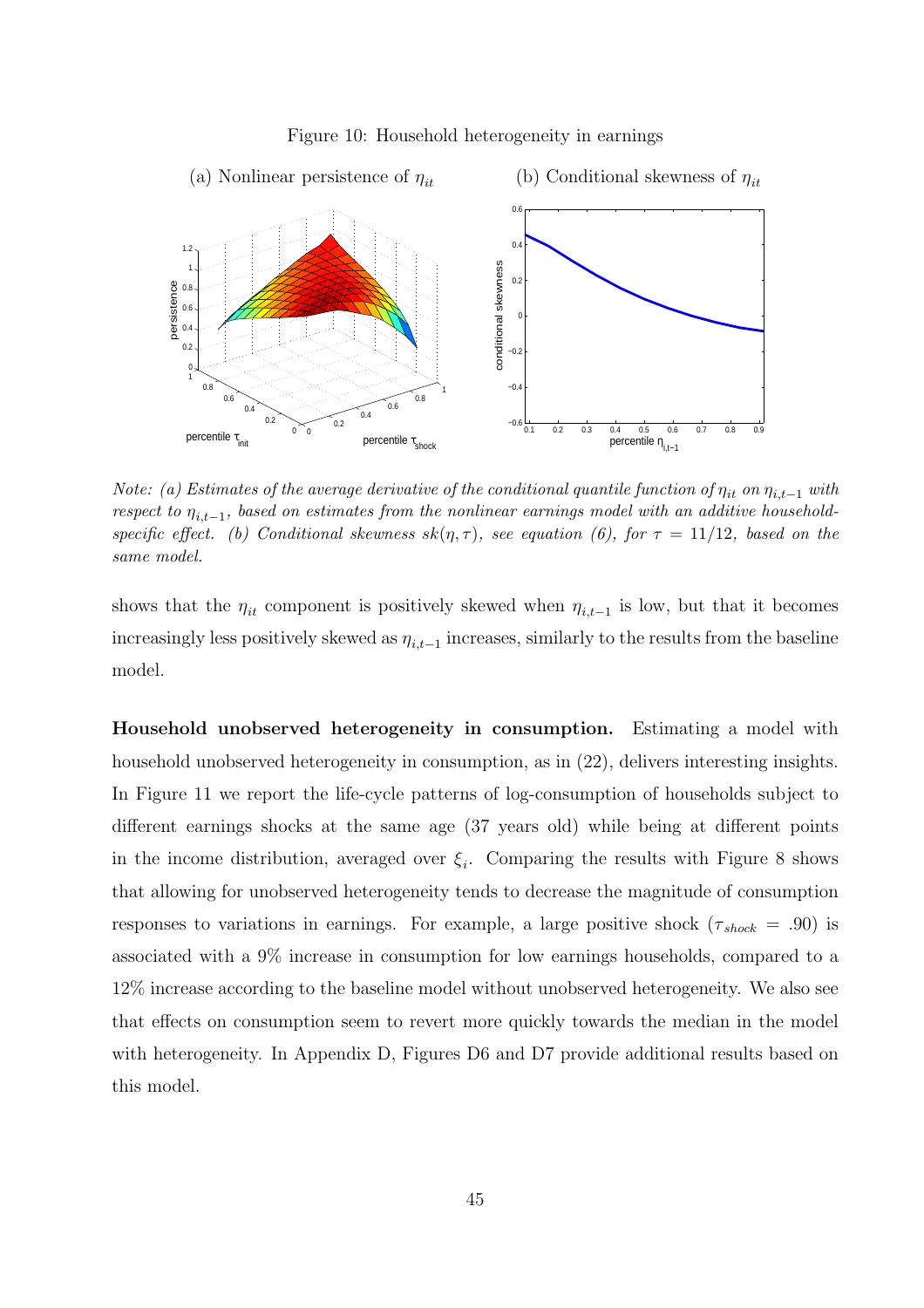

Figure 11: Impulse responses, consumption, model with household unobserved heterogeneity in consumption

Note: See notes to Figures 7 and 8. Nonlinear model with household unobserved heterogeneity in consumption.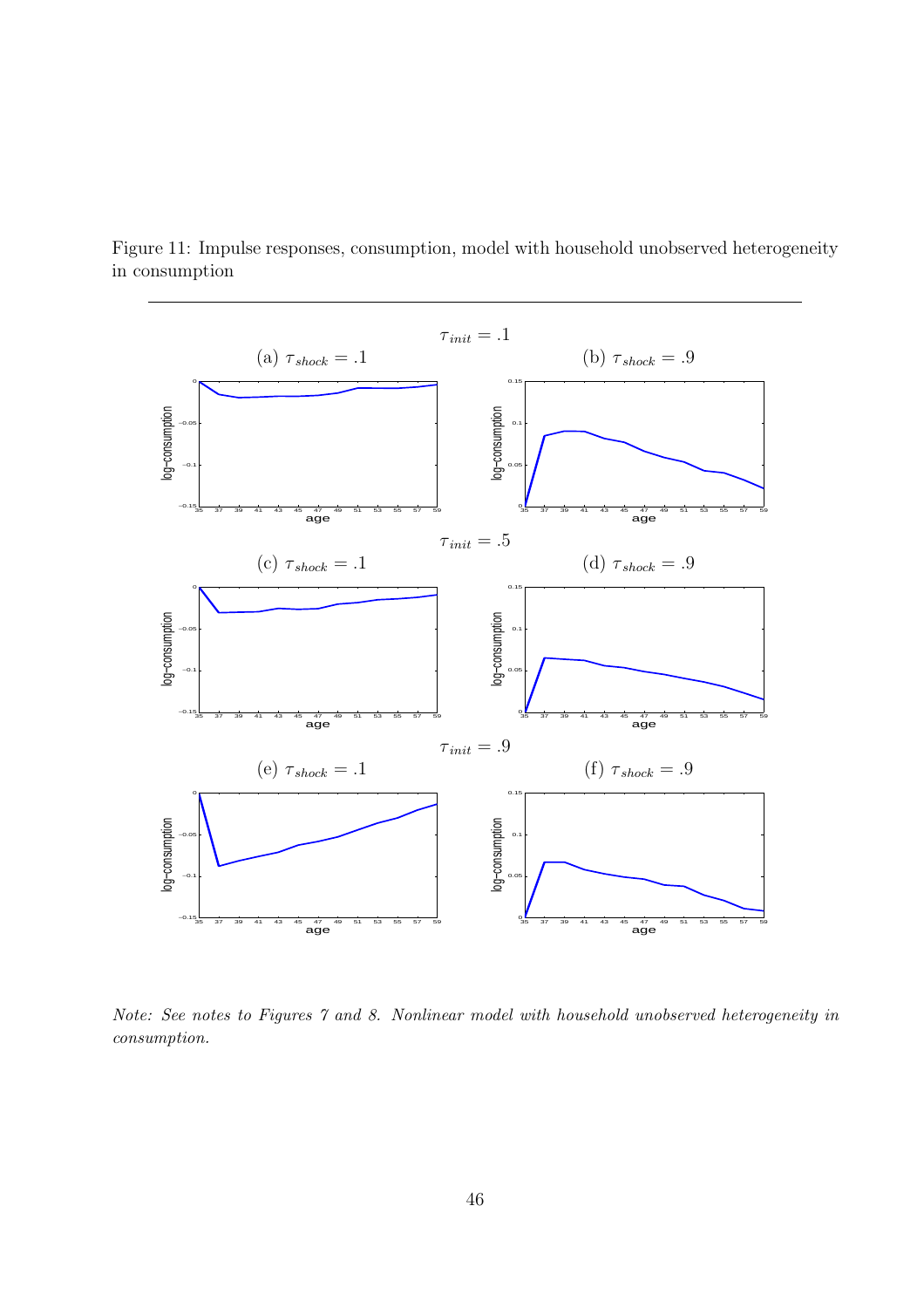### 8 Conclusion

In this paper we have developed a nonlinear framework for modeling persistence that sheds new light on the nonlinear transmission of income shocks and the nature of consumption insurance. In this framework, household income is the sum of a first-order Markov persistent component and a transitory component. The consumption policy rule is an age-dependent, nonlinear function of assets, persistent income and transitory income. The model reveals asymmetric persistence patterns, where "unusual" earnings shocks are associated with a drop in persistence. It also leads to new empirical measures of the degree of partial insurance.

We provide conditions under which the model is nonparametrically identified, and we develop a tractable simulation-based sequential quantile regression method for estimation. These methods open the way to identify and estimate nonlinear models of earnings and consumption dynamics. They also provide new tools to assess the suitability of existing life-cycle models of consumption and savings, and potentially help guide the development of new models.

Our results suggest that nonlinear persistence and conditional skewness are key features of earnings processes. These features, which are present in both the PSID and in Norwegian administrative data, are not easy to capture using existing models of earnings dynamics, motivating the development of new econometric methods to document distributional dynamics. Estimating models that allow for persistent and transitory components of income on a relatively homogeneous sample of households from the PSID, we find evidence of nonlinear persistence and conditional asymmetries in earnings, and that this nonlinearity has substantial effects on consumption. The results are robust to allowing for additional unobserved heterogeneity in earnings and consumption, and they are rather precisely estimated.

The nonlinearities observed in the earnings responses are shown to have a key role in consumption choices. For example, we found that while a large negative shock is associated with a relatively small drop in consumption for low earnings households, it is associated with a sizable drop for high-earnings households. We also identified clear differences in persistence across different demographic groups. The results suggest that, while the presence of asset holdings does not affect the insurability of earnings shocks for younger households, it does attenuate the consumption response for households who are hit later in the life cycle. Standard linear models, which assume away the presence of interaction effects between income shocks and the position in the income distribution, deliver qualitatively different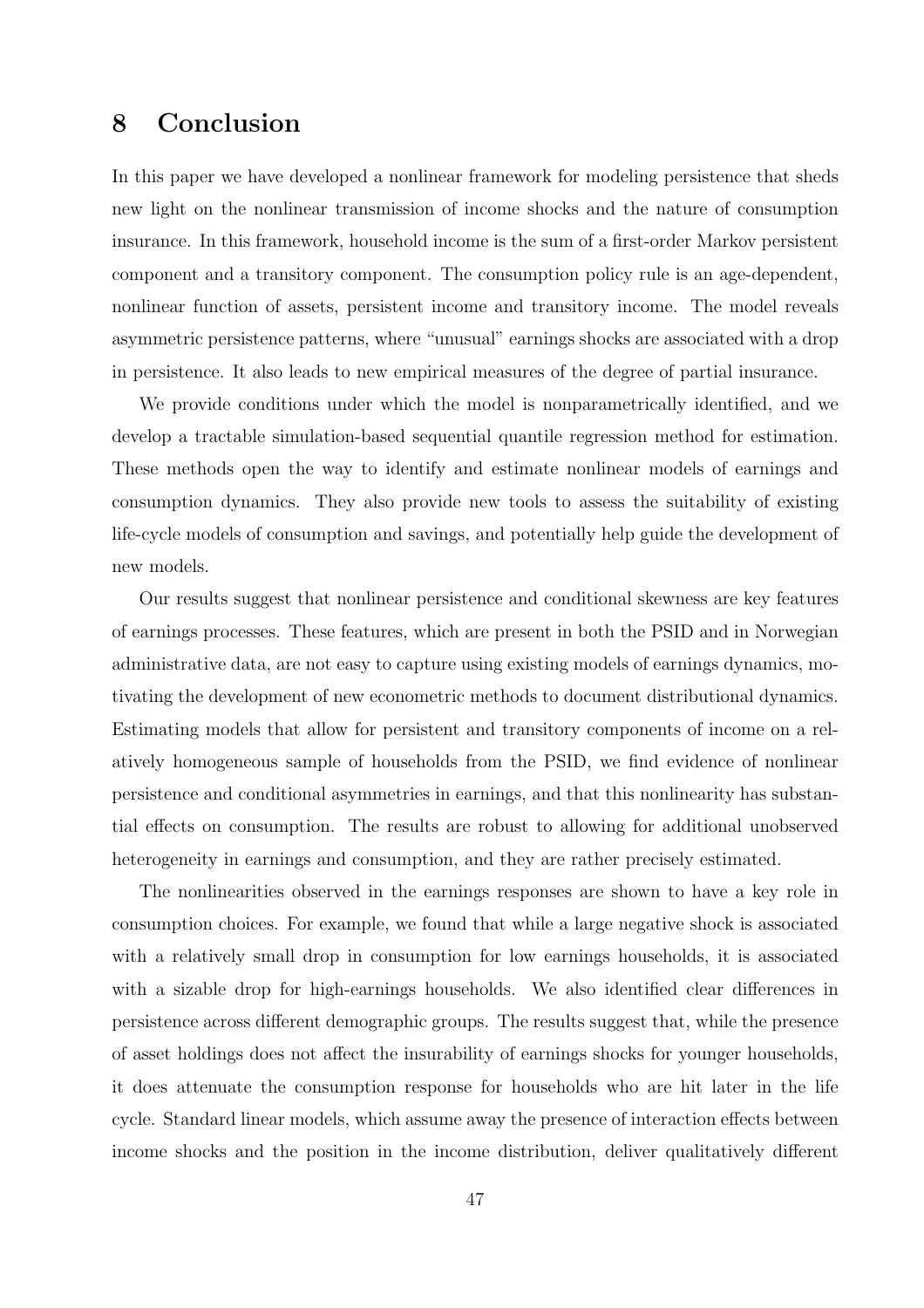predictions that appear at odds with the data.

The next step in our agenda will be to generalize the nonlinear model to allow for other states or choices, such as evolution of household size and both intensive and extensive margins of labor supply. Lastly, in this paper we have abstracted from the role of business cycle fluctuations. In a recent paper on US Social Security Data for 1978-2010, Guvenen, Ozcan and Song (2012) find that the left-skewness of earnings shocks is counter-cyclical. In future work it will be interesting to apply our framework to document distributional dynamics over the business cycle.

### References

- [1] Abowd, J., and D. Card (1989): "On the Covariance Structure of Earnings and Hours Changes," *Econometrica*, 57(2): 411–45.
- [2] Alan, S., M. Browning, and M. Ejrnaes (2014): "Income and Consumption: a Micro Semi-Structural Analysis with Pervasive Heterogeneity," mimeo University of Essex, November.
- [3] Andrews, D. (2011): "Examples of  $L^2$ -Complete and Boundedly-Complete Distributions," unpublished manuscript.
- [4] Arellano, M., and S. Bonhomme (2015): "Nonlinear Panel Data Estimation via Quantile Regressions," Cemmap Working Papers, CWP40/15.
- [5] Barro, R. (2006): "Rare Disasters and Asset Markets in the Twentieth Century," *Quarterly Journal of Economics*, 121 (3), 823–866.
- [6] Belloni, A., Chernozhukov, V., and I. Fernández-Val (2011): "Conditional Quantile Processes based on Series or Many Regressors," unpublished manuscript.
- [7] Blundell, R., X. Chen, and D. Kristensen (2007): "Semi-Nonparametric IV Estimation of Shape-Invariant Engel Curves" *Econometrica*, 75(6): 1613–1669.
- [8] Blundell, R., M. Graber and M. Mogstad (2015): "Labor Income Dynamics and the Insurance from Taxes, Transfers, and the Family," *Journal of Public Economics*, 127, 58–73.
- [9] Blundell, R., L. Pistaferri, and I. Preston (2008): "Consumption Inequality and Partial Insurance," *American Economic Review*, 98(5): 1887–1921.
- [10] Blundell, R., L. Pistaferri, and I. Saporta-Eksten (2012): "Consumption Smoothing and Family Labor Supply," NBER Discussion Paper, November, to appear in the *American Economic Review*.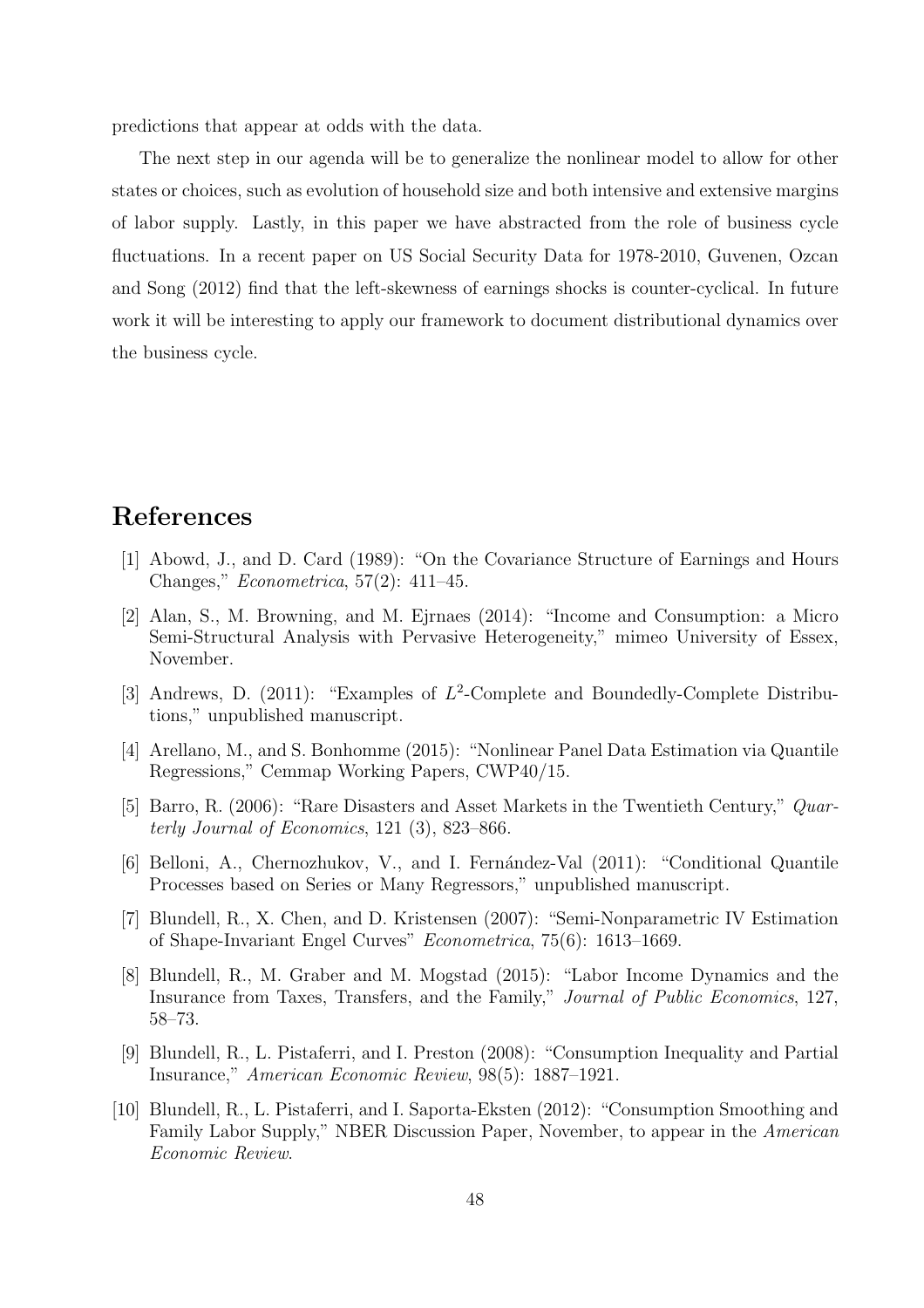- [11] Bonhomme, S., and J. M. Robin (2010): "Generalized Nonparametric Deconvolution with an Application to Earnings Dynamics," *Review of Economic Studies*, 77(2), 491– 533.
- [12] Bound, J., C. Brown, and N. Mathiowetz (2001): "Measurement Error in Survey Data," in *Handbook of Econometrics*, Vol. 5, ed. by J. Heckman and E. Leamer. Amsterdam: North Holland, Elsevier Science.
- [13] Botosaru, I., and Y. Sasaki (2015): "Nonparametric Heteroskedasticity in Persistent Panel Processes: An Application to Earnings Dynamics," unpublished manuscript.
- [14] Carrasco, M., and J. P. Florens (2011): "A Spectral Method for Deconvolving a Density," *Econometric Theory*, 27, 546–581.
- [15] Castañeda, A., J. Díaz-Giménez, and J. V. Ríos-Rull (2003): "Accounting for the U.S. Earnings and Wealth Inequality," *Journal of Political Economy*, 111(4), 818–857.
- [16] Celeux, G., and J. Diebolt (1993): "Asymptotic Properties of a Stochastic EM Algorithm for Estimating Mixing Proportions," *Comm. Statist. Stochastic Models*, 9, 599- 613.
- [17] Chernozhukov, V., I. Fernández-Val, and A. Galichon (2010): "Quantile and Probability Curves without Crossing ," *Econometrica*, 78(3), 1093–1125.
- [18] Deaton, A. (1991): "Saving and Liquidity Constraints," *Econometrica*, 59(5), 1221– 1248.
- [19] Dempster, A. P., N. M. Laird, and D. B. Rubin (1977): "Maximum Likelihood from Incomplete Data via the EM Algorithm," *Journal of the Royal Statistical Society*, B, 39, 1–38.
- [20] D'Haultfoeuille, X. (2011): "On the Completeness Condition for Nonparametric Instrumental Problems," *Econometric Theory*, 27, 460–471
- [21] Evans, M., and P. Wachtel (1993): "Inflation Regimes and the Sources of Inflation Uncertainty," *Journal of Money, Credit, and Banking*, 25, 475–511.
- [22] Evdokimov, K., and H. White (2012): "Some Extensions of a Lemma of Kotlarski," *Econometric Theory*, 4, 925–932.
- [23] Golosov, M., and A. Tsyvinski (2014): "Policy Implications of Dynamic Public Finance," to appear in *Annual Reviews of Economics*.
- [24] Golosov, M., M. Troshkin, and A. Tsyvinski (2013): "Redistribution and social insurance, " working paper, Princeton University.
- [25] Gourinchas, P.O. and J. A. Parker (2002): "Consumption over the Life Cycle." *Econometrica*, 70, 47-91.
- [26] Guvenen, F. (2007): "Learning your Earning: Are Labor Income Shocks Really Very Persistent?" *American Economic Review*, 97(3), 687-712.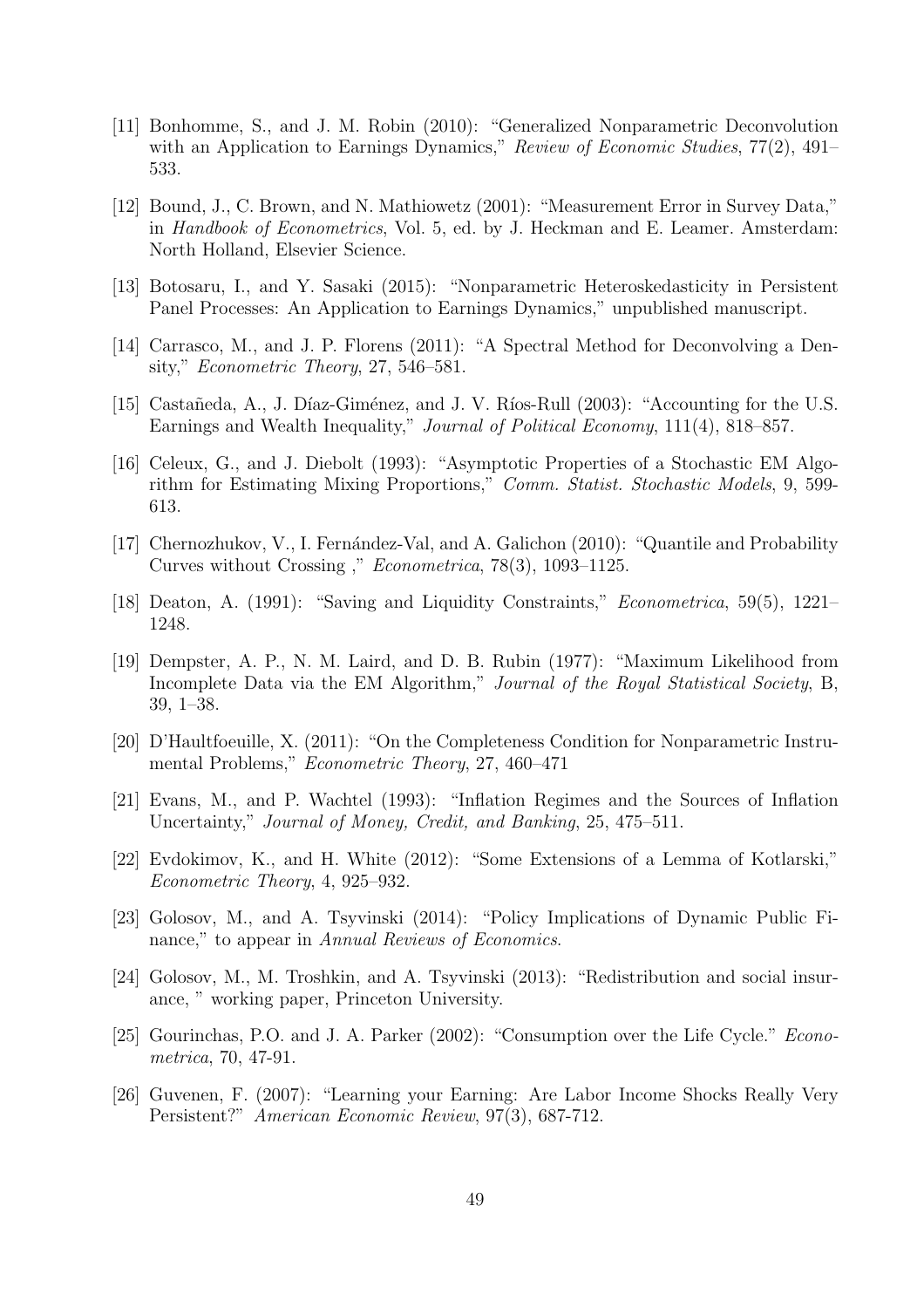- [27] Guvenen, F., F. Karahan, S. Ozcan, and J. Song (2015): "What Do Data on Millions of U.S. Workers Reveal about Life-Cycle Earnings Risk?" mimeo University of Minnesota, March.
- [28] Guvenen, F., S. Ozcan, and J. Song (2012): "The Nature of Countercyclical Income Risk," to appear in the *Journal of Political Economy*.
- [29] Guvenen, F., and A. Smith (2014): "Inferring Labor Income Risk from Economic Choices: An Indirect Inference Approach," *Econometrica*, November, 82(6), 2085–2129.
- [30] Hall, R., and F. Mishkin (1982): "The sensitivity of Consumption to Transitory Income: Estimates from Panel Data of Households," *Econometrica*, 50(2): 261–81.
- [31] Heathcote, J., K. Storesletten, and G. Violante (2014): "Consumption and Labor Supply with Partial Insurance: An Analytical Framework," *American Economic Review*, July, 104(7), 2075–2126.
- [32] Horowitz, J. (2009): "Specification Testing in Nonparametric Instrumental Variables Estimation," unpublished manuscript.
- [33] Horowitz, J. L., and M. Markatou (1996): "Semiparametric Estimation of Regression Models for Panel Data", *Review of Economic Studies*, 63, 145–168.
- [34] Hu, Y. (2015): "Microeconomic Models with Latent Variables: Applications of Measurement Error Models in Empirical Industrial Organization and Labor Economics," Technical report, Cemmap Working Papers, CWP03/15.
- [35] Hu, Y. and S. M. Schennach (2008): "Instrumental Variable Treatment of Nonclassical Measurement Error Models," *Econometrica*, 76, 195–216.
- [36] Hu, Y. and M. Shum (2012): "Nonparametric Identification of Dynamic Models with Unobserved State Variables," *Journal of Econometrics*, 171, 32–44.
- [37] Huggett, M. (1993), "The Risk-Free Rate in Heterogeneous-Agent Incomplete-Insurance Economies". *Journal of Economic Dynamics and Control*, 17, 953–969.
- [38] Jappelli, T., and L. Pistaferri (2010): "The Consumption Response to Income Changes" *Annual Reviews in Economics*, 2, 479–506.
- [39] Kaplan, G., and G. Violante (2010): "How Much Consumption Insurance Beyond Self-Insurance" *American Economic Journal*, 2(4), 53–87.
- [40] Kaplan, G., and G. Violante (2014): "A Model of the Consumption Response to Fiscal Stimulus Payments," *Econometrica*, 82(4), 1199-1239.
- [41] Kim, T.H., and H. White (2004): "On More Robust Estimation of Skewness and Kurtosis," *Finance Research Letters*, 1, 56–73.
- [42] Koenker, R. and G. J. Bassett (1978): "Regression quantiles, " *Econometrica*, 46, 33–50.
- [43] Krueger, D., K. Mitman, and F. Perri (2015): "Macroeconomics and Heterogeneity, Including Inequality," unpublished manuscript.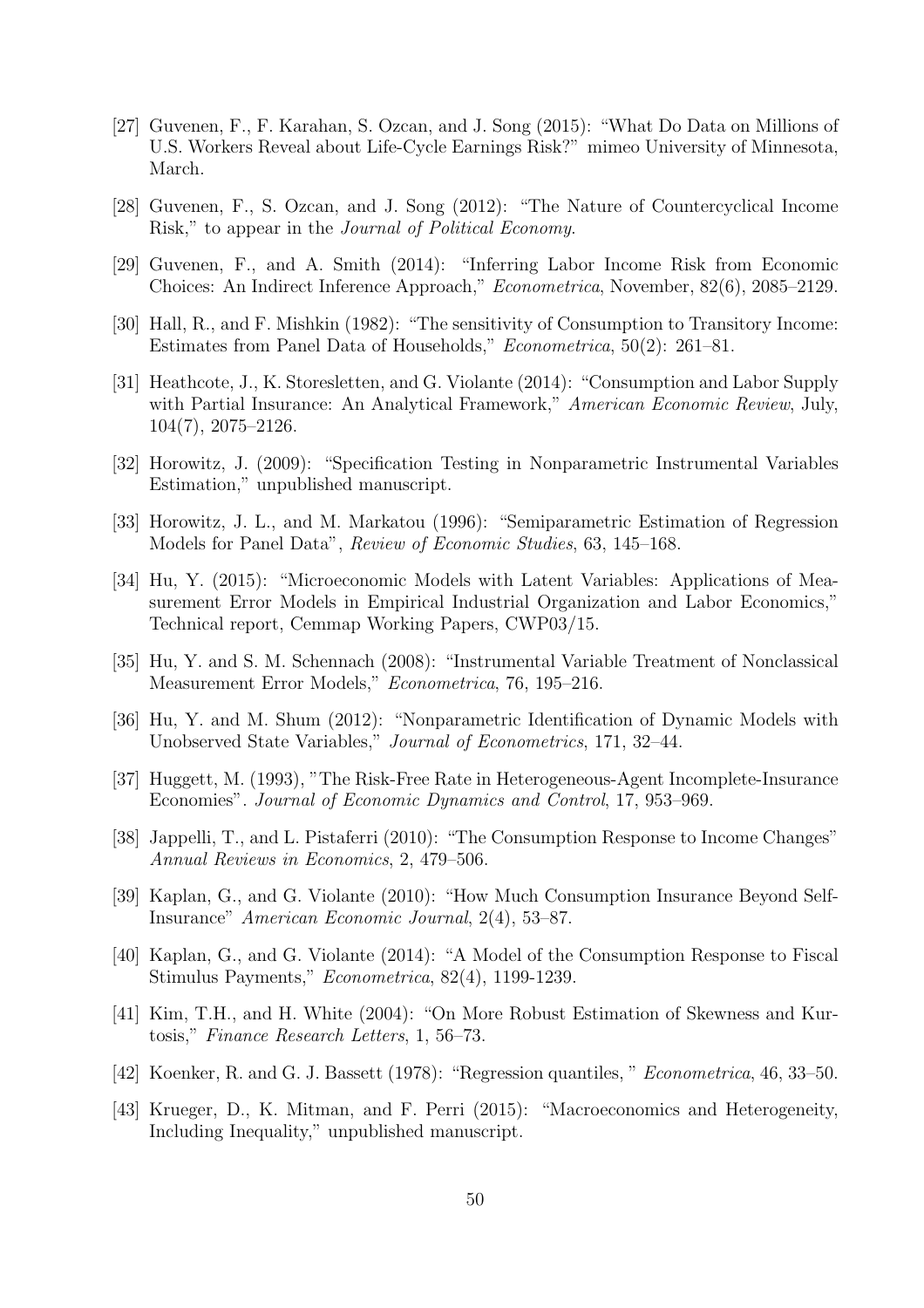- [44] Krusell, P., and A. Smith (1998): "Income and Wealth Heterogeneity in the Macroeconomy," *Journal of Political Economy*, 106, 867–896.
- [45] Lise, J. (2013): "On-the-Job Search and Precautionary Savings," *Review of Economic Studies*, 80(3), 1086–1113.
- [46] Lochner, L., and Y. Shin (2014): "Understanding Earnings Dynamics: Identifying and Estimating the Changing Roles of Unobserved Ability, Permanent and Transitory Shocks," unpublished manuscript.
- [47] McFadden, D.L., and P.A. Ruud (1994): "Estimation by Simulation," *Review of Economics and Statistics*, 76, 591–608.
- [48] Meghir, C., and L. Pistaferri, (2004), "Income Variance Dynamics and Heterogeneity," *Econometrica*, 72(1): 1–32.
- [49] Meghir, C., and L. Pistaferri, (2011): "Earnings, Consumption and Life Cycle Choices," *Handbook of Labor Economics*, Elsevier.
- [50] Newey, W. , and J. Powell (2003): "Instrumental Variable Estimation of Nonparametric Models," *Econometrica*.
- [51] Nielsen, S. F. (2000a): "The Stochastic EM Algorithm: Estimation and Asymptotic Results," *Bernoulli*, 6(3): 457–489.
- [52] Nielsen, S. F. (2000b): "On Simulated EM Algorithms," *Journal of Econometrics*, 96: 267–292.
- [53] Rietz, Th. (1988): "The Equity Risk Premium: A Solution," *Journal of Monetary Economics*, 22 (1), 117–131.
- [54] Schmidt, L. (2015): "Climbing and Falling Off the Ladder: Asset Pricing Implications of Labor Market Event Risk," unpublished manuscript.
- [55] Teräsvirta, T. (1994): "Specification, Estimation, and Evaluation of Smooth Transition Autoregressive Models," *Journal of the American Statistical Association*, 89, 208–218.
- [56] Wei, Y. and R. J. Carroll (2009): "Quantile Regression with Measurement Error," *Journal of the American Statistical Association*, 104, 1129–1143.
- [57] Wilhelm, D. (2012): "Identification and Estimation of Nonparametric Panel Data Regressions with Measurement Error," unpublished manuscript.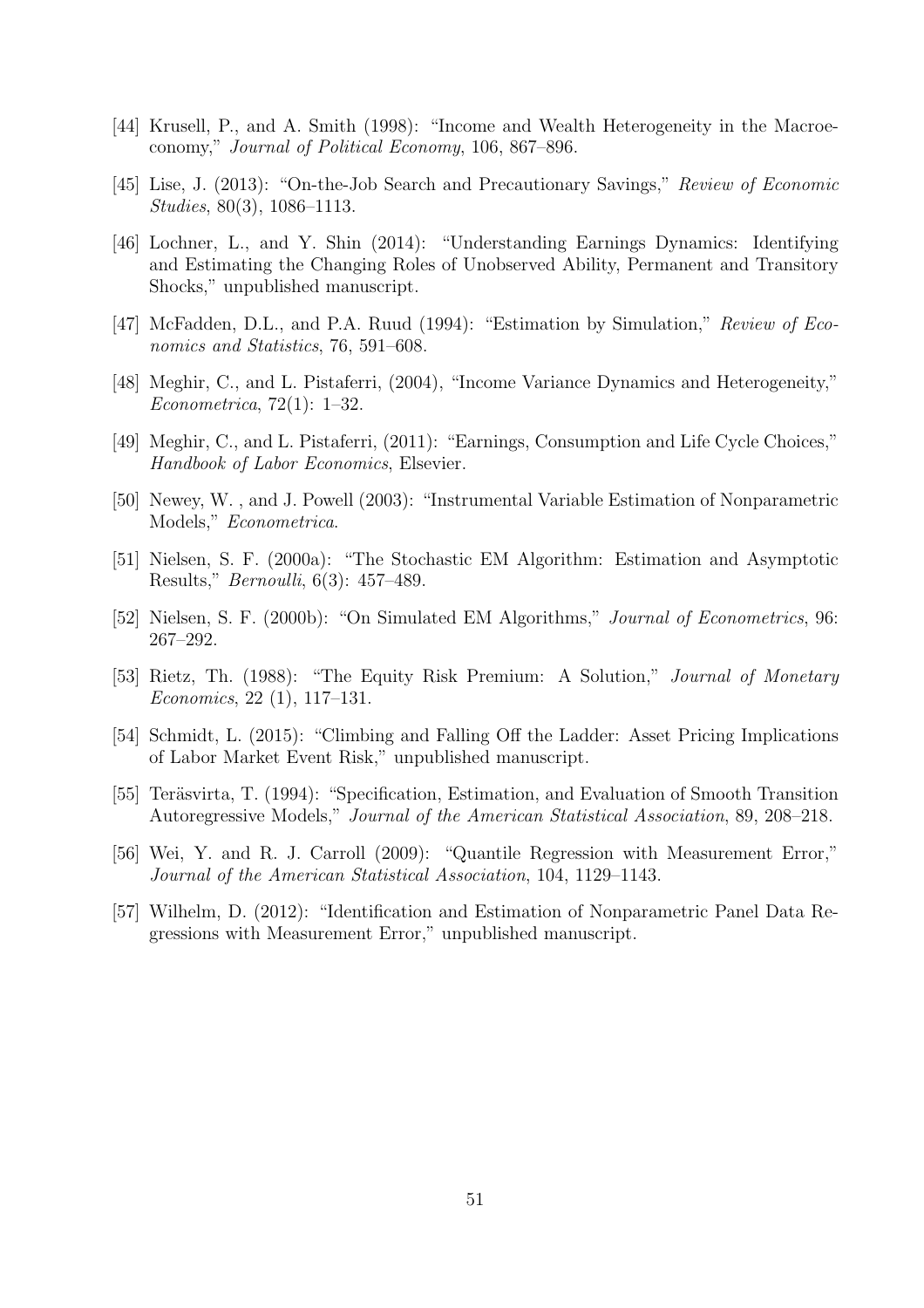# APPENDIX

### A Data appendix

#### A.1 PSID data

We use the 1999-2009 Panel Study of Income Dynamics (PSID) to estimate the model. The PSID started in 1968 collecting information on a sample of roughly 5,000 households. Of these, about 3,000 were representative of the US population as a whole (the core sample), and about 2,000 were low-income families (the Census Bureau's SEO sample). Thereafter, both the original families and their split-offs (children of the original family forming a family of their own) have been followed. The PSID data were collected annually until 1996 and biennially starting in 1997. A great advantage of PSID after 1999 is that, in addition to income data and demographics, it collects data about detailed asset holdings and consumption expenditures in each wave. To the best of our knowledge this makes the PSID the only representative large scale US panel to include income, hours, consumption, and assets data. Since we need both consumption and assets data, we focus on the 1999-2009 sample period.

We focus on non-SEO households with participating and married male household heads aged between 25 and 60, and with non missing information on key demographics (age, education, and state of residence). To reduce the influence of measurement error, we also drop observations with extremely high asset values (20 millions or more), as well as observations with total transfers more than twice the size of total household earnings. When calculating the relevant consumption, hourly wage and earnings moments, we do not use data displaying extreme "jumps" from one year to the next (most likely due to measurement error). Furthermore, we do not use earnings and wage data when the implied hourly wage is below one-half the state minimum wage. See Blundell, Pistaferri and Saporta-Eksten (2012) for further details of the sample selection.

#### A.2 Norwegian register data

Sample selection. We use Norwegian register data for the years 2005 and 2006 only. We select a balanced panel of households were the male head is Norwegian, resident in Norway, age 25-60 and has no income from self-employment. Our measure of household disposable income pools the individual disposable income of the spouses (if the male has a spouse). We further select only households whose disposable income exceeds one basic amount in both years. This leaves us with a balanced sample of 789,982 households. See Blundell, Graber and Mogstad (2014) for details.

**Residual log-income.** In each year, we regress the log of household disposable income on dummies for region, marital status, number of children, education, and a 4th order polynomial in age and the interaction of the latter two to obtain the residual income.

Quantile regression. We use an equidistant grid of 11-quantiles and a 3rd degree Hermite polynomial.

### B Consumption responses in a two-period model

Consider a standard two-period setup, with a single risk-free asset. Let  $A_t$  denote beginning-ofperiod-t assets, and assume that  $A_3 = 0$ . Agents have CRRA utility. The Euler equation (assuming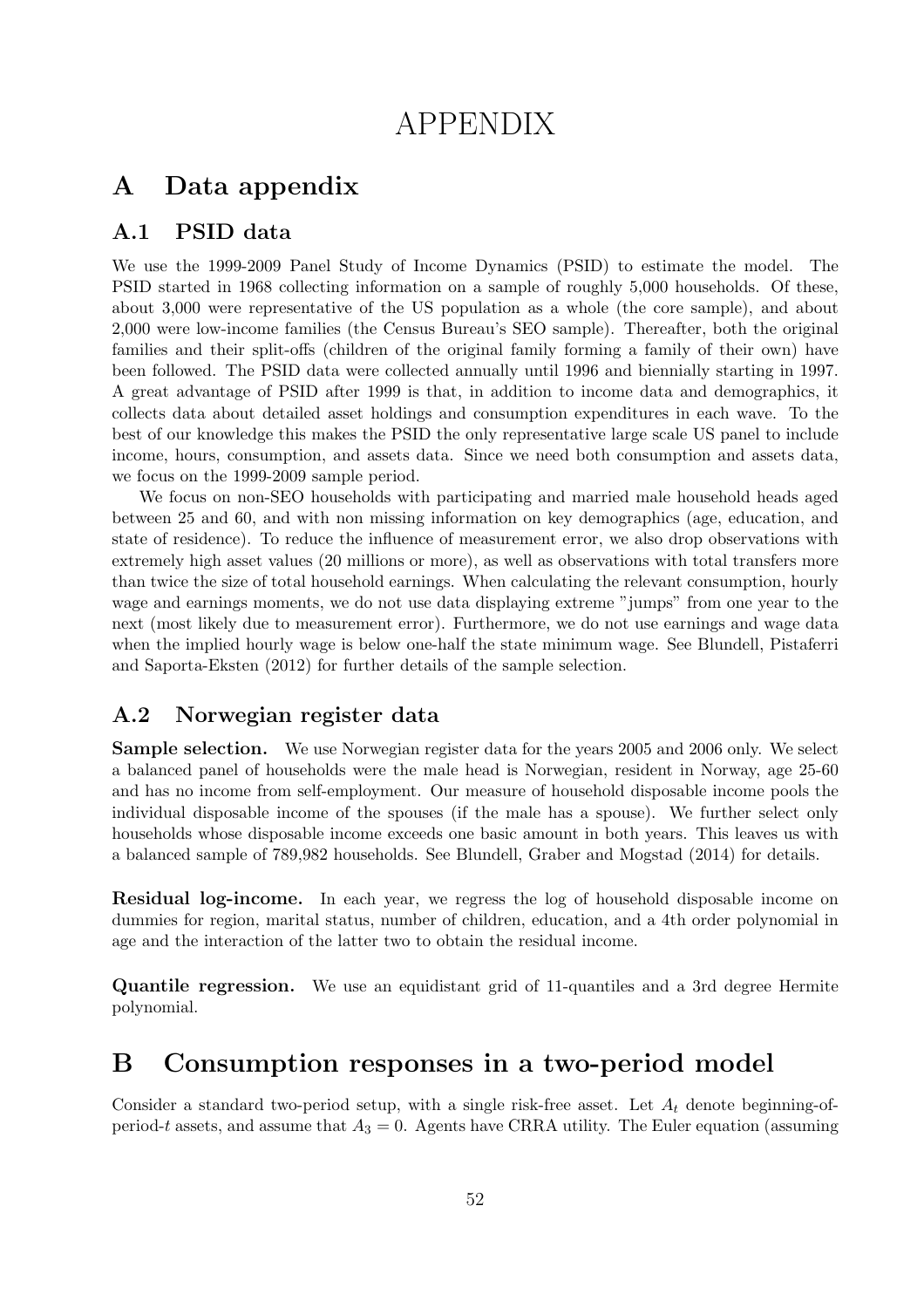$\beta(1 + r) = 1$  for simplicity) is

$$
C_1^{-\gamma} = \mathbb{E}_1 [(1+r)A_2 + Y_2)^{-\gamma}],
$$

where  $\gamma$  denotes risk aversion and the expectation is conditional on period-1 information. Here we have used the budget constraint  $A_3 = (1 + r)A_2 + Y_2 - C_2 = 0$ . Equivalently,

$$
C_1^{-\gamma} = \mathbb{E}_1 \left[ \left( (1+r)^2 A_1 + (1+r) Y_1 - (1+r) C_1 + Y_2 \right)^{-\gamma} \right]. \tag{B1}
$$

Let  $X_1 = (1+r)A_1 + Y_1$  denote "cash on hand" (as in Deaton, 1991). Let also  $Y_2 = \mathbb{E}_1(Y_2) + \sigma W$ . We will expand the Euler equation as  $\sigma \to 0$ . We denote the certainty equivalent consumption level as

$$
\overline{C}_1 = \frac{(1+r)X_1 + \mathbb{E}_1(Y_2)}{2+r}.
$$

Expanding in orders of magnitude of  $\sigma$  we have

$$
C_1 \approx \overline{C}_1 + a\sigma + b\sigma^2 + c\sigma^3. \tag{B2}
$$

It is easy to see that  $a = 0$ , as  $\mathbb{E}_1(W) = 0$ . Hence,

$$
C_1^{-\gamma} \approx \overline{C}_1^{-\gamma} \left( 1 - \frac{\gamma}{\overline{C}_1} b \sigma^2 - \frac{\gamma}{\overline{C}_1} c \sigma^3 \right). \tag{B3}
$$

Moreover, by  $(B1)$  and  $(B2)$ ,

$$
C_1^{-\gamma} \approx \mathbb{E}_1 \left[ \left( \overline{C}_1 - (1+r)b\sigma^2 - (1+r)c\sigma^3 + \sigma W \right)^{-\gamma} \right],
$$

from which it follows that

$$
C_1^{-\gamma} \approx \overline{C}_1^{-\gamma} \mathbb{E}_1 \left[ 1 + \frac{\gamma}{\overline{C}_1} (1+r) b \sigma^2 + \frac{\gamma}{\overline{C}_1} (1+r) c \sigma^3 - \frac{\gamma}{\overline{C}_1} \sigma W + \frac{\gamma(\gamma+1)}{2} \left( \frac{1}{\overline{C}_1} \right)^2 \sigma^2 W^2 - \gamma(\gamma+1) \left( \frac{1}{\overline{C}_1} \right)^2 (1+r) b \sigma^3 W - \frac{\gamma(\gamma+1)(\gamma+2)}{6} \left( \frac{1}{\overline{C}_1} \right)^3 \sigma^3 W^3 \right].
$$
\n(B4)

Finally, equating the coefficients of  $\sigma^2$  and  $\sigma^3$  in (B3) and (B4), using that  $\mathbb{E}_1(W) = 0$ , and denoting as  $R = (1 + r)X_1 + \mathbb{E}_1(Y_2)$  the expected period-2 resources, we obtain

$$
b = -\frac{\gamma + 1}{2R} \mathbb{E}_1(W^2), \quad c = \frac{(2+r)(\gamma + 1)(\gamma + 2)}{6R^2} \mathbb{E}_1(W^3).
$$

This yields the following expression for period-1 consumption

$$
C_1 \approx \underbrace{\frac{(1+r)X_1 + \mathbb{E}_1(Y_2)}{2+r} - \frac{\gamma+1}{2R} \mathbb{E}_1((Y_2 - \mathbb{E}_1(Y_2))^2)}_{\text{certainty equivalent}} + \underbrace{\frac{(2+r)(\gamma+1)(\gamma+2)}{6R^2} \mathbb{E}_1((Y_2 - \mathbb{E}_1(Y_2))^3)}_{\text{precautionary (skewness)}}.
$$
\n(B5)

Note that  $\mathbb{E}_1((Y_2 - \mathbb{E}_1(Y_2))^2)$  is the conditional variance of  $Y_2$ , and  $\mathbb{E}_1((Y_2 - \mathbb{E}_1(Y_2))^3)$  is its conditional third-order moment.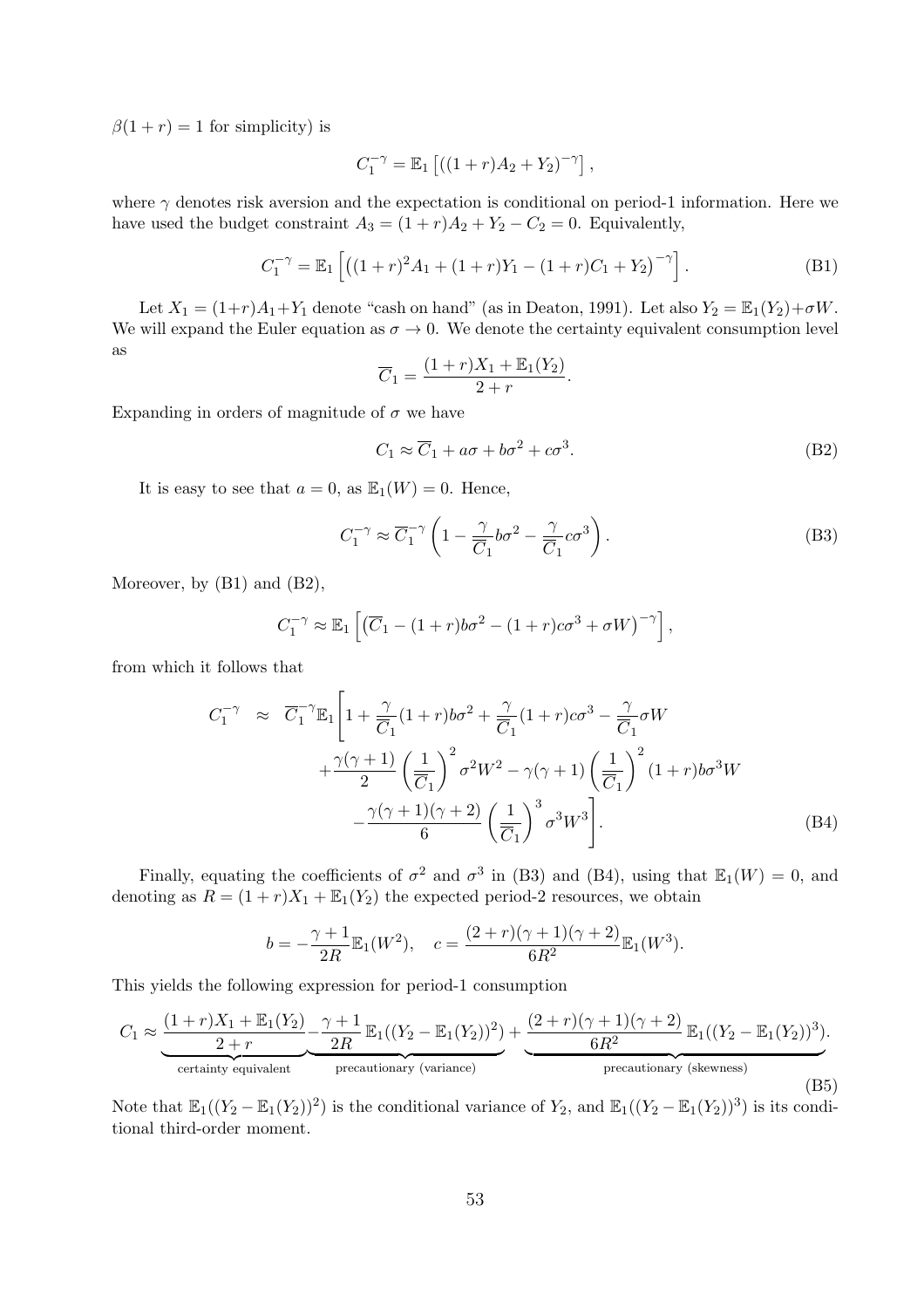Example: a simple nonlinear earnings process. To illustrate the effect of earnings shocks on consumption in this model, we consider the following simple earnings process (in levels):

$$
Y_2 = Y_2^D + \rho(Y_1^P, V_2)Y_1^P + V_2 + Y_2^T,
$$

where  $Y_2^D$  is the deterministic component,  $Y_2^P = \rho(Y_1^P, V_2)Y_1^P + V_2$  is the persistent component, and  $Y_2^T$  is the transitory component. We set  $\rho(Y_1^P, V_2) = 1 - \delta$  if  $(Y_1^P < -c, V_2 > b)$  or  $(Y_1^P > c, V_2 < b)$  $(-b)$ , and  $\rho(Y_1^P, V_2) = 1$  otherwise. Moreover,  $Pr(V_2 > b) = Pr(V_2 < -b) = \tau$ , with  $\tau < 1/2$ , and we assume that  $V_2$  and  $Y_2^T$  are symmetrically distributed with zero mean. This earnings process has the following properties:

- If  $|Y_1^P| \leq c$ , then the process coincides with the "canonical" earnings model (in levels). So  $\mathbb{E}_1(Y_2) = Y_2^D + Y_1^P$ ,  $\mathbb{E}_1((Y_2 - \mathbb{E}_1(Y_2))^2) = \text{Var}(V_2) + \text{Var}(Y_2^T)$ , and  $\mathbb{E}_1((Y_2 - \mathbb{E}_1(Y_2))^3) = 0$ .
- If  $|Y_1^P| > c$ ,  $\mathbb{E}_1(Y_2) = Y_2^D + (1 \delta \tau) Y_1^P$  ("state-dependent persistence").
- If  $|Y_1^P| > c$ ,  $\mathbb{E}_1((Y_2 \mathbb{E}_1(Y_2))^2) = \tau(1-\tau)\delta^2(Y_1^P)^2 + 2\tau\delta \mathbb{E}(V_2|V_2 > b)|Y_1^P| + \text{Var}(V_2) + \text{Var}(Y_2^T)$ ("state-dependent risk").
- Lastly, if  $Y_1^P < -c$ ,  $\mathbb{E}_1((Y_2 \mathbb{E}_1(Y_2))^3) > 0$ , and if  $Y_1^P > c$ ,  $\mathbb{E}_1((Y_2 \mathbb{E}_1(Y_2))^3) < 0$  ("statedependent skewness"). For example, if  $Y_1^P < -c$  we have

$$
\mathbb{E}_1((Y_2 - \mathbb{E}_1(Y_2))^3) = -\tau (1 - 2\tau) \delta Y_1^P \Big[ (1 - \tau) \delta^2 (Y_1^P)^2 - 3\delta Y_1^P \mathbb{E}(V_2 | V_2 > b) \n+3(\mathbb{E}(V_2^2 | V_2 > b) - \mathbb{E}(V_2^2 || V_2| \le b)) \Big] > 0.
$$

Discussion. State-dependent persistence implies that low and high earnings households respond less to variations in  $Y_1^P$  than middle-earnings households. Low-earnings households save less than in the canonical linear model, while high-earnings households save more.

State-dependent risk implies that both low and high earnings households save more than in the canonical model because of higher variability of earnings. As shown by (B5), the effect is increasing in risk aversion and higher for low assets households. Note that the effect is scaled by expected resources R. Compared to the canonical linear earnings model, this effect will tend to increase savings for high earnings households and decrease savings for low earnings households.

Lastly, *state-dependent skewness* implies that, compared to the canonical model, high earnings households save more, and low earnings households save less.

Overall, the comparative statics for high earnings households are unambiguous, while the combined effect for low-earnings households is ambiguous.<sup>33</sup>

### C Technical Appendix

#### C.1 Summary of the argument in Wilhelm (2012)

We consider model (1)-(2) with  $T = 3$ . We omit i subscripts for conciseness. Let  $L^2(f)$  denote the set of squared-integrable functions with respect to a weight function f. We define  $\mathcal{L}_{y_2|y_1}$  as the linear operator such that  $\mathcal{L}_{y_2|y_1}h(a) = \mathbb{E}[h(y_2)|y_1 = a] \in L^2(f_{y_1})$  for every function  $h \in L^2(\tilde{f}_{y_2})$ . Similarly, let  $\mathcal{L}_{\eta_2|y_1}$  be such that  $\mathcal{L}_{\eta_2|y_1}h(a) = \mathbb{E}[h(\eta_2)|y_1=a] \in L^2(f_{y_1})$  for every function  $h \in L^2(f_{\eta_2})$ . We denote as  $\mathcal{R}(\mathcal{L}_{y_2|y_1})$  the range of  $\mathcal{L}_{y_2|y_1}$ , that is

$$
\mathcal{R}\left(\mathcal{L}_{y_2|y_1}\right) = \{k \in L^2(f_{y_1}), \text{ s.t. } k = \mathcal{L}_{y_2|y_1} h \text{ for some } h \in L^2(f_{y_2})\}.
$$

<sup>&</sup>lt;sup>33</sup>Note that here  $A_1$  is taken as exogenous. In a complete model of the life cycle, household assets will be different when facing a nonlinear or a linear ("canonical") earnings process.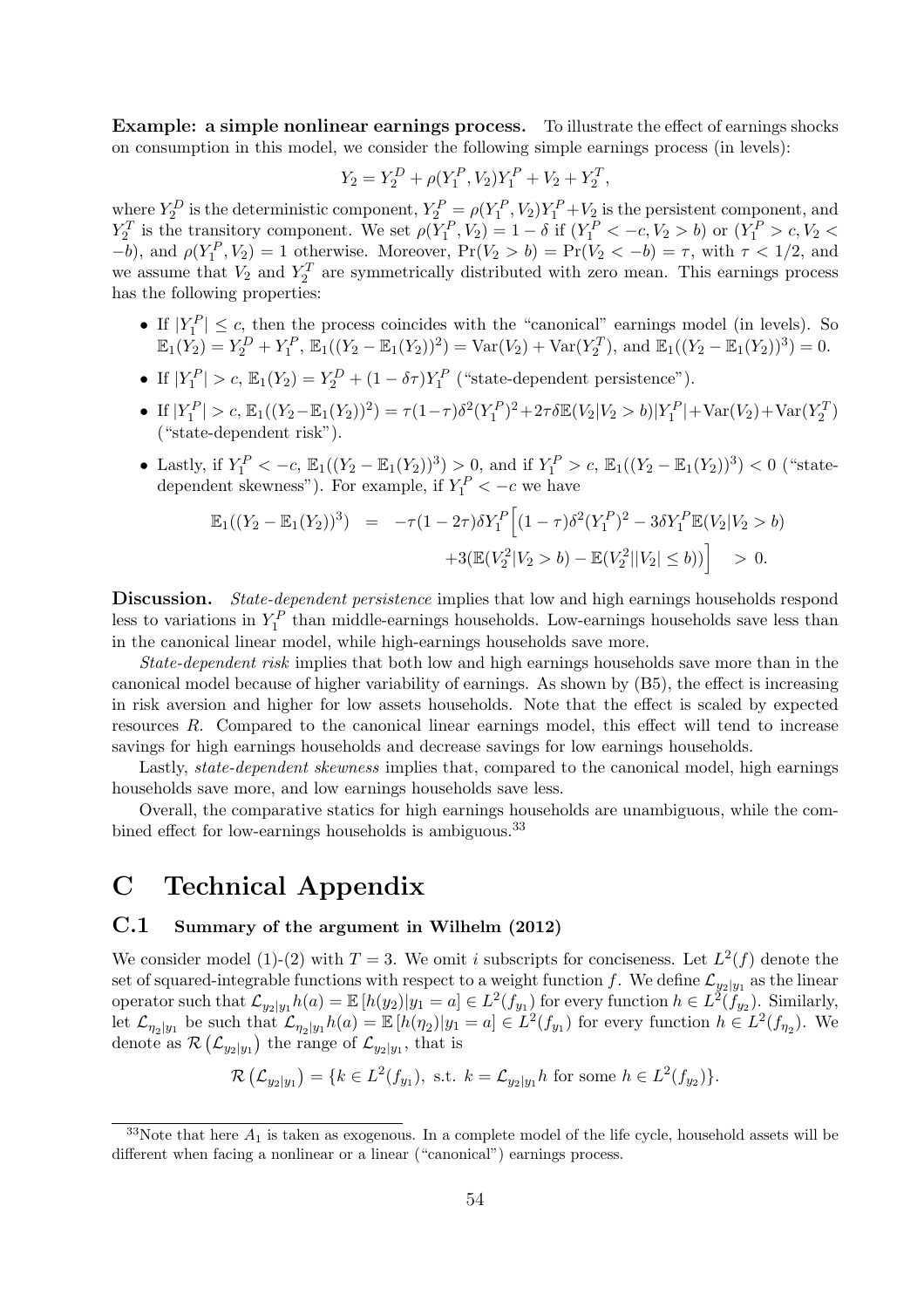#### Assumption C1

(i)  $\mathcal{L}_{y_2|y_1}$  and  $\mathcal{L}_{\eta_2|y_1}$  are injective.

(*ii*) There exists a function  $h \in L^2(f_{y_3})$  such that

$$
\mathbb{E}[h(y_3)|y_1 = a] \in \mathcal{R}(\mathcal{L}_{y_2|y_1}), \text{ and } \qquad \qquad \text{(C6)}
$$
  

$$
\mathbb{E}[y_2h(y_3)|y_1 = a] \in \mathcal{R}(\mathcal{L}_{y_2|y_1}). \qquad \qquad \text{(C7)}
$$

Thus, there exist  $s_1$  and  $s_2$  in  $L^2(f_{y_2})$  such that

$$
\mathbb{E}[h(y_3)|y_1=\cdot] = \mathcal{L}_{y_2|y_1}s_1, \text{ and } \mathbb{E}[y_2h(y_3)|y_1=\cdot] = \mathcal{L}_{y_2|y_1}s_2.
$$

(iii) Let  $\tilde{s}_1(y) = ys_1(y)$ . The Fourier transforms  $\mathcal{F}(s_1)$ ,  $\mathcal{F}(\tilde{s}_1)$ , and  $\mathcal{F}(s_2)$  (where  $\mathcal{F}(h)(u) =$  $\int h(x)e^{iux}dx$  are ordinary functions. Moreover,  $\mathcal{F}(s_1)(u) \neq 0$  for all  $u \in \mathbb{R}$ .

Part  $(i)$  is an injectivity/completeness condition. Part  $(ii)$  is not standard. It is related to the existence problem in nonparametric instrumental variables. Horowitz (2009) proposes a test for (C6) in the case where  $\mathcal{L}_{y_2|y_1}$  is a compact operator. Part *(iii)* is a high-level assumption; see Wilhelm (2012) for more primitive conditions.

By Assumption C1- $(ii)$  we have, almost surely in  $y_1$ ,

$$
\mathbb{E}[h(y_3)|y_1] = \mathbb{E}[s_1(y_2)|y_1], \n\mathbb{E}[y_2h(y_3)|y_1] = \mathbb{E}[s_2(y_2)|y_1].
$$

Moreover,  $s_1$  and  $s_2$  are the unique solutions to these equations by Assumption C1-(*i*).

Hence, given the model's assumptions

$$
\mathbb{E} [\mathbb{E} (h(y_3)|\eta_2) |y_1] = \mathbb{E} [\mathbb{E} (s_1(y_2)|\eta_2) |y_1] \text{ a.s.}
$$

It thus follows from the injectivity of  $\mathcal{L}_{\eta_2|y_1}$  in Assumption C1-(*i*) that, almost surely in  $\eta_2$ ,

$$
\mathbb{E}\left[h(y_3)|\eta_2\right] = \mathbb{E}\left[s_1(y_2)|\eta_2\right].\tag{C8}
$$

Likewise,  $\mathbb{E}[y_2h(y_3)|\eta_2] = \mathbb{E}[s_2(y_2)|\eta_2]$ . Hence

$$
\eta_2 \mathbb{E} [h(y_3)|\eta_2] = \mathbb{E} [s_2(y_2)|\eta_2] \text{ a.s.}
$$
 (C9)

Combining (C8) and (C9), we obtain

$$
\eta_2 \mathbb{E}\left[s_1(y_2)|\eta_2\right] = \mathbb{E}\left[s_2(y_2)|\eta_2\right] \text{ a.s.}
$$

That is, almost surely in  $\eta_2$ ,

$$
\eta_2 \int s_1(y) f_{\varepsilon_2}(y - \eta_2) dy = \int s_2(y) f_{\varepsilon_2}(y - \eta_2) dy. \tag{C10}
$$

The functional equation (C10) depends on  $s_1$  and  $s_2$ , which are both uniquely determined given the data generating process, and on the unknown  $f_{\varepsilon_2}$ . By Assumption C1-(*iii*) we can take Fourier transforms and obtain

$$
\boldsymbol{i} \mathcal{F}(s_1)(u) \frac{d\psi_{\varepsilon_2}(-u)}{du} + \mathcal{F}(\widetilde{s}_1)(u)\psi_{\varepsilon_2}(-u) = \mathcal{F}(s_2)(u)\psi_{\varepsilon_2}(-u), \tag{C11}
$$

where  $\psi_{\varepsilon_2}(u) = \mathcal{F}(f_{\varepsilon_2})(u)$  is the characteristic function of  $\varepsilon_2$ .

Noting that  $\psi_{\varepsilon_2}(0) = 1$ , (C11) can be solved in closed form for  $\psi_{\varepsilon_2}(\cdot)$ , because  $\mathcal{F}(s_1)(u) \neq 0$ for all u by Assumption C1-(iii). This shows that the characteristic function of  $\varepsilon_2$ , and hence its distribution function, are identified.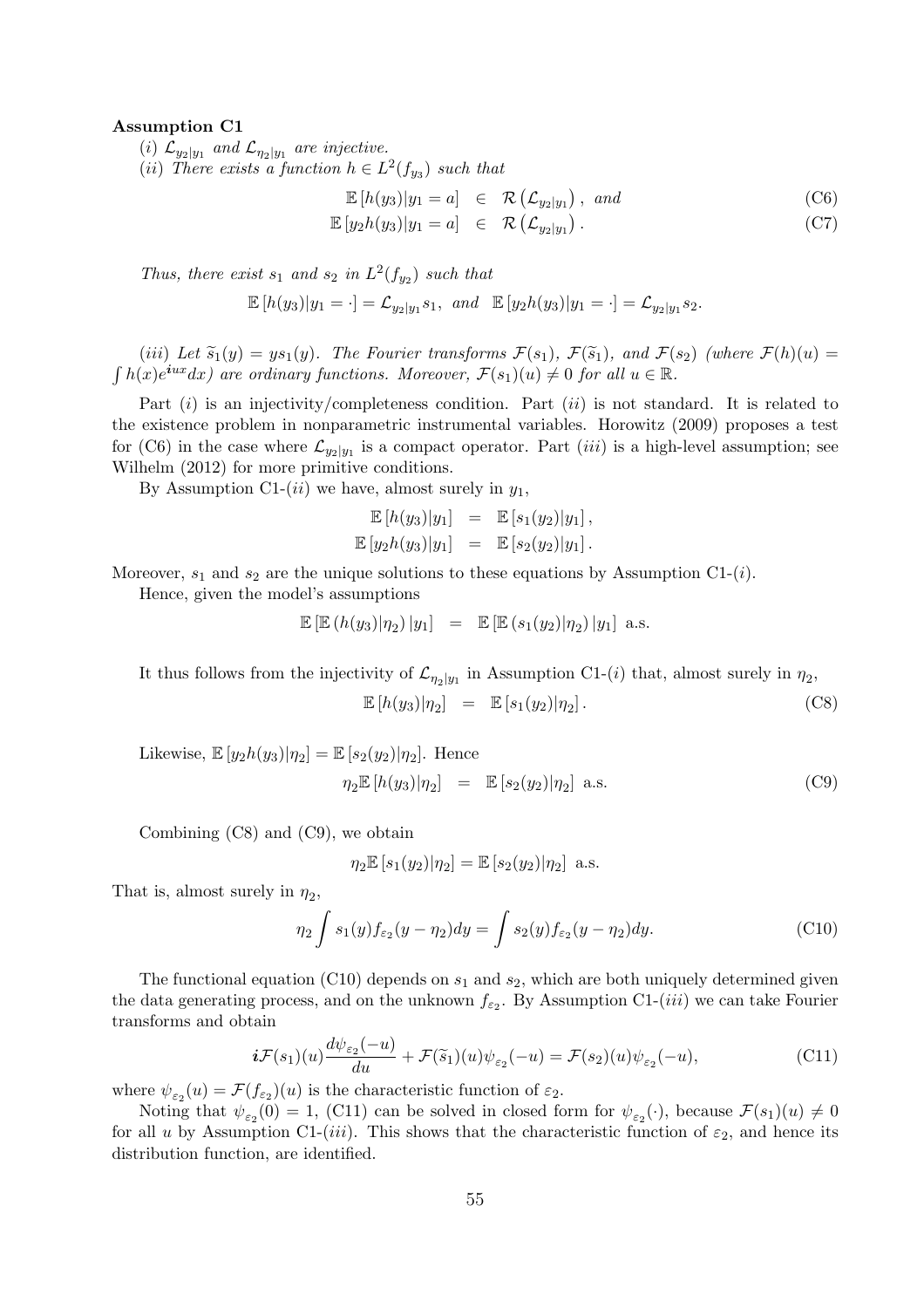#### C.2 Estimation algorithm

**Additional model restrictions.** The tail parameters  $\lambda$  satisfy simple moment restrictions. For example, we have

$$
\overline{\lambda}_{-}^{Q} = -\frac{\sum_{t=2}^{T} \mathbb{E}\left[\int \mathbf{1}\left\{\eta_{it} \le \sum_{k=0}^{K} \overline{a}_{k1}^{Q} \varphi_{k}(\eta_{i,t-1}, age_{it})\right\} f_{i}(\eta_{i}^{T}; \overline{\theta}) d\eta_{i}^{T}\right]}{\sum_{t=2}^{T} \mathbb{E}\left[\int \left(\eta_{it} - \sum_{k=0}^{K} \overline{a}_{k1}^{Q} \varphi_{k}(\eta_{i,t-1}, age_{it})\right) \mathbf{1}\left\{\eta_{it} \le \sum_{k=0}^{K} \overline{a}_{k1}^{Q} \varphi_{k}(\eta_{i,t-1}, age_{it})\right\} f_{i}(\eta_{i}^{T}; \overline{\theta}) d\eta_{i}^{T}\right]},
$$
\n(C12)

and

$$
\overline{\lambda}_{+}^{Q} = \frac{\sum_{t=2}^{T} \mathbb{E}\left[\int \mathbf{1}\left\{\eta_{it} \ge \sum_{k=0}^{K} \overline{a}_{kL}^{Q} \varphi_{k}(\eta_{i,t-1}, age_{it})\right\} f_{i}(\eta_{i}^{T}; \overline{\theta}) d\eta_{i}^{T}\right]}{\sum_{t=2}^{T} \mathbb{E}\left[\int \left(\eta_{it} - \sum_{k=0}^{K} \overline{a}_{kL}^{Q} \varphi_{k}(\eta_{i,t-1}, age_{it})\right) \mathbf{1}\left\{\eta_{it} \ge \sum_{k=0}^{K} \overline{a}_{kL}^{Q} \varphi_{k}(\eta_{i,t-1}, age_{it})\right\} f_{i}(\eta_{i}^{T}; \overline{\theta}) d\eta_{i}^{T}\right]},
$$
\n(C13)

with similar equations for the other tail parameters.

Likelihood function. The likelihood function is (omitting the conditioning on age for conciseness)

$$
f(y_i^T, c_i^T, a_i^T, \eta_i^T; \theta, \mu) = \prod_{t=1}^T f(y_{it} | \eta_{it}; \theta) \prod_{t=1}^T f(c_{it} | a_{it}, \eta_{it}, y_{it}; \mu) \prod_{t=2}^T f(a_{it} | a_{i,t-1}, y_{i,t-1}, c_{i,t-1}, \eta_{i,t-1}; \mu) \times \prod_{t=2}^T f(\eta_{it} | \eta_{i,t-1}; \theta) f(a_{i1} | \eta_{i1}; \mu) f(\eta_{i1}; \theta).
$$
 (C14)

The likelihood function is fully specified and available in closed form. For example, we have

$$
f(y_{it}|\eta_{it};\theta) = \mathbf{1} \{ y_{it} - \eta_{it} < A_{it}^{\varepsilon}(1) \} \tau_1 \lambda_{-}^{\varepsilon} \exp \left[ \lambda_{-}^{\varepsilon} \left( y_{it} - \eta_{it} - A_{it}^{\varepsilon}(1) \right) \right] + \sum_{\ell=1}^{L-1} \mathbf{1} \{ A_{it}^{\varepsilon}(\ell) \leq y_{it} - \eta_{it} < A_{it}^{\varepsilon}(\ell+1) \} \frac{\tau_{\ell+1} - \tau_{\ell}}{A_{it}^{\varepsilon}(\ell+1) - A_{it}^{\varepsilon}(\ell)} + \mathbf{1} \{ A_{it}^{\varepsilon}(L) \leq y_{it} - \eta_{it} \} \left( 1 - \tau_L \right) \lambda_{+}^{\varepsilon} \exp \left[ -\lambda_{+}^{\varepsilon} \left( y_{it} - \eta_{it} - A_{it}^{\varepsilon}(L) \right) \right],
$$

where  $A_{it}^{\varepsilon}(\ell) \equiv \sum_{k=0}^{K} a_{k\ell}^{\varepsilon} \varphi_k(a g e_{it})$  for all  $(i, t, \ell)$ . Note that the likelihood function is non-negative by construction. In particular, drawing from the posterior density of  $\eta$  automatically produces rearrangement of the various quantile curves (Chernozhukov, Galichon and Fernandez-Val, 2010).

**Estimation algorithm: earnings.** Start with  $\hat{\theta}^{(0)}$ . Iterate on  $s = 0, 1, 2, ...$  the two following steps.

Stochastic E-step: Draw M values  $\eta_i^{(m)} = (\eta_{i1}^{(m)}$  $\binom{m}{i1},...,\eta^{(m)}_{iT}$  from

$$
f(\eta_i^T | y_i^T; \widehat{\boldsymbol{\theta}}^{(s)}) \propto \prod_{t=1}^T f(y_{it} | \eta_{it}; \widehat{\boldsymbol{\theta}}^{(s)}) f(\eta_{i1}; \widehat{\boldsymbol{\theta}}^{(s)}) \prod_{t=2}^T f(\eta_{it} | \eta_{i,t-1}; \widehat{\boldsymbol{\theta}}^{(s)}),
$$

where  $a \propto b$  means that a and b are equal up to a proportionality factor independent of  $\eta$ .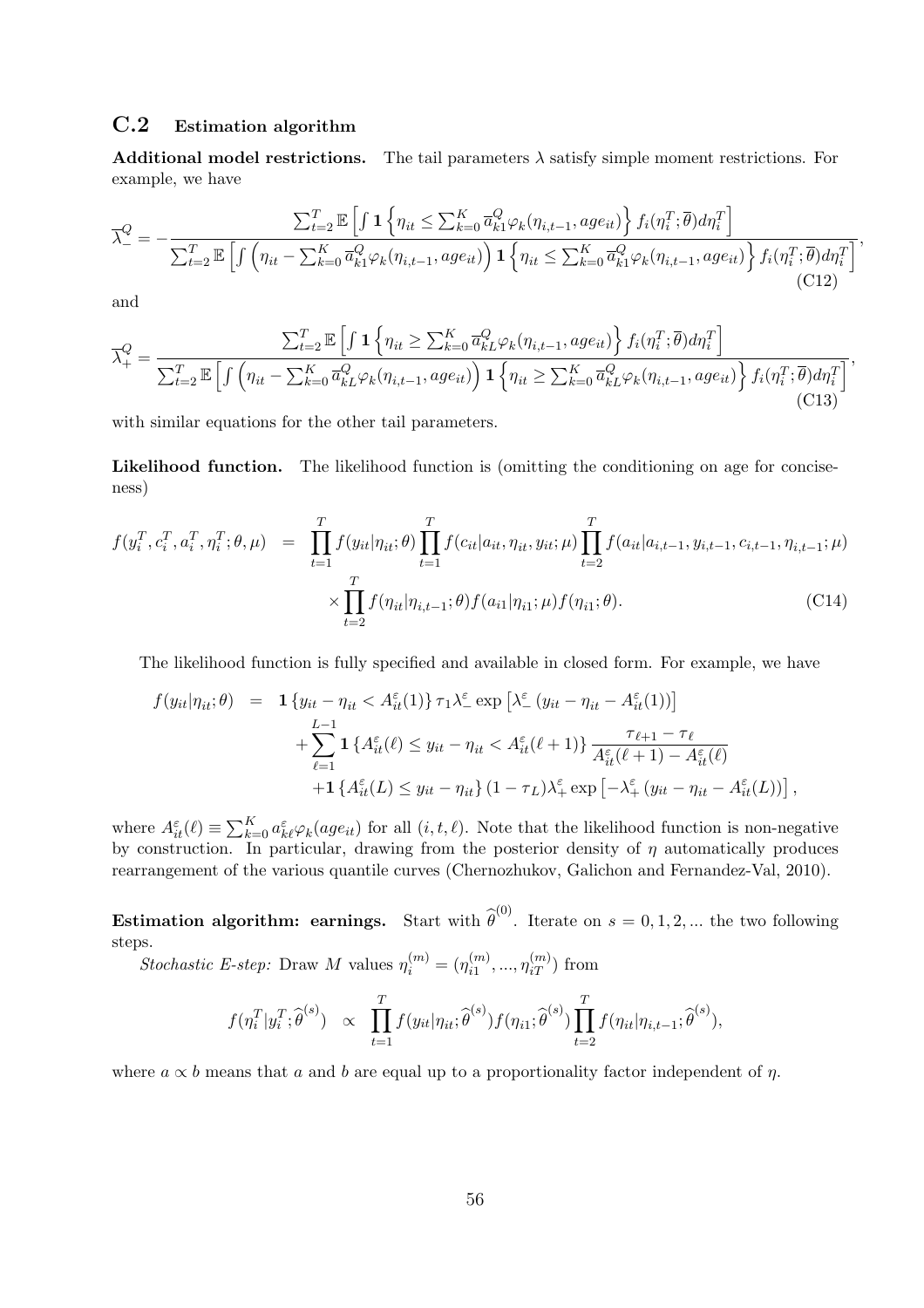*M-step:* Compute, for  $\ell = 1, ..., L$ ,

$$
\begin{array}{rcl}\n\left(\hat{a}_{0\ell}^{Q,(s+1)},...,\hat{a}_{K\ell}^{Q,(s+1)}\right) & = & \underset{\left(a_{0\ell}^{Q},...,a_{K\ell}^{Q}\right)}{\operatorname{argmin}} \sum_{i=1}^{N} \sum_{t=2}^{T} \sum_{m=1}^{M} \rho_{\tau_{\ell}} \left(\eta_{it}^{(m)} - \sum_{k=0}^{K} a_{k\ell}^{Q} \varphi_{k}(\eta_{i,t-1}^{(m)}, a g e_{it})\right), \\
\left(\hat{a}_{0\ell}^{\varepsilon,(s+1)},...,\hat{a}_{K\ell}^{\varepsilon,(s+1)}\right) & = & \underset{\left(a_{0\ell}^{\varepsilon},...,a_{K\ell}^{\varepsilon}\right)}{\operatorname{argmin}} \sum_{i=1}^{N} \sum_{t=1}^{T} \sum_{m=1}^{M} \rho_{\tau_{\ell}} \left(y_{it} - \eta_{it}^{(m)} - \sum_{k=0}^{K} a_{k\ell}^{\varepsilon} \varphi_{k}(a g e_{it})\right), \\
\left(\hat{a}_{0\ell}^{\eta_{1},(s+1)},...,\hat{a}_{K\ell}^{\eta_{1},(s+1)}\right) & = & \underset{\left(a_{0\ell}^{\eta_{1}},...,a_{K\ell}^{\eta_{1}}\right)}{\operatorname{argmin}} \sum_{i=1}^{N} \sum_{m=1}^{M} \rho_{\tau_{\ell}} \left(\eta_{i1}^{(m)} - \sum_{k=0}^{K} a_{k\ell}^{\eta_{1}} \varphi_{k}(a g e_{i1})\right),\n\end{array}
$$

and compute

$$
\widehat{\lambda}_{-}^{Q,(s+1)} = -\frac{\sum_{i=1}^{N} \sum_{t=2}^{T} \sum_{m=1}^{M} \mathbf{1} \left\{ \eta_{it}^{(m)} \leq \widehat{A}_{itm}^{Q,(s+1)} \right\}}{\sum_{i=1}^{N} \sum_{t=2}^{T} \sum_{m=1}^{M} \left( \eta_{it}^{(m)} - \widehat{A}_{itm}^{Q,(s+1)} \right) \mathbf{1} \left\{ \eta_{it}^{(m)} \leq \widehat{A}_{itm}^{Q,(s+1)} \right\}},
$$

where

$$
\widehat{A}_{itm}^{Q,(s+1)} \equiv \sum_{k=0}^{K} \widehat{a}_{k1}^{Q,(s+1)} \varphi_k(\eta_{i,t-1}^{(m)}, age_{it}),
$$

with similar updating rules for  $\widehat{\lambda}_+^{Q,(s+1)}$ ,  $\widehat{\lambda}_-^{\varepsilon,(s+1)}$ ,  $\widehat{\lambda}_+^{\varepsilon,(s+1)}$ ,  $\widehat{\lambda}_-^{\eta_1,(s+1)}$ , and  $\widehat{\lambda}_+^{\eta_1,(s+1)}$ .

In practice, we start the algorithm with different choices for  $\hat{\theta}^{(0)}$ , and we select the parameter values that correspond to the highest average log-likelihood over iterations.

Estimation algorithm: consumption. Similar to the earnings case. One difference is that in the stochastic E-step we draw  $\eta_i^{(m)}$  $i^{(m)}$  from

$$
f(\eta_i^T | y_i^T, c_i^T, a_i^T; \hat{\theta}, \hat{\mu}^{(s)}) \propto \prod_{t=1}^T f(y_{it} | \eta_{it}; \hat{\theta}) f(\eta_{i1}; \hat{\theta}) \prod_{t=2}^T f(\eta_{it} | \eta_{i,t-1}; \hat{\theta})
$$
  

$$
\times f(a_{i1} | \eta_{i1}; \hat{\mu}^{(s)}) \prod_{t=2}^T f(a_{it} | a_{i,t-1}, c_{i,t-1}, y_{i,t-1}, \eta_{i,t-1}; \hat{\mu}^{(s)})
$$
  

$$
\times \prod_{t=1}^T f(c_{it} | a_{it}, \eta_{it}, y_{it}; \hat{\mu}^{(s)}).
$$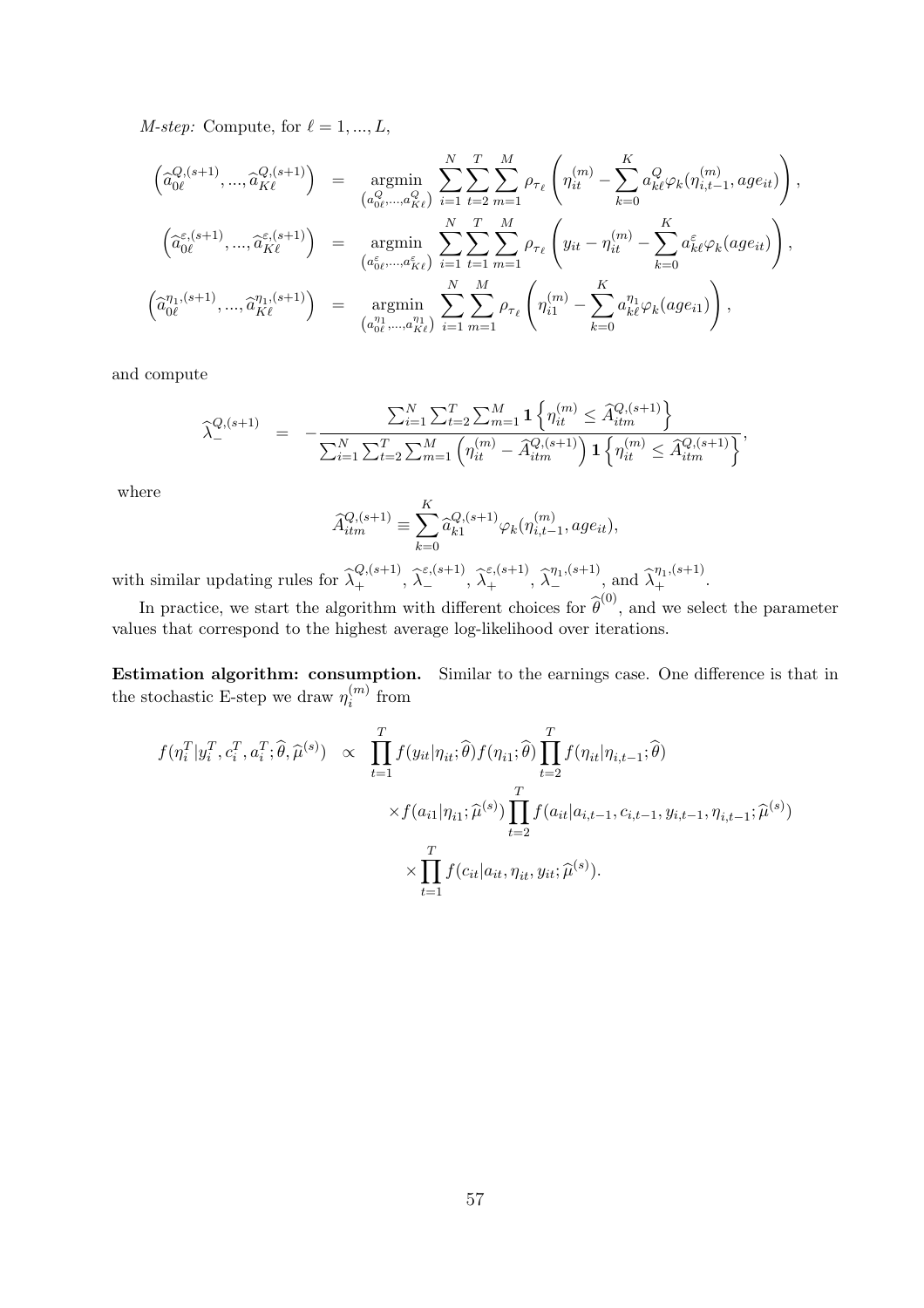## D Additional Results

Figure D1: Nonlinear earnings persistence in log-wages (PSID, males) and individual income (Norwegian administrative data)



Note: Estimates of the average derivative of the conditional quantile function of  $y_{it}$  given  $y_{i,t-1}$  with respect to  $y_{i,t-1}$ , evaluated at percentile  $\tau_{shock}$  and at a value of  $y_{i,t-1}$  that corresponds to the  $\tau_{init}$ percentile of the distribution of  $y_{i,t-1}$ . Age 25-60. Left: PSID, male log wages residuals, 1999-2009; right: Norwegian administrative data, individual log-earnings residuals, years 2005-2006.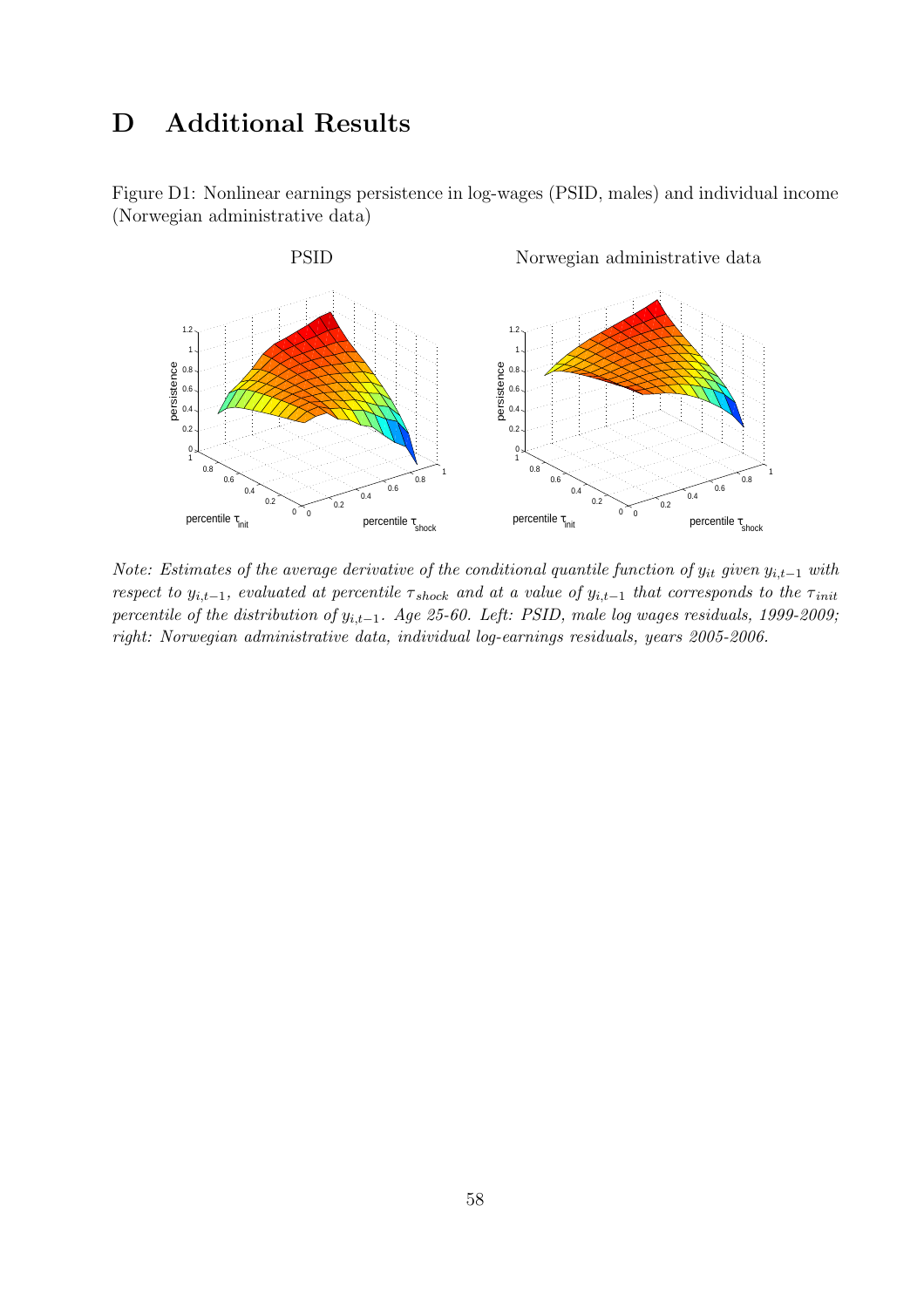Figure D2: Conditional skewness, Norwegian administrative data



Note: Conditional skewness of log-earnings measured as in (6) for  $\tau = 1/10$ . Age 25-60, years 2005-2006.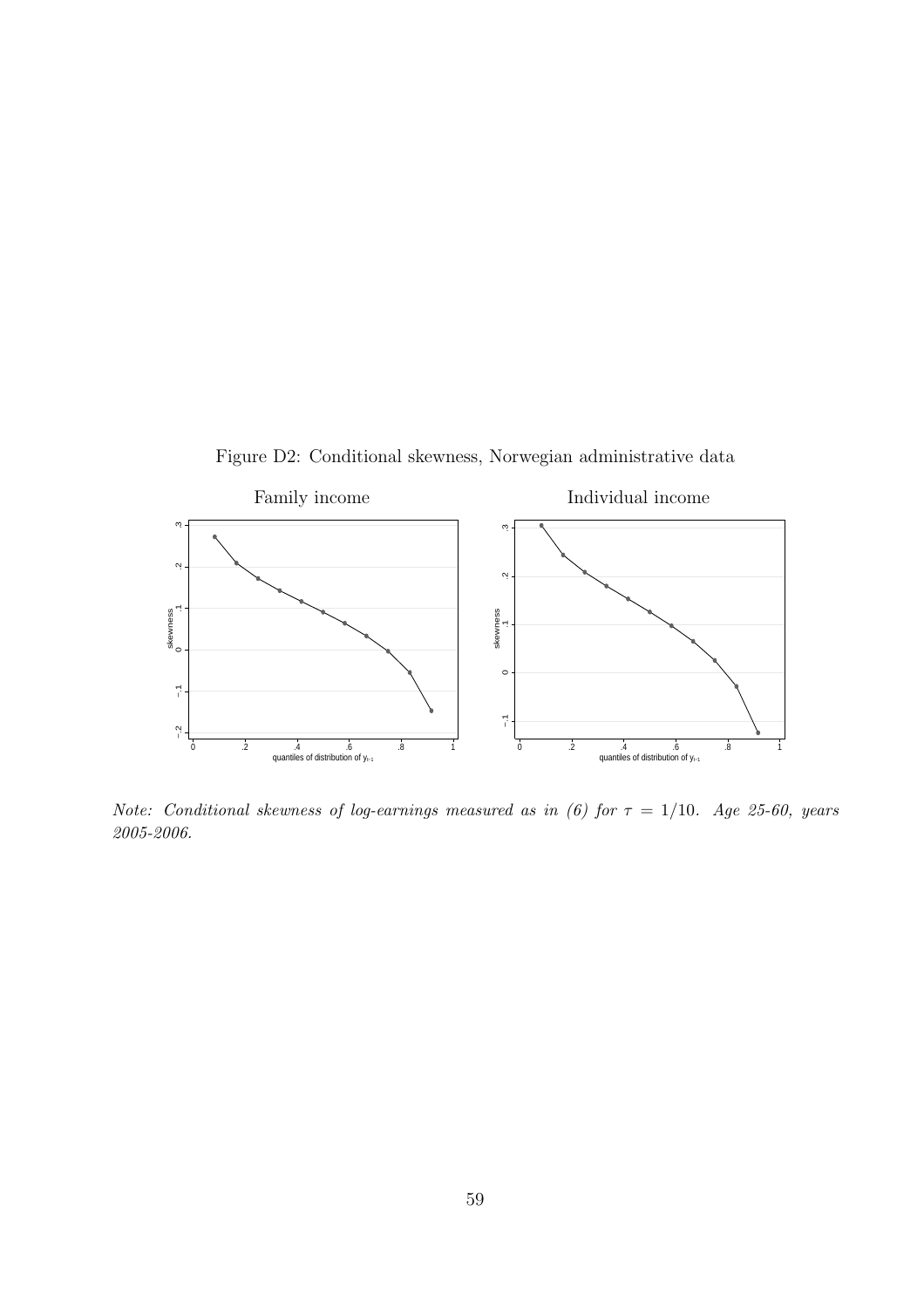Figure D3: Nonlinear persistence, 95% confidence bands



(c) Persistent component  $\eta_{it},$  nonlinear model



Note: See notes to Figure 3. Pointwise 95% confidence bands. Parametric bootstrap, 500 replications.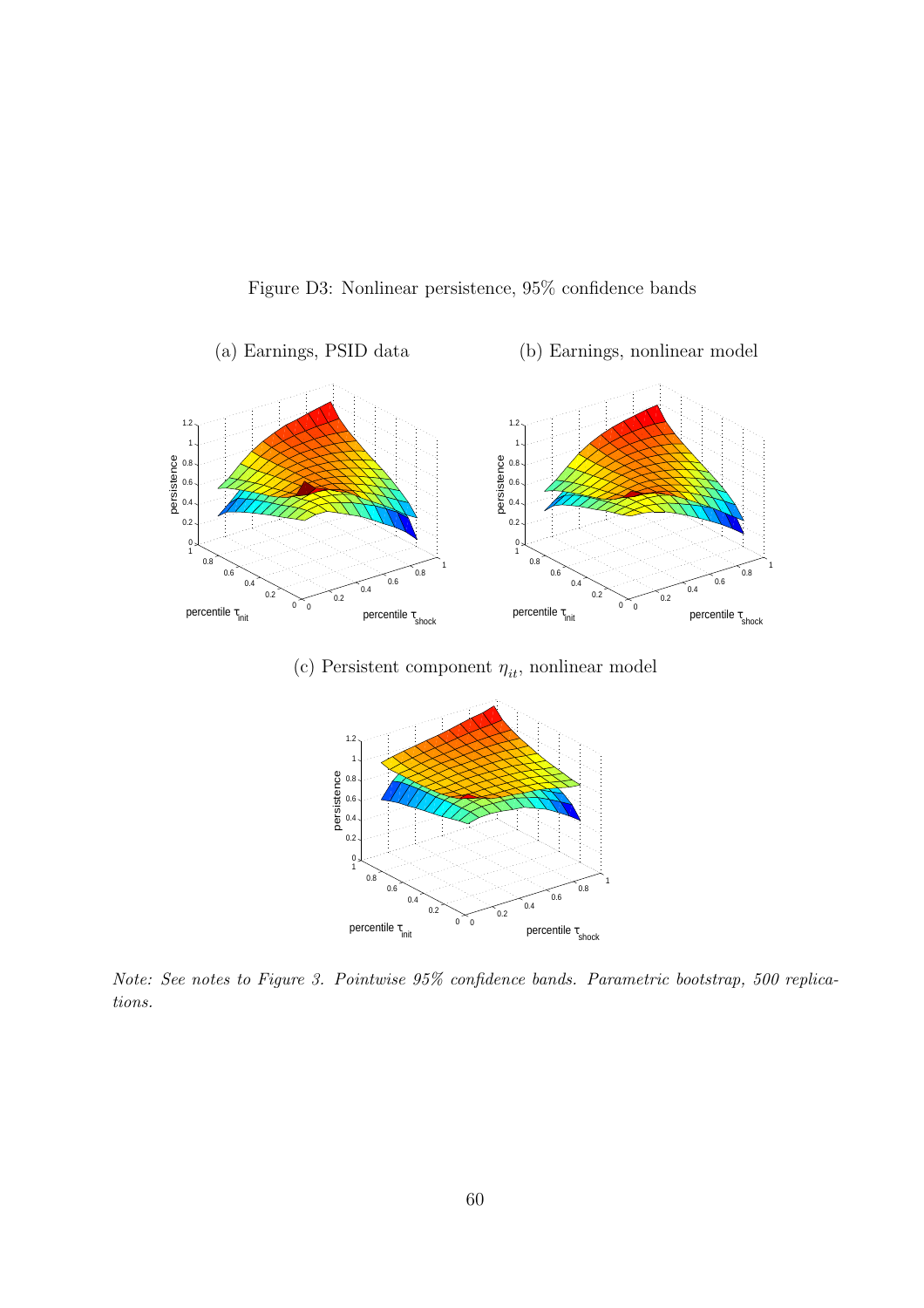Figure D4: Conditional skewness of log-earnings residuals and  $\eta$  component, 95% confidence bands



Note: See notes to Figure 5. Pointwise 95% confidence bands. Parametric bootstrap, 500 replications.

Figure D5: Consumption responses to earnings shocks, by assets and age, 95% confidence bands



Note: See notes to Figure 6. Pointwise 95% confidence bands. Parametric bootstrap, 200 replications.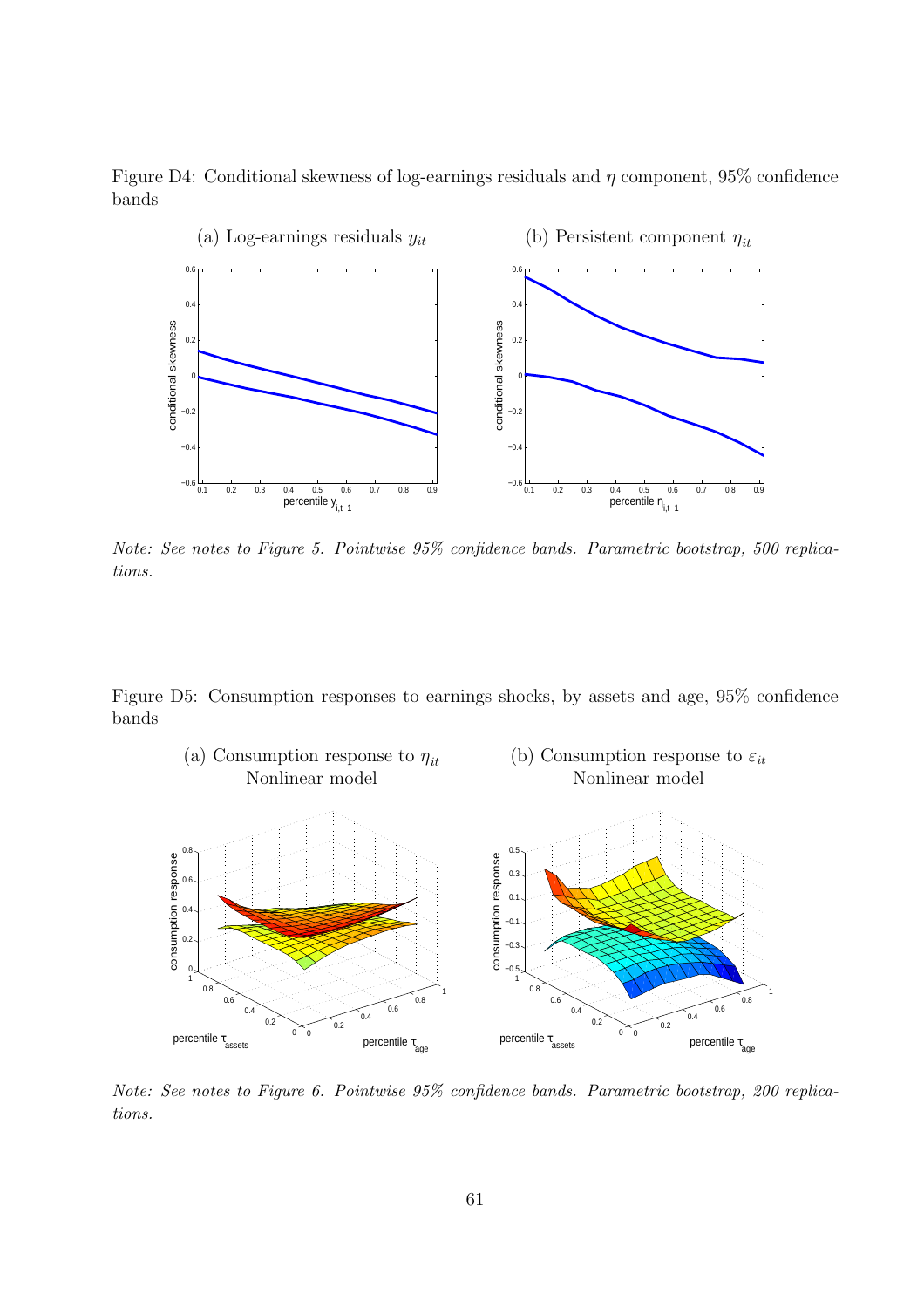Figure D6: Consumption responses to earnings shocks, by assets and age, model with household-specific unobserved heterogeneity



Note: See the notes to Figure 6. Consumption and assets model with household-specific unobserved heterogeneity.